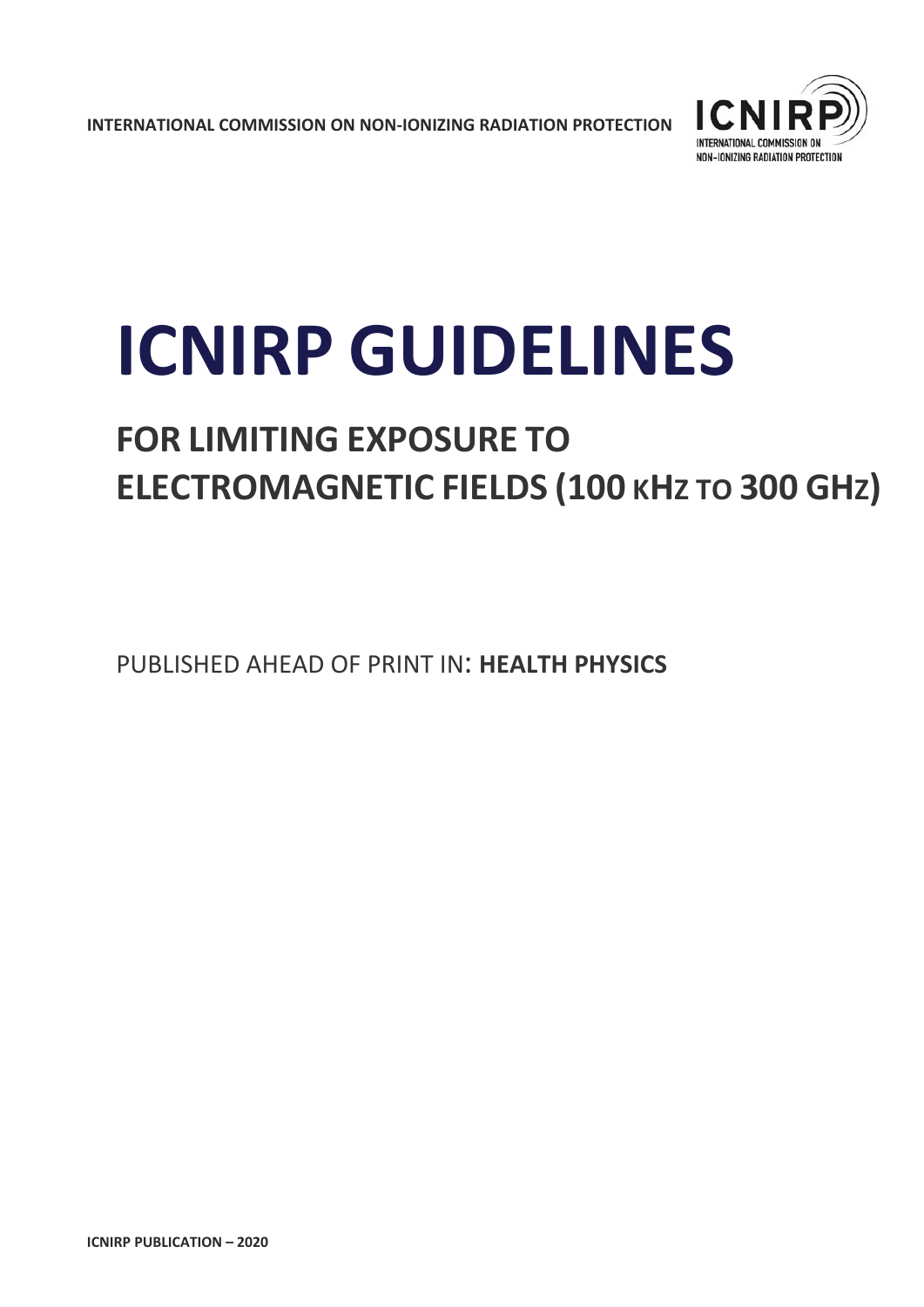### GUIDELINES FOR LIMITING EXPOSURE TO ELECTROMAGNETIC FIELDS (100 kHz to 300 GHz)

International Commission on Non-Ionizing Radiation Protection (ICNIRP)<sup>1,2</sup>

Abstract—Radiofrequency electromagnetic fields (EMFs) are used to enable a number of modern devices, including mobile telecommunications infrastructure and phones, Wi-Fi, and Bluetooth. As radiofrequency EMFs at sufficiently high power levels can adversely affect health, ICNIRP published Guidelines in 1998 for human exposure to time-varying EMFs up to 300 GHz, which included the radiofrequency EMF spectrum. Since that time, there has been a considerable body of science further addressing the relation between radiofrequency EMFs and adverse health outcomes, as well as significant developments in the technologies that use radiofrequency EMFs. Accordingly, ICNIRP has updated the radiofrequency EMF part of the 1998 Guidelines. This document presents these revised Guidelines, which provide protection for humans from exposure to EMFs from 100 kHz to 300 GHz. Health Phys. 00(00):00–00; 2020

#### INTRODUCTION

THE GUIDELINES described here are for the protection of humans exposed to radiofrequency electromagnetic fields

The views expressed by the collaborators in this publication do not necessarily reflect the views or policies of the organizations they are professionally affiliated with. The mention of commercial products, their sources, or their use in connection with material reported herein is not to be construed as either an actual or implied endorsement of such products by ICNIRP or any of the organizations with which the ICNIRP members are affiliated.

quency"). This publication replaces the 100 kHz to 300 GHz part of the ICNIRP (1998) radiofrequency guidelines, as well as the 100 kHz to 10 MHz part of the ICNIRP (2010) lowfrequency guidelines. Although these guidelines are based on the best science currently available, it is recognized that there may be limitations to this knowledge that could have implications for the exposure restrictions. Accordingly, the guidelines will be periodically revised and updated as advances are made in the relevant scientific knowledge. The present document describes the guidelines and their rationale, with Appendix A providing further detail concerning the relevant dosimetry and Appendix B providing further detail regarding the biological and health effects reported in the literature.

(EMFs) in the range 100 kHz to 300 GHz (hereafter "radiofre-

ICNIRP declares no conflict of interest. ICNIRP received annual support to carry out this work from the German Federal Ministry for the Environment (BMU), the European Union Programme for Employment and Social Innovation "EaSI" (2014–2020), the International Radiation Protection Association (IRPA), the Australian Radiation Protection and Nuclear Safety Agency (ARPANSA), and the New Zealand Ministry of Health. In regard to the EU funds, for further information please consult: http://ec.europa.eu/social/easi. The information contained in this publication does not necessarily reflect the official position of the European Commission or any other donors. ICNIRP receives funds from public and non-commercial bodies only. All information concerning the support received by ICNIRP throughout the years is available at [http://www.icnirp.](http://www.icnirp.org/en/about-icnirp/support-icnirp/index.html) [org/en/about-icnirp/support-icnirp/index.html](http://www.icnirp.org/en/about-icnirp/support-icnirp/index.html).

For correspondence contact: Gunde Ziegelberger, c/o Bfs, Ingolstaedter Landstr. 1, 85764 Oberschleissheim, Germany, or email at [info@icnirp.org](mailto:info@icnirp.org).

(Manuscript accepted 3 September 2019)

0017-9078/20/0

Copyright © 2020 The Author(s). Published by Wolters Kluwer Health, Inc. on behalf of the Health Physics Society. This is an open-access article distributed under the terms of the [Creative Commons Attribution-](http://creativecommons.org/licenses/by-nc-nd/4.0/)[Non Commercial-No Derivatives License 4.0 \(CCBY-NC-ND\),](http://creativecommons.org/licenses/by-nc-nd/4.0/) where it is permissible to download and share the work provided it is properly cited. The work cannot be changed in any way or used commercially without permission from the journal.

DOI: 10.1097/HP.0000000000001210

<sup>&</sup>lt;sup>1</sup>ICNIRP, c/o BfS, Ingolstaedter Landstr. 1, 85764, Oberschleissheim, Germany; <sup>2</sup>Collaborators: Rodney Croft, ICNIRP and Australian Centre for Electromagnetic bioeffects Research, Illawarra Health & Medical Research Institute, University of Wollongong, Australia; Maria Feychting, ICNIRP and Karolinska Institutet, Sweden; Adèle C Green, ICNIRP and QIMR Berghofer Medical Research Institute, Brisbane, Australia and CRUK Manchester Institute, University of Manchester, Manchester, UK; Akimasa Hirata, ICNIRP and Nagoya Institute of Technology, Japan; Guglielmo d'Inzeo, ICNIRP and La Sapienza University, Rome, Italy; Kari Jokela†, ICNIRP SEG and STUK – Radiation and Nuclear Safety Authority, Finland; Sarah Loughran, ICNIRP SEG and Australian Centre for Electromagnetic Bioeffects Research, Illawarra Health & Medical Research Institute, University of Wollongong, Australia; Carmela Marino, ICNIRP and Agency for New Technologies, Energy and Sustainable Economic Development (ENEA), Italy; Sharon Miller, ICNIRP; Gunnhild Oftedal, ICNIRP and Norwegian University of Science and Technology (NTNU); Tsutomu Okuno, ICNIRP; Eric van Rongen, ICNIRP and Health Council, The Netherlands; Martin Röösli, ICNIRP and Swiss Tropical and Public Health Institute, Switzerland; Zenon Sienkiewicz, ICNIRP; John Tattersall, ICNIRP SEG; Soichi Watanabe, ICNIRP and National Institute of Information and Communications Technology (NICT), Japan.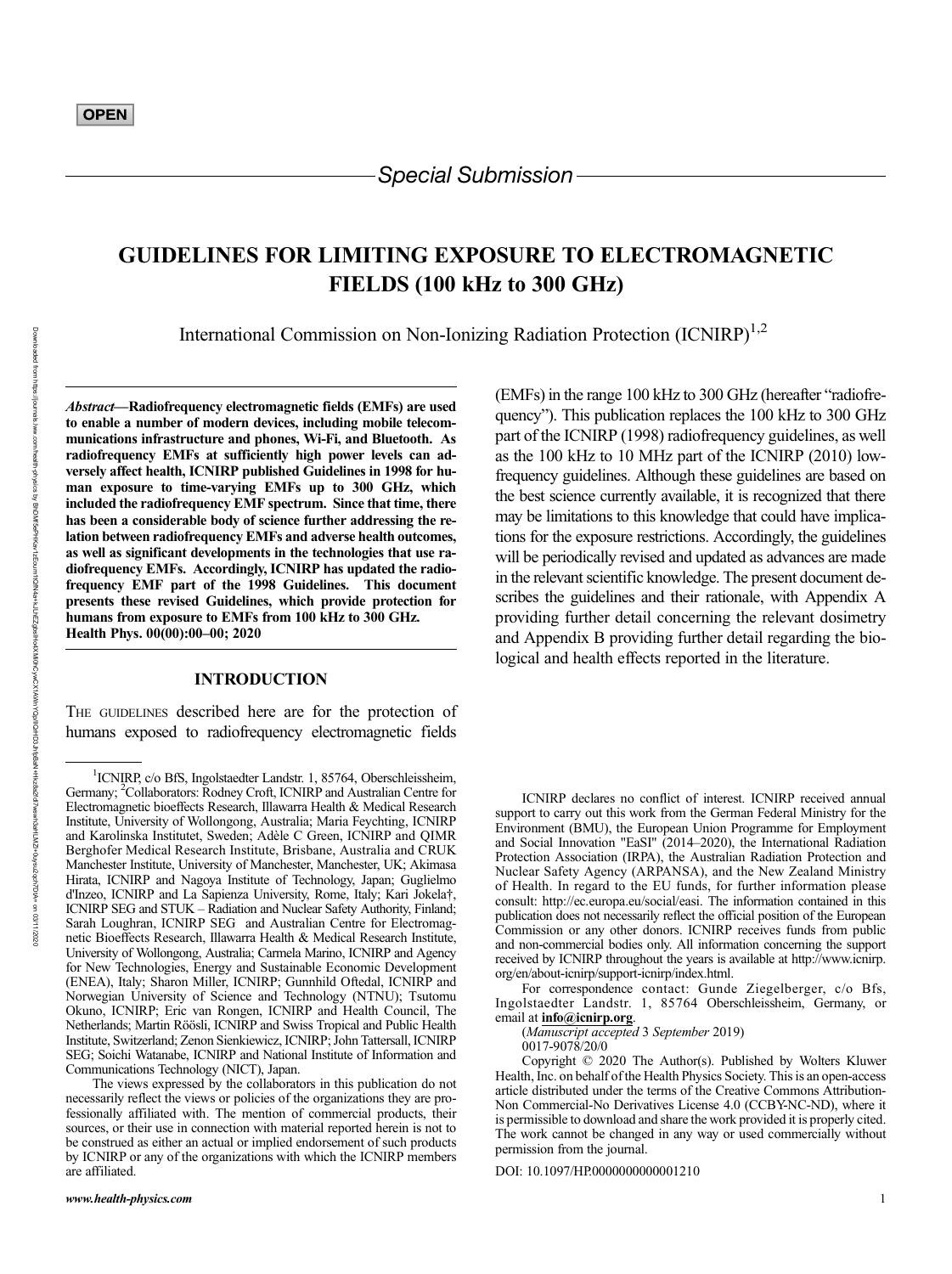#### PURPOSE AND SCOPE

The main objective of this publication is to establish guidelines for limiting exposure to EMFs that will provide a high level of protection for all people against substantiated adverse health effects from exposures to both short- and long-term, continuous and discontinuous radiofrequency EMFs. However, some exposure scenarios are defined as outside the scope of these guidelines. Medical procedures may utilize EMFs, and metallic implants may alter or perturb EMFs in the body, which in turn can affect the body both directly (via direct interaction between field and tissue) and indirectly (via an intermediate conducting object). For example, radiofrequency ablation and hyperthermia are both used as medical treatments, and radiofrequency EMFs can indirectly cause harm by unintentionally interfering with active implantable medical devices (see ISO 2012) or altering EMFs due to the presence of conductive implants. As medical procedures rely on medical expertise to weigh potential harm against intended benefits, ICNIRP considers such exposure managed by qualified medical practitioners (i.e., to patients, carers and comforters, including, where relevant, fetuses), as well as the utilization of conducting materials for medical procedures, as beyond the scope of these guidelines (for further information, see UNEP/WHO/IRPA 1993). Similarly, volunteer research participants are deemed to be outside the scope of these guidelines, providing that an institutional ethics committee approves such participation following consideration of potential harms and benefits. However, occupationally exposed individuals in both the clinical and research scenarios are defined as within the scope of these guidelines. Cosmetic procedures may also utilize radiofrequency EMFs. ICNIRP considers people exposed to radiofrequency EMFs as a result of cosmetic treatments without control by a qualified medical practitioner to be subject to these guidelines; any decisions concerning potential exemptions are the role of national regulatory bodies. Radiofrequency EMFs may also interfere with electrical equipment more generally (i.e., not only implantable medical equipment), which can affect health indirectly by causing equipment to malfunction. This is referred to as electromagnetic compatibility, and is outside the scope of these guidelines (for further information, see IEC 2014).

#### PRINCIPLES FOR LIMITING RADIOFREQUENCY EXPOSURE

These guidelines specify quantitative EMF levels for personal exposure. Adherence to these levels is intended to protect people from all substantiated harmful effects of radiofrequency EMF exposure. To determine these levels, ICNIRP first identified published scientific literature concerning effects of radiofrequency EMF exposure on biological systems, and established which of these were both harmful to human health $3$  and scientifically substantiated. This latter point is important because ICNIRP considers that, in general, reported adverse effects of radiofrequency EMFs on health need to be independently verified, be of sufficient scientific quality and consistent with current scientific understanding, in order to be taken as "evidence" and used for setting exposure restrictions. Within the guidelines, "evidence" will be used within this context, and "substantiated effect" used to describe reported effects that satisfy this definition of evidence. The reliance on such evidence in determining adverse health effects is to ensure that the exposure restrictions are based on genuine effects, rather than unsupported claims. However, these requirements may be relaxed if there is sufficient additional knowledge (such as understanding of the relevant biological interaction mechanism) to confirm that adverse health effects are reasonably expected to occur.

For each substantiated effect, ICNIRP then identified the "adverse health effect threshold;" the lowest exposure level known to cause the health effect. These thresholds were derived to be strongly conservative for typical exposure situations and populations. Where no such threshold could be explicitly obtained from the radiofrequency health literature, or where evidence that is independent from the radiofrequency health literature has (indirectly) shown that harm could occur at levels lower than the "EMF-derived threshold," ICNIRP set an "operational threshold." These are based on additional knowledge of the relation between the primary effect of exposure (e.g., heating) and health effect (e.g., pain), to provide an operational level with which to derive restriction values in order to attain an appropriate level of protection. Consistent with previous guidelines from ICNIRP, reduction factors were then applied to the resultant thresholds (or operational thresholds) to provide exposure restriction values. Reduction factors account for biological variability in the population (e.g., age, sex), variation in baseline conditions (e.g., tissue temperature), variation in environmental factors (e.g., air temperature, humidity, clothing), dosimetric uncertainty associated with deriving exposure values, uncertainty associated with the health science, and as a conservative measure more generally.

These exposure restriction values are referred to as "basic restrictions." They relate to physical quantities that are closely related to radiofrequency-induced adverse health effects. Some of these are physical quantities inside an exposed body, which cannot be easily measured, so quantities that are more easily evaluated, termed "reference levels," have been derived from the basic restrictions to provide a more-practical means of demonstrating compliance with the guidelines.

<sup>&</sup>lt;sup>3</sup>Note that the World Health Organization (1948) definition of "health" is used here. Specifically, "health is a state of complete physical, mental and social well-being and not merely the absence of disease or infirmity."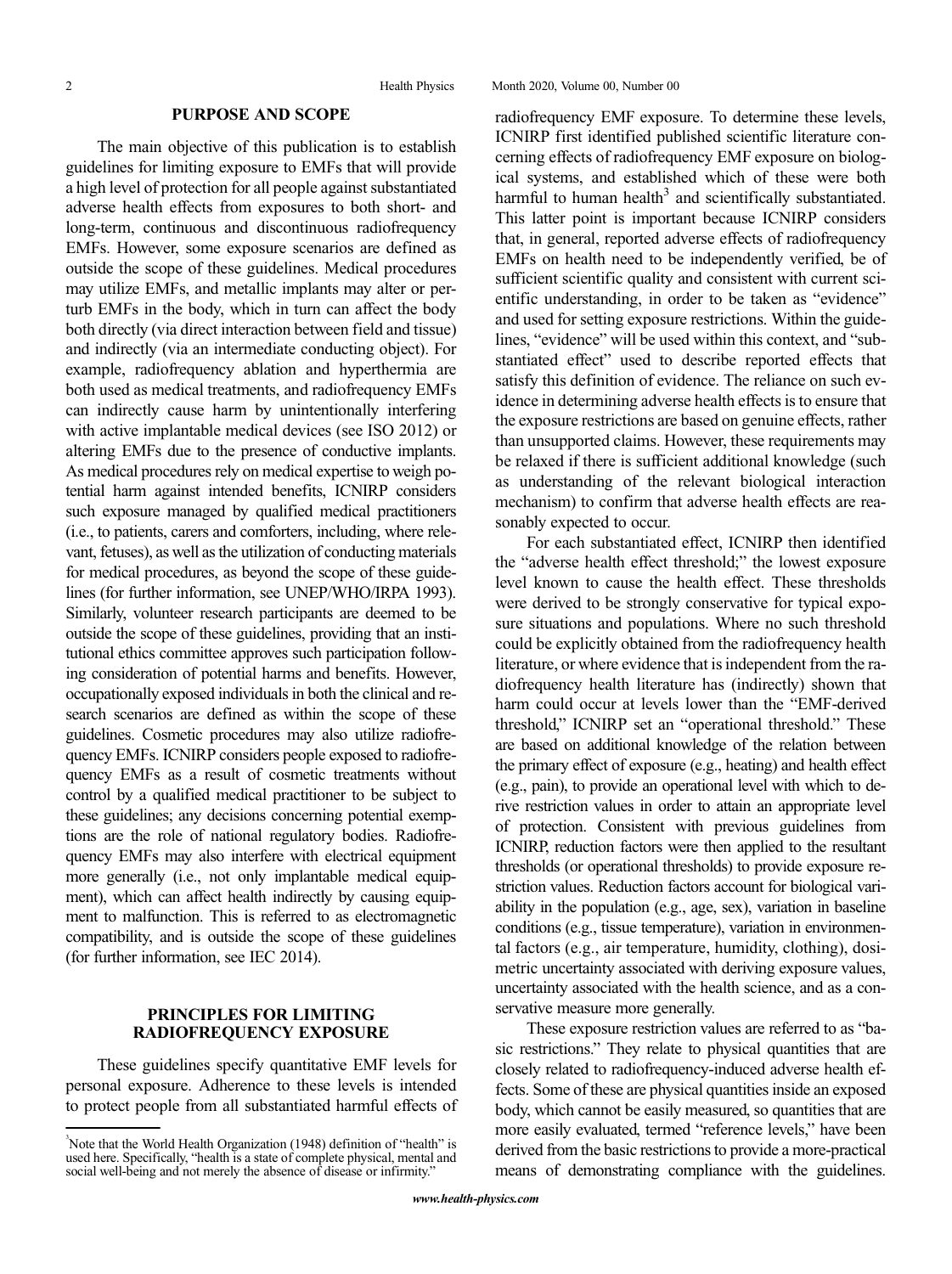Reference levels have been derived to provide an equivalent degree of protection to the basic restrictions, and thus an exposure is taken to be compliant with the guidelines if it is shown to be below either the relevant basic restrictions or relevant reference levels. Note that the relative concordance between exposures resulting from basic restrictions and reference levels may vary depending on a range of factors. As a conservative step, reference levels have been derived such that under worst-case exposure conditions (which are highly unlikely to occur in practice) they will result in similar exposures to those specified by the basic restrictions. It follows that in the vast majority of cases, observing the reference levels will result in substantially lower exposures than the corresponding basic restrictions allow. See "Reference Levels" section for further details.

The guidelines differentiate between occupationallyexposed individuals and members of the general public. Occupationally-exposed individuals are defined as adults who are exposed under controlled conditions associated with their occupational duties, trained to be aware of potential radiofrequency EMF risks and to employ appropriate harm-mitigation measures, and who have the sensory and behavioral capacity for such awareness and harmmitigation response. An occupationally-exposed worker must also be subject to an appropriate health and safety program that provides the above information and protection. The general public is defined as individuals of all ages and of differing health statuses, which includes more vulnerable groups or individuals, and who may have no knowledge of or control over their exposure to EMFs. These differences suggest the need to include more stringent restrictions for the general public, as members of the general public would not be suitably trained to mitigate harm, or may not have the capacity to do so. Occupationally-exposed individuals are not deemed to be at greater risk than the general public, providing that appropriate screening and training is provided to account for all known risks. Note that a fetus is here defined as a member of the general public, regardless of exposure scenario, and is subject to the general public restrictions.

As can be seen above, there are a number of steps involved in deriving ICNIRP's guidelines. ICNIRP adopts a conservative approach to each of these steps in order to ensure that its limits would remain protective even if exceeded by a substantial margin. For example, the choice of adverse health effects, presumed exposure scenarios, application of reduction factors and derivation of reference levels are all conducted conservatively. The degree of protection in the exposure levels is thus greater than may be suggested by considering only the reduction factors, which represent only one conservative element of the guidelines. There is no evidence that additional precautionary measures will result in a benefit to the health of the population.

#### SCIENTIFIC BASIS FOR LIMITING RADIOFREQUENCY EXPOSURE

#### 100 kHz to 10 MHz EMF Frequency Range: Relation Between the Present and Other ICNIRP Guidelines

Although the present guidelines replace the 100 kHz to 10 MHz EMF frequency range of the ICNIRP (2010) guidelines, the science pertaining to direct radiofrequency EMF effects on nerve stimulation and associated restrictions within the ICNIRP (2010) guidelines has not been reconsidered here. Instead, the present process evaluated and set restrictions for adverse health effects other than direct effects on nerve stimulation from 100 kHz to 10 MHz, and for all adverse health effects from 10 MHz to 300 GHz. The restrictions relating to direct effects of nerve stimulation from the 2010 guidelines were then added to those derived in the present guidelines to form the final set of restrictions. Health and dosimetry considerations related to direct effects on nerve stimulation are therefore not provided here [see ICNIRP (2010) for further information].

#### Quantities, Units and Interaction Mechanisms

A brief overview of the electromagnetic quantities and units employed in this document, as well as the mechanisms of interaction of these with the body, is provided here. A more detailed description of the dosimetry relevant to the guidelines is provided in Appendix A, "Quantities and Units" section.

Radiofrequency EMFs consist of oscillating electric and magnetic fields; the number of oscillations per second is referred to as "frequency," and is described in units of hertz (Hz). As the field propagates away from a source, it transfers power from its source, described in units of watt (W), which is equivalent to joule (J, a measure of energy) per unit of time  $(t)$ . When the field impacts upon material, it interacts with the atoms and molecules in that material. When a biological body is exposed to radiofrequency EMFs, some of the power is reflected away from the body, and some is absorbed by it. This results in complex patterns of electromagnetic fields inside the body that are heavily dependent on the EMF characteristics as well as the physical properties and dimensions of the body. The main component of the radiofrequency EMF that affects the body is the electric field. Electric fields inside the body are referred to as induced electric fields  $(E_{ind}$ , measured in volt per meter;  $V m^{-1}$ ), and they can affect the body in different ways that are potentially relevant to health.

Firstly, the induced electric field in the body exerts a force on both polar molecules (mainly water molecules) and free moving charged particles such as electrons and ions. In both cases a portion of the EMF energy is converted to kinetic energy, forcing the polar molecules to rotate and charged particles to move as a current. As the polar molecules rotate and charged particles move, they typically interact with other polar molecules and charged particles, causing the kinetic energy to be converted to heat. This heat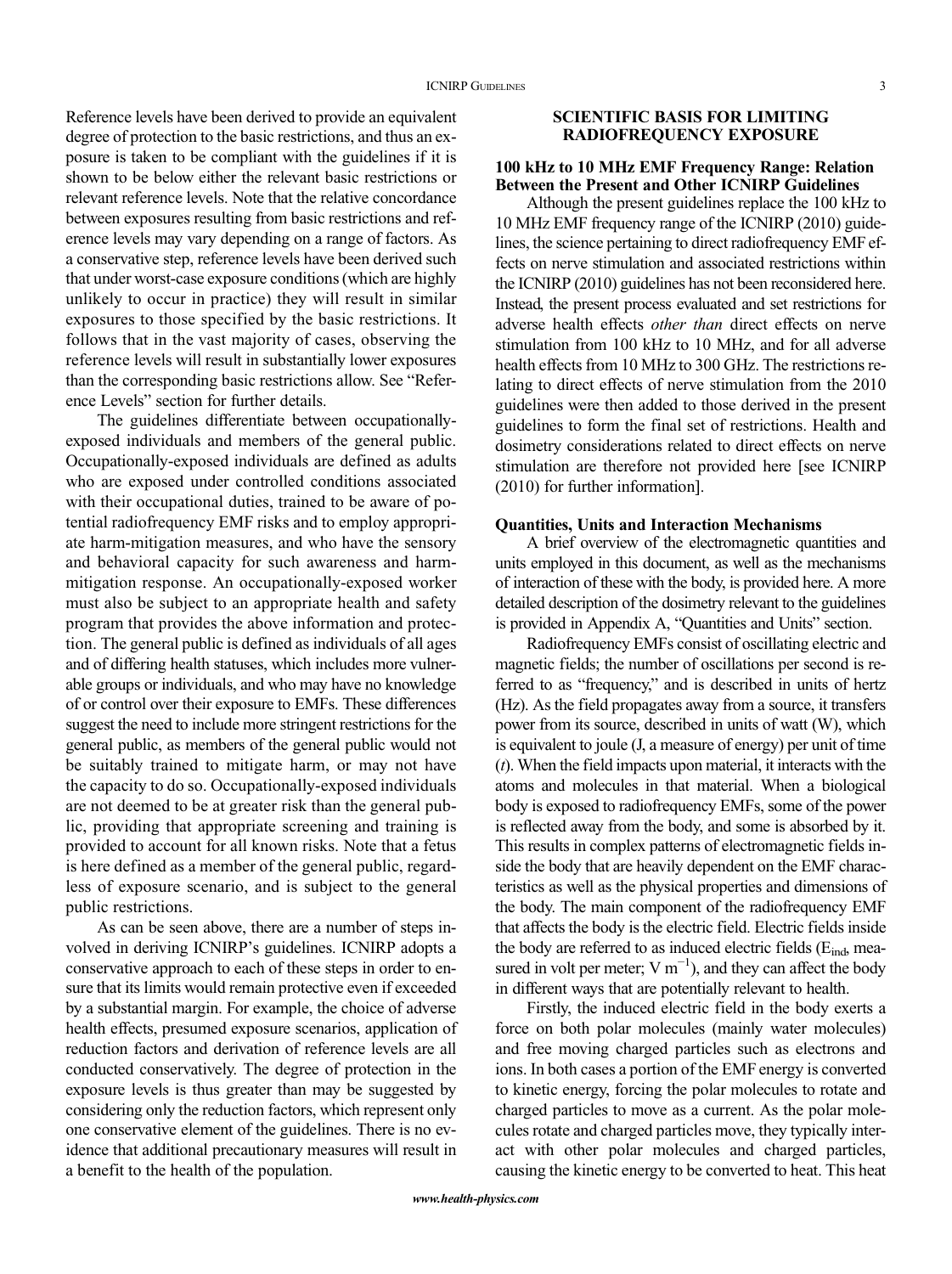can adversely affect health in a range of ways. Secondly, if the induced electric field is below about 10 MHz and strong enough, it can exert electrical forces that are sufficient to stimulate nerves, and if the induced electric field is strong and brief enough (as can be the case for pulsed low frequency EMFs), it can exert electrical forces that are sufficient to cause dielectric breakdown of biological membranes, as occurs during direct current (DC) electroporation (Mir 2008).

From a health risk perspective, we are generally interested in how much EMF power is absorbed by biological tissues, as this is largely responsible for the heating effects described above. This is typically described as a function of a relevant dosimetric quantity. For example, below about 6 GHz, where EMFs penetrate deep into tissue (and thus require depth to be considered), it is useful to describe this in terms of "specific energy absorption rate" (SAR), which is the power absorbed per unit mass (W  $kg^{-1}$ ). Conversely, above 6 GHz, where EMFs are absorbed more superficially (making depth less relevant), it is useful to describe exposure in terms of the density of absorbed power over area (W m−<sup>2</sup> ), which we refer to as "absorbed power density" (Sab). In these guidelines, SAR is specified over different masses to better match particular adverse health effects;  $SAR<sub>10g</sub>$  represents the power absorbed (per kg) over a 10-g cubical mass, and whole-body average SAR represents power absorbed (per kg) over the entire body. Similarly, absorbed power density is specified over different areas as a function of EMF frequency. In some situations, the rate of energy deposition (power) is less relevant than the total energy deposition. This may be the case for brief exposures where there is not sufficient time for heat diffusion to occur. In such situations, specific energy absorption  $(SA, in J kg<sup>-1</sup>)$ and absorbed energy density ( $U_{ab}$ , in J m<sup>-2</sup>) are used, for EMFs below and above 6 GHz, respectively. SAR,  $S_{ab}$ , SA, U<sub>ab</sub>, and E<sub>ind</sub> are the quantities used in these guidelines to specify the basic restrictions.

As the quantities used to specify basic restrictions can be difficult to measure, quantities that are more easily evaluated are also specified, as reference levels. The reference level quantities relevant to these guidelines are incident electric field strength (Einc) and incident magnetic field strength  $(H_{inc})$ , incident power density  $(S_{inc})$ , plane-wave equivalent incident power density  $(S_{eq})$ , incident energy density  $(U_{inc})$ , and plane-wave equivalent incident energy density  $(U_{eq})$ , all measured outside the body, and electric current inside the body, I, described in units of ampere (A). Basic restriction and reference level units are shown in Table 1, and definitions of all relevant terms provided in Appendix A, in the "Quantities and Units" section.

#### Radiofrequency EMF Health Research

In order to set safe exposure levels, ICNIRP first decided whether there was evidence that radiofrequency EMFs impair health, and for each adverse effect that was substantiated, both the mechanism of interaction and the minimum exposure required to cause harm were determined (where available). This information was obtained primarily from major international reviews of the literature on radiofrequency EMFs and health. This included an in-depth review from the World Health Organization on radiofrequency EMF exposure and health that was released as a draft Technical Document (WHO 2014), and reports by the Scientific Committee on Emerging and Newly Identified Health Risks (SCENIHR 2015) and the Swedish Radiation Safety Authority (SSM 2015, 2016, 2018). These reports have reviewed an extensive body of literature, ranging from experimental research to epidemiology, and include consideration of health in children and those individuals thought to be sensitive to

Table 1. Quantities and corresponding SI units used in these guidelines.

| <b>Ouantity</b>                               | Symbol <sup>a</sup> | Unit                                |
|-----------------------------------------------|---------------------|-------------------------------------|
| Absorbed energy density                       | $U_{ab}$            | joule per square meter $(J m^{-2})$ |
| Incident energy density                       | $U_{inc}$           | joule per square meter $(J m^{-2})$ |
| Plane-wave equivalent incident energy density | $U_{eq}$            | joule per square meter $(J m^{-2})$ |
| Absorbed power density                        | $S_{ab}$            | watt per square meter (W $m^{-2}$ ) |
| Incident power density                        | $S_{inc}$           | watt per square meter (W $m^{-2}$ ) |
| Plane-wave equivalent incident power density  | $S_{eq}$            | watt per square meter (W $m^{-2}$ ) |
| Induced electric field strength               | $E_{ind}$           | volt per meter $(V m^{-1})$         |
| Incident electric field strength              | $E_{inc}$           | volt per meter $(V m^{-1})$         |
| Incident electric field strength              | $E_{ind}$           | volt per meter $(V m^{-1})$         |
| Incident magnetic field strength              | $H_{inc}$           | ampere per meter $(A m^{-1})$       |
| Specific energy absorption                    | SA                  | joule per kilogram $(J kg^{-1})$    |
| Specific energy absorption rate               | <b>SAR</b>          | watt per kilogram (W $kg^{-1}$ )    |
| Electric current                              | L                   | ampere $(A)$                        |
| Frequency                                     |                     | hertz(Hz)                           |
| Time                                          |                     | second (s)                          |

<sup>a</sup>Italicized symbols represent variables; quantities are described in scalar form because direction is not used to derive the basic restrictions or reference levels.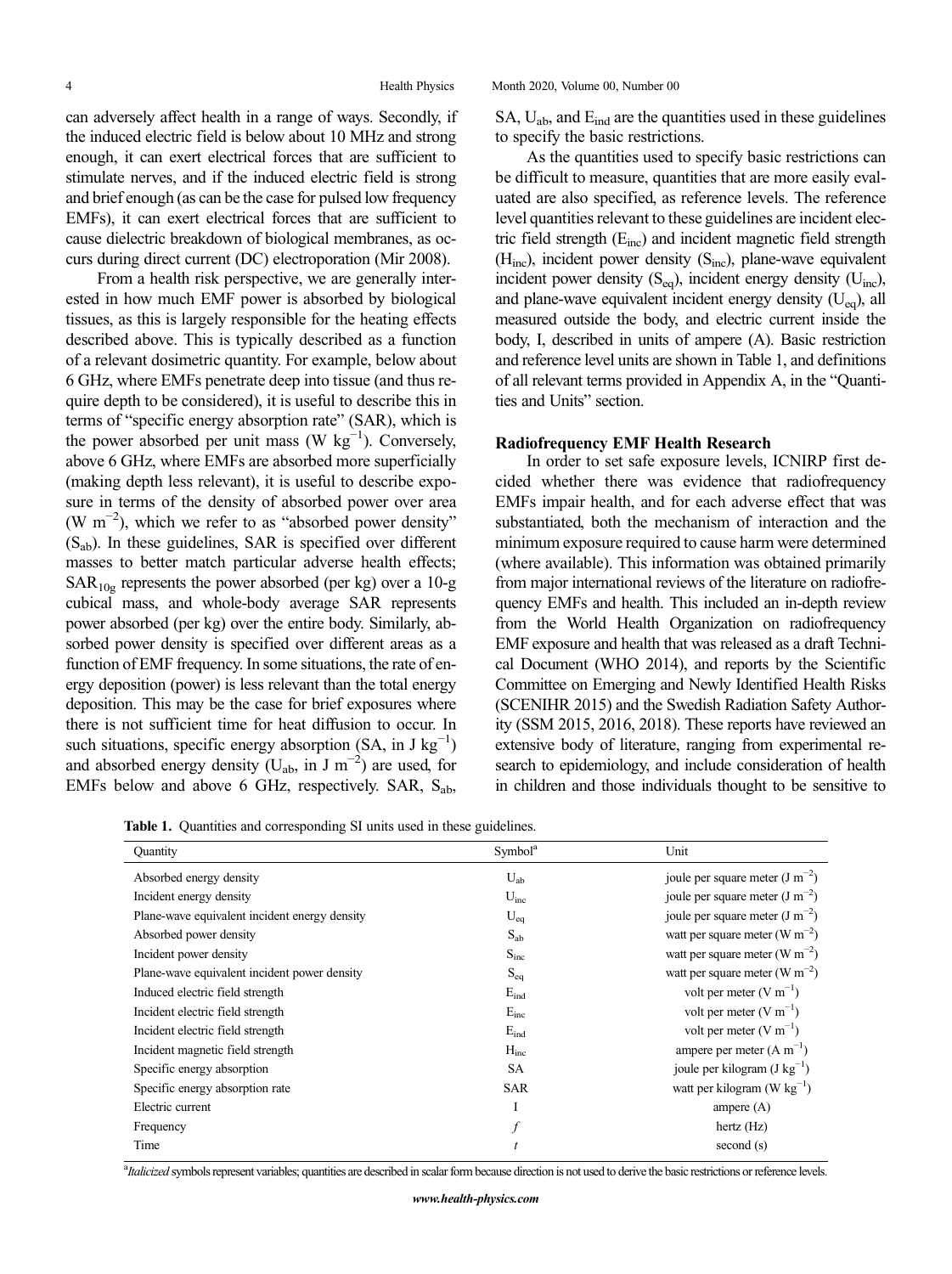radiofrequency EMFs. To complement those reports, ICNIRP also considered research published since those reviews. A brief summary of this literature is provided in Appendix B, with the main conclusions provided below.

As described in Appendix B, in addition to nerve stimulation (described in ICNIRP 2010), radiofrequency EMFs can affect the body via two primary biological effects: changes in the permeability of membranes and temperature rise. Knowledge concerning relations between thermal effects and health, independent of the radiofrequency EMF literature, is also important and is described below. ICNIRP considers this appropriate given that the vast majority of radiofrequency EMF health research has been conducted using exposures substantially lower than those shown to produce adverse health effects, with relatively little research addressing adverse health effect thresholds from known interaction mechanisms themselves. Thus, it is possible that the radiofrequency health literature may not be sufficiently comprehensive to ascertain precise thresholds. Conversely, where a more extensive literature is available that clarifies the relation between health and the primary biological effects, this can be useful for setting guidelines. For example, if the thermal physiology literature demonstrated that local temperature elevations of a particular magnitude caused harm, but radiofrequency exposure known to produce a similar temperature elevation had not been evaluated for harm, then it would be reasonable to also consider this thermal physiology literature. ICNIRP refers to thresholds derived from such additional literature as operational adverse health effect thresholds.

It is important to note that ICNIRP only uses operational thresholds to set restrictions where they are lower (more conservative) than those demonstrated to adversely affect health in the radiofrequency literature, or where the radiofrequency literature does not provide sufficient evidence to deduce an adverse health effect threshold. For the purpose of determining thresholds, evidence of adverse health effects arising from all radiofrequency EMF exposures is considered, including those referred to as'low-level' and 'non-thermal', and including those where mechanisms have not been elucidated. Similarly, as there is no evidence that continuous (e.g., sinusoidal) and discontinuous (e.g., pulsed) EMFs result in different biological effects (Kowalczuk et al. 2010; Juutilainen et al. 2011), no theoretical distinction has been made between these types of exposure (all exposures have been considered empirically in terms of whether they adversely affect health).

#### Thresholds for Radiofrequency EMF-Induced Health Effects

Nerve stimulation. Exposure to EMFs can induce electric fields within the body, which for frequencies up to 10 MHz can stimulate nerves (Saunders and Jeffreys 2007). The effect of this stimulation varies as a function of frequency,

and it is typically reported as a "tingling" sensation for frequencies around 100 kHz. As frequency increases, heating effects predominate and the likelihood of nerve stimulation decreases; at 10 MHz the effect of the electric field is typically described as "warmth." Nerve stimulation by induced electric fields is detailed in the ICNIRP low frequency guidelines (2010).

Changes to permeability of cell membranes. When (low frequency) EMFs are pulsed, the power is distributed across a range of frequencies, which can include radiofrequency EMFs (Joshi and Schoenbach 2010). If the pulse is sufficiently intense and brief, exposure to the resultant EMFs may cause cell membranes to become permeable, which in turn can lead to other cellular changes. However, there is no evidence that the radiofrequency spectral component from an EMF pulse (without the low-frequency component) is sufficient to cause changes in the permeability of cell membranes. The restrictions on nerve stimulation in the ICNIRP (2010) guidelines (and used here) are sufficient to ensure that permeability changes do not occur, so additional protection from the resultant radiofrequency EMFs is not necessary. Membrane permeability changes have also been shown to occur with 18 GHz continuous wave exposure (e.g., Nguyen et al. 2015). This has only been demonstrated in vitro, and the effect requires very high exposure levels (circa 5 kW kg<sup>-1</sup>, over many minutes) that far exceed those required to cause thermallyinduced harm (see "Temperature rise" section). Therefore, there is also no need to specifically set restrictions to protect against this effect, as the restrictions designed to protect against smaller temperature rises described in the "Temperature Rise" section will also provide protection against this.

Temperature rise. Radiofrequency EMFs can generate heat in the body and it is important that this heat is kept to a safe level. However, as can be seen from Appendix B, there is a dearth of radiofrequency exposure research using sufficient power to cause heat-induced health effects. Of particular note is that although exposures (and resultant temperature rises) have occasionally been shown to cause severe harm, the literature lacks concomitant evidence of the lowest exposures required to cause harm. For very low exposure levels (such as within the ICNIRP (1998) basic restrictions) there is extensive evidence that the amount of heat generated is not sufficient to cause harm, but for exposure levels above those of the ICNIRP (1998) basic restriction levels, there is limited research. Where there is good reason to expect health impairment at temperatures lower than those shown to impair health via radiofrequency EMF exposure, ICNIRP uses those lower temperatures as a basis for its restrictions (see "Radiofrequency EMF health research" section).

It is important to note that these guidelines restrict radiofrequency EMF exposure to limit temperature rise rather than absolute temperature, whereas health effects are primarily related to absolute temperature. This strategy is used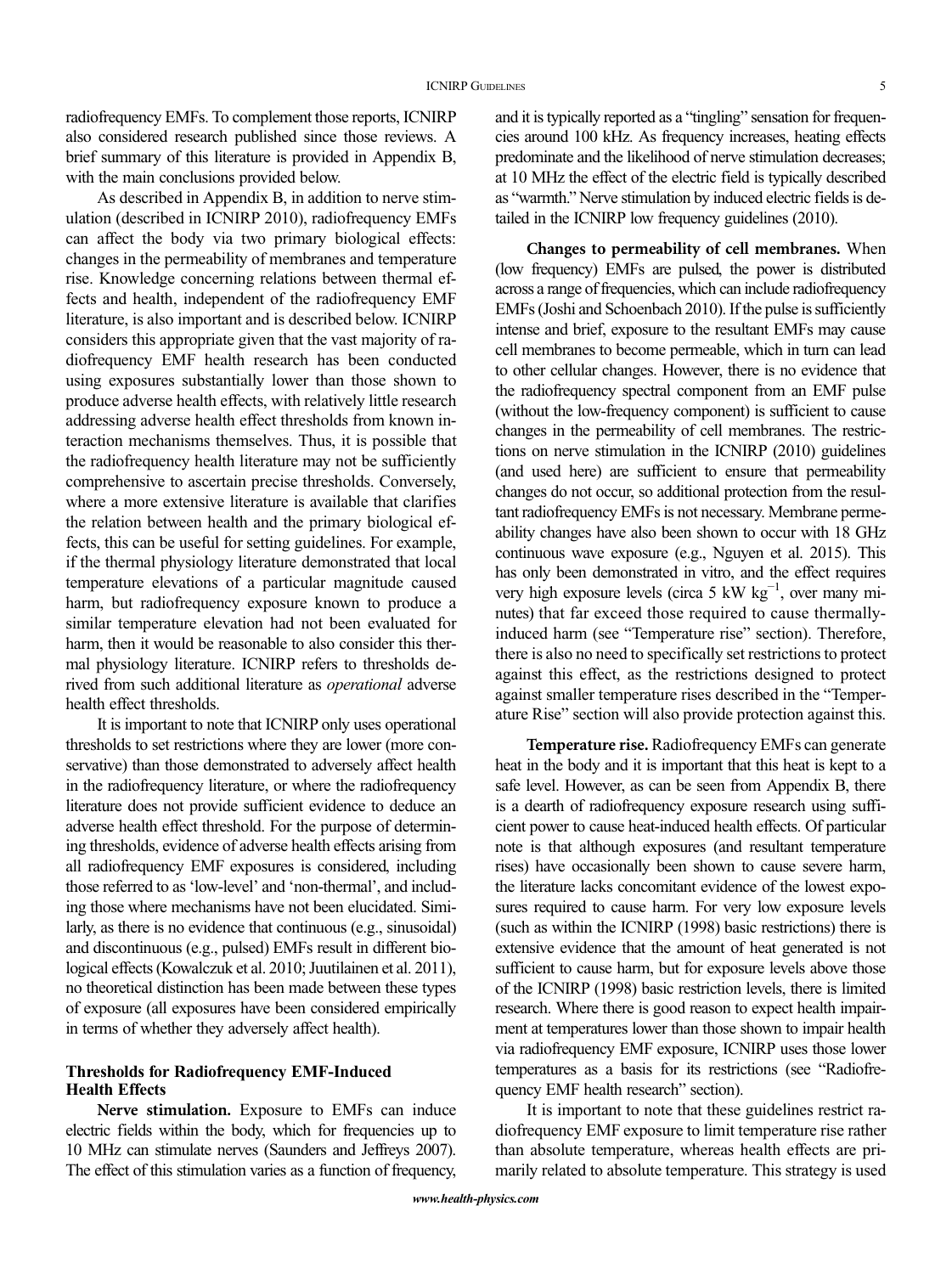6 Health Physics Month 2020, Volume 00, Number 00

because it is not feasible to limit absolute temperature, which is dependent on many factors that are outside the scope of these guidelines, such as environmental temperature, clothing and work rate. This means that if exposure caused a given temperature rise, this could improve, not affect, or impair health depending on a person's initial temperature. For example, mild heating can be pleasant if a person is cold, but unpleasant if they are already very hot. The restrictions are therefore set to avoid significant increase in temperature, where "significant" is considered in light of both potential harm and normal physiological temperature variation. These guidelines differentiate between steady-state temperature rises (where temperature increases slowly, allowing time for heat to dissipate over a larger tissue mass and for thermoregulatory processes to counter temperature rise), and brief temperature rises (where there may not be sufficient time for heat to dissipate, which can result in larger temperature rises in small regions given the same absorbed radiofrequency energy). This distinction suggests the need to account for steady-state and brief exposure durations separately.

#### Steady-state temperature rise

Body core temperature. Body core temperature refers to the temperature deep within the body, such as in the abdomen and brain, and varies substantially as a function of such factors as sex, age, time of day, work rate, environmental conditions and thermoregulation. For example, although the mean body core temperature is approximately 37°C (and within the "normothermic" range<sup>4</sup>), this typically varies over a 24-h period to meet physiological needs, with the magnitude of the variation as large as 1°C (Reilly et al. 2007). As thermal load increases, thermoregulatory functions such as vasodilation and sweating can be engaged to restrict body core temperature rise. This is important because a variety of health effects can occur once body core temperature has increased by more than approximately 1°C (termed "hyperthermia"). For example, risk of accident increases with hyperthermia (Ramsey et al. 1983), and at body core temperatures >40°C it can lead to heat stroke, which can be fatal (Cheshire 2016).

Detailed guidelines are available for minimizing adverse health risk associated with hyperthermia within the occupational setting (ACGIH 2017). These aim to modify work environments in order to keep body core temperature within  $+1$ °C of normothermia, and require substantial knowledge of each particular situation due to the range of variables that can affect it. As described in Appendix B, body core temperature rise due to radiofrequency EMFs that

results in harm is only seen where temperature increases more than  $+1^{\circ}$ C, with no clear evidence of a specific threshold for adverse health effects. Due to the limited literature available, ICNIRP has adopted a conservative temperature rise value as the operational adverse health effect threshold (the 1°C rise of ACGIH 2017). It is important to note that significant physiological changes can occur when body core temperature increases by 1°C. Such changes are part of the body's normal thermoregulatory response (e.g., Van den Heuvel et al. 2017), and thus do not in themselves represent an adverse health effect.

Recent theoretical modeling and generalization from experimental research across a range of species predicts that exposures resulting in a whole-body average SAR of approximately 6 W kg−<sup>1</sup> , within the 100 kHz to 6 GHz range, over at least a 1-hour interval under thermoneutral conditions<sup>5</sup> (28 $\rm ^{\circ}C,$ naked, at rest), is required to induce a 1°C body core temperature rise in human adults. A higher SAR is required to reach this temperature rise in children due to their more-efficient heat dissipation (Hirata et al. 2013). However, given the limited measurement data available, ICNIRP has adopted a conservative position and uses 4 W  $kg^{-1}$  averaged over 30 min as the radiofrequency EMF exposure level corresponding to a body core temperature rise of 1°C. An averaging time of 30 min is used to take into account the time it takes to reach a steady-state temperature (for more details, see Appendix A, "Temporal averaging considerations" section). As a comparison, a human adult generates a total of approximately 1 W kg<sup> $-1$ </sup> at rest (Weyand et al. 2009), nearly 2 W  $kg^{-1}$  standing, and 12 W kg<sup>-1</sup> running (Teunissen et al. 2007).

As EMF frequency increases, exposure of the body and the resultant heating becomes more superficial, and above about 6 GHz this heating occurs predominantly within the skin. For example, 86% of the power at 6 and 300 GHz is absorbed within 8 and 0.2 mm of the surface respectively (Sasaki et al. 2017). Compared to heat in deep tissues, heat in superficial tissues is more easily removed from the body because it is easier for the thermal energy to transfer to the environment. This is why basic restrictions to protect against body core temperature rise have traditionally been limited to frequencies below 10 GHz (e.g., ICNIRP 1998). However, research has shown that EMF frequencies above 300 GHz (e.g., infrared radiation) can increase body core temperature beyond the 1°C operational adverse health effect threshold described above (Brockow et al. 2007). This is because infrared radiation, as well as lower frequencies within the scope of the present guidelines, cause heating within the dermis, and the extensive vascular network within the dermis can transport this heat deep within the body. It is therefore appropriate to also protect against body core temperature rise above 6 GHz.

ICNIRP is not aware of research that has assessed the effect of 6 to 300 GHz EMFs on body core temperature,

<sup>4</sup> Normothermia refers to the thermal state within the body whereby active thermoregulatory processes are not engaged to either increase or decrease body core temperature.

Thermoneutral refers to environmental conditions that allow body core temperature to be maintained solely by altering skin blood flow.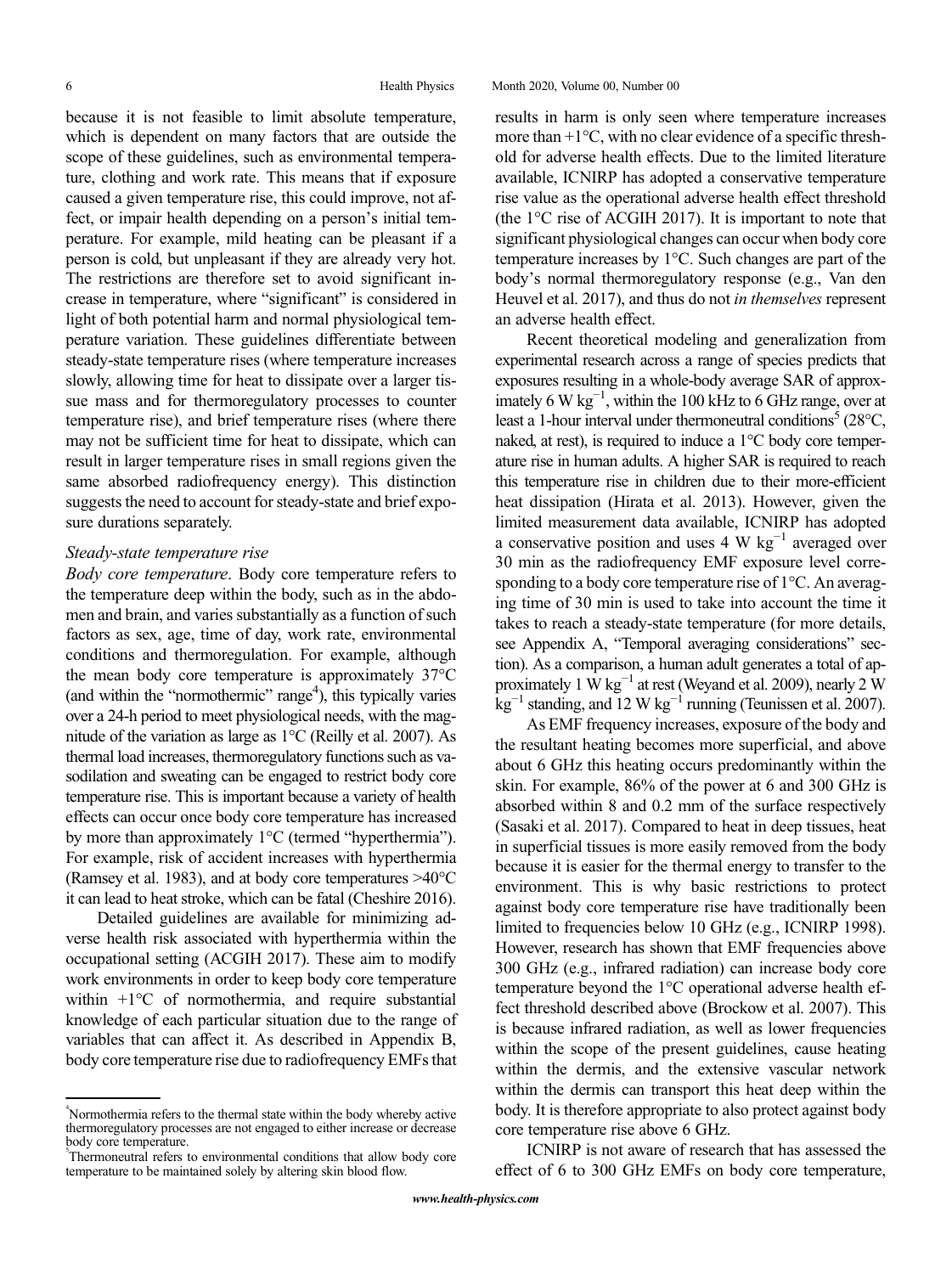nor of research that has demonstrated that it is harmful. However, as a conservative measure, ICNIRP uses the 4 W kg−<sup>1</sup> corresponding to the operational adverse health effect threshold for frequencies up to 6 GHz, for the  $\geq 6$  to 300 GHz range also. In support of this being a conservative value, it has been shown that 1260 W  $m^{-2}$  (incident power density) infrared radiation exposure to one side of the body results in a 1°C body core temperature rise (Brockow et al., 2007). If we related this to the exposure of a 70 kg adult with an exposed surface area of  $1 \text{ m}^2$  and no skin reflectance, this would result in a whole-body exposure of approximately  $18 \text{ W kg}^{-1}$ ; this is far higher than the 4 W kg<sup>-1</sup> exposure level for EMFs below 6 GHz that is taken to represent a 1°C body core temperature rise. This is viewed as additionally conservative given that the Brockow et al. study reduced heat dissipation using a thermal blanket, which would underestimate the exposure required to increase body core temperature under typical conditions.

Local temperature. In addition to body core temperature, excessive localized heating can cause pain and thermal damage. There is an extensive literature showing that skin contact with temperatures below 42°C for extended periods will not cause pain or damage cells (e.g., Defrin et al. 2006). As described in Appendix B, this is consistent with the limited data available for radiofrequency EMF heating of the skin [e.g., Walters et al. (2000) reported a pain threshold of 43°C using 94 GHz exposure], but fewer data are available for heat sources that penetrate beyond the protective epidermis and to the heat-sensitive epidermis/dermis interface. However, there is also a substantial body of literature assessing thresholds for tissue damage which shows that damage can occur at tissue temperatures  $>41-43$ °C, with damage likelihood and severity increasing as a function of time at such temperatures (e.g., Dewhirst et al. 2003; Yarmolenko et al. 2011; Van Rhoon et al. 2013).

The present guidelines treat radiofrequency EMF exposure that results in local temperatures of 41<sup>o</sup>C or greater as potentially harmful. As body temperature varies as a function of body region, ICNIRP treats exposure to different regions separately. Corresponding to these regions, the present guidelines define two tissue types which, based on their temperature under normothermal conditions, are assigned different operational adverse health effect thresholds; "Type-1" tissue (all tissues in the upper arm, forearm, hand, thigh, leg, foot, pinna and the cornea, anterior chamber and iris of the eye, epidermal, dermal, fat, muscle, and bone tissue), and "Type-2" tissue (all tissues in the head, eye, abdomen, back, thorax, and pelvis, excluding those defined as Type-1 tissue). The normothermal temperature of Type 1 tissue is typically  $\leq$ 33–36 °C, and that of Type-2 tissue  $\leq$ 38.5 °C (DuBois 1941; Aschoff and Wever 1958; Arens and Zhang 2006; Shafahi and Vafai 2011). These values were used to define operational thresholds for local heat-induced health effects; adopting 41 °C as potentially harmful, the present guidelines take a conservative approach and treat radiofrequency EMF-induced temperature rises of 5°C and 2°C, within Type-1 and Type-2 tissue, respectively, as operational adverse health effect thresholds for local exposure.

It is difficult to set exposure restrictions as a function of the above tissue-type classification. ICNIRP thus defines two regions and sets separate exposure restrictions, where relevant, for these regions: "Head and Torso," comprising the head, eye, pinna, abdomen, back, thorax and pelvis, which includes both Type-1 and Type-2 tissue, and the "Limbs," comprising the upper arm, forearm, hand, thigh, leg and foot, which only includes Type-1 tissue. Exposure levels have been determined for each of these regions such that they do not result in temperature rises of more than 5°C and 2°C, in Type-1 and Type-2 tissue, respectively. As the Limbs, by definition, do not contain any Type-2 tissue, the operational adverse health effect threshold for the Limbs is always 5°C.

The testes can be viewed as representing a special case, whereby reversible, graded, functional change can occur within normal physiological temperature variation if maintained over extended periods, with no apparent threshold. For example, spermatogenesis is reversibly reduced as a result of the up to 2°C increase caused by normal activities such as sitting (relative to standing; Mieusset and Bujan 1995). Thus, it is possible that the operational adverse health effect threshold for Type-2 tissue may result in reversible changes to sperm function. However, there is currently no evidence that such effects are sufficient to impair health. Accordingly, ICNIRP views the operational adverse health effect threshold of 2°C for Type-2 tissue, which is within the normal physiological range for the testes, as appropriate for them also. Note that the operational adverse health effect threshold for Type-2 tissue, which includes the abdomen and thus potentially the fetus, is also consistent with protecting against the fetal temperature rise threshold of 2°C for teratogenic effects in animals (Edwards et al. 2003; Ziskin and Morrissey 2011).

Within the 100 kHz to 6 GHz EMF range, average SAR over 10 g provides an appropriate measure of the radiofrequency EMF-induced steady-state temperature rise within tissue. A 10-g mass is used because, although there can initially be EMF-induced temperature heterogeneity within that mass, heat diffusion rapidly distributes the thermal energy to a much larger volume that is well-represented by a 10-g cubic mass (Hirata and Fujiwara 2009). In specifying exposures that correspond to the operational adverse health effect thresholds, ICNIRP thus specifies an average exposure over a 10-g cubic mass, such that the exposure will keep the Type-1 and Type-2 tissue temperature rises to below 5 and 2°C respectively. Further, ICNIRP assumes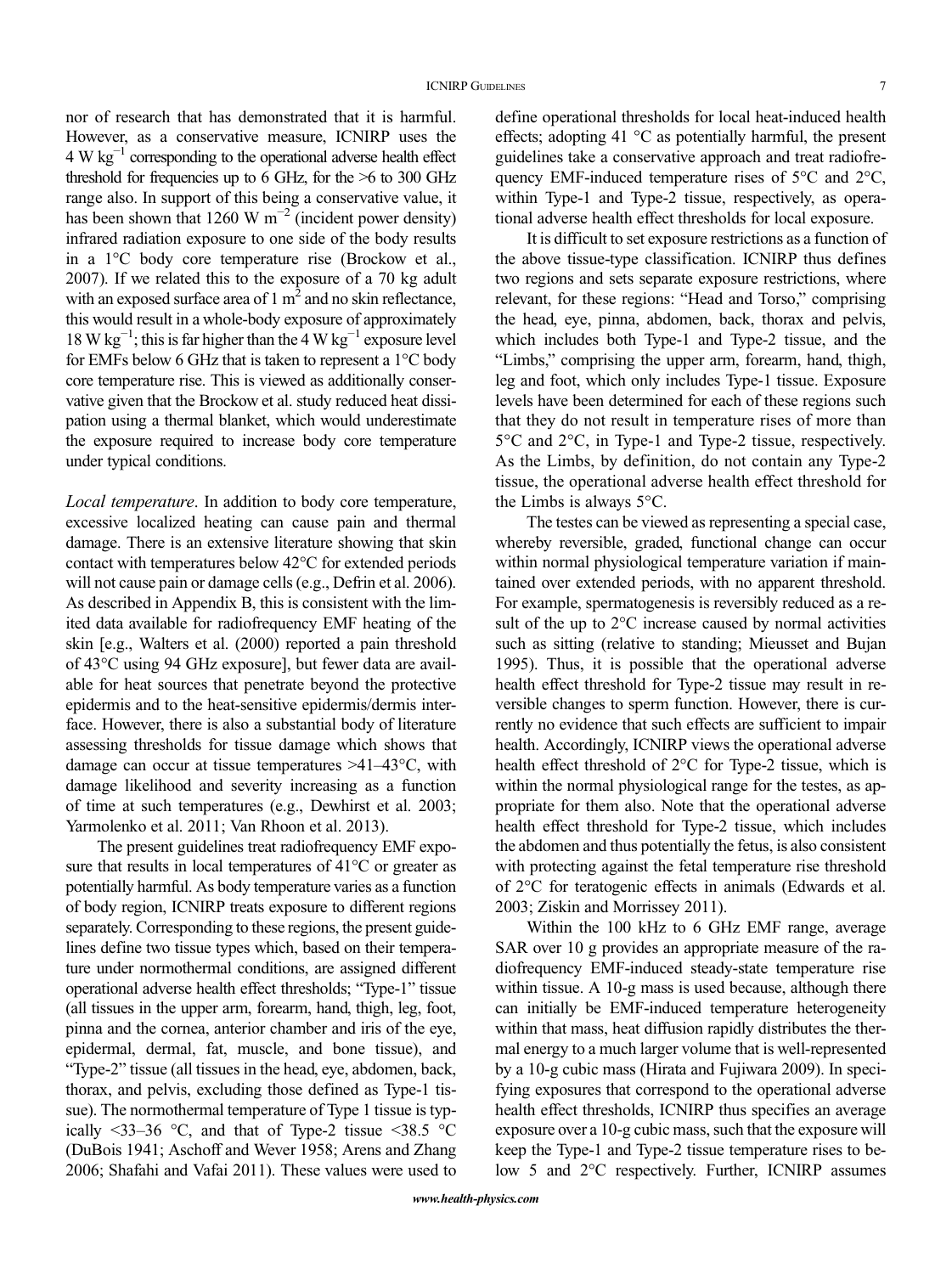realistic exposures (exposure scenarios that people may encounter in daily life, including occupationally), such as from EMFs from radio-communications sources. This method provides for higher exposures in the Limbs than in the Head and Torso. A SAR<sub>10g</sub> of at least 20 W kg<sup>-1</sup> is required to exceed the operational adverse health effect thresholds in the Head and Torso, and 40 W  $kg^{-1}$  in the Limbs, over an interval sufficient to produce a steady-state temperature (from a few minutes to 30 min). This time interval is operationalized as a 6-min average as it closely matches the thermal time constant for local exposure.

Within the >6 to 300 GHz range, EMF energy is deposited predominantly in superficial tissues; this makes  $SAR<sub>10</sub>$ , which includes deeper tissues, less relevant to this frequency range. Conversely, absorbed power density  $(S_{ab})$  provides a measure of the power absorbed in tissue that closely approximates the superficial temperature rise (Funahashi et al. 2018). From 6 to 10 GHz there may still be significant absorption in the subcutaneous tissue. However, the maximum and thus worst-case temperature rise from 6 to 300 GHz is close to the skin surface, and exposure that will restrict temperature rise to below the operational adverse health effect threshold for Type-1 tissue (5°C) will also restrict temperature rise to below the operational adverse health effect threshold for Type-2 tissue (2°C). Note that there is uncertainty with regard to the precise frequency for the change from SAR to absorbed power density. Six GHz was chosen because at that frequency, most of the absorbed power is within the cutaneous tissue, which is within the upper half of a 10-g SAR cubic volume (that is, it can be represented by the 2.15 cm  $\times$  2.15 cm surface of the cube). Recent thermal modeling and analytical solutions suggest that for EMF frequencies between 6 and 30 GHz, the exposure over a square averaging area of  $4 \text{ cm}^2$  provides a good estimate of local maximum temperature rise (Hashimoto et al. 2017; Foster et al. 2017). As frequency increases further, the averaging area needs to be reduced to account for the possibility of smaller beam diameters, such that it is  $1 \text{ cm}^2$  from approximately 30 GHz to 300 GHz. Although the averaging area that best corresponds to temperature rise would therefore gradually change from  $4 \text{ cm}^2$  to 1 cm<sup>2</sup> as frequency increases from 6 to 300 GHz, ICNIRP uses a square averaging area of  $4 \text{ cm}^2$  for  $>6$  to 300 GHz as a practical protection specification. Moreover, from >30 to 300 GHz (where focal beam exposure can occur), an additional spatial average of 1 cm<sup>2</sup> is used to ensure that the operational adverse health effect thresholds are not exceeded over smaller regions.

As 6 minutes is an appropriate averaging interval (Morimoto et al. 2017), and as an absorbed power density of approximately 200 W  $m^{-2}$  is required to produce the Type-1 tissue operational adverse health effect threshold of a  $5^{\circ}$ C local temperature rise for frequencies of  $>6$  to 300 GHz (Sasaki et al. 2017), ICNIRP has set the absorbed power density value for local heating, averaged over 6 min and a square 4-cm<sup>2</sup> region, at 200 W m<sup>-2</sup>; this will also restrict temperature rise in Type-2 tissue to below the operational adverse health effect threshold of 2°C. An additional specification of 400 W  $\text{m}^{-2}$  has been set for spatial averages of square 1-cm<sup>2</sup> regions, for frequencies  $>$  30 GHz.

#### Rapid temperature rise

For some types of exposure, rapid temperature rise can result in "hot spots," heterogeneous temperature distribution over tissue mass (Foster et al. 2016; Morimoto et al. 2017; Laakso et al. 2017; Kodera et al. 2018). This suggests the need to consider averaging over smaller timeintervals for certain types of exposure. Hot spots can occur for short duration exposures because there is not sufficient time for heat to dissipate (or average out) over tissue. This effect is more pronounced as frequency increases due to the smaller penetration depth.

To account for such heterogeneous temperature distributions, an adjustment to the steady-state exposure level is required. This can be achieved by specifying the maximum exposure level allowed, as a function of time, in order to restrict temperature rise to below the operational adverse health effect thresholds.

From 400 MHz to 6 GHz, ICNIRP specifies the restriction in terms of specific energy absorption (SA) of any 10-g cubic mass, where SA is restricted to 7.2[0.05 +0.95(t/360)<sup>0.5</sup>] kJ kg<sup>-1</sup> for Head and Torso, and 14.4  $[0.025+0.975(t/360)^{0.5}]$  kJ kg<sup>-1</sup> for Limb exposure, where  $t$  is exposure interval in seconds (Kodera et al. 2018). Note that for this specification, exposure from any pulse, group of pulses, or subgroup of pulses in a train, as well as from the total (sum) of exposures (including nonpulsed EMF), delivered in t seconds, must not exceed the below formulae (in order to ensure that the temperature thresholds are not exceeded).

There is no brief-interval exposure level specified below 400 MHz because, due to the large penetration depth, the total SA resulting from the 6-minute local SAR average cannot increase temperature by more than the operational adverse health effect threshold (regardless of the particular pattern of pulses or brief exposures).

Above 6 GHz, ICNIRP specifies the exposure level for both Head and Torso, and Limbs, in terms of absorbed energy density ( $U_{ab}$ ) over any square averaging area of 4 cm<sup>2</sup>, such that U<sub>ab</sub> is specified as 72[0.05+0.95(t/360)<sup>0.5</sup>] kJ m<sup>-2</sup>, where  $t$  is the exposure interval in seconds (extension of Kodera et al. 2018).

An additional exposure level for square  $1$ -cm<sup>2</sup> averaging areas is applicable for EMFs with frequencies of >30 to 300 GHz to account for focused beam exposure and is given by 144[0.025+0.975( $t/360$ )<sup>0.5</sup>] kJ m<sup>-2</sup>.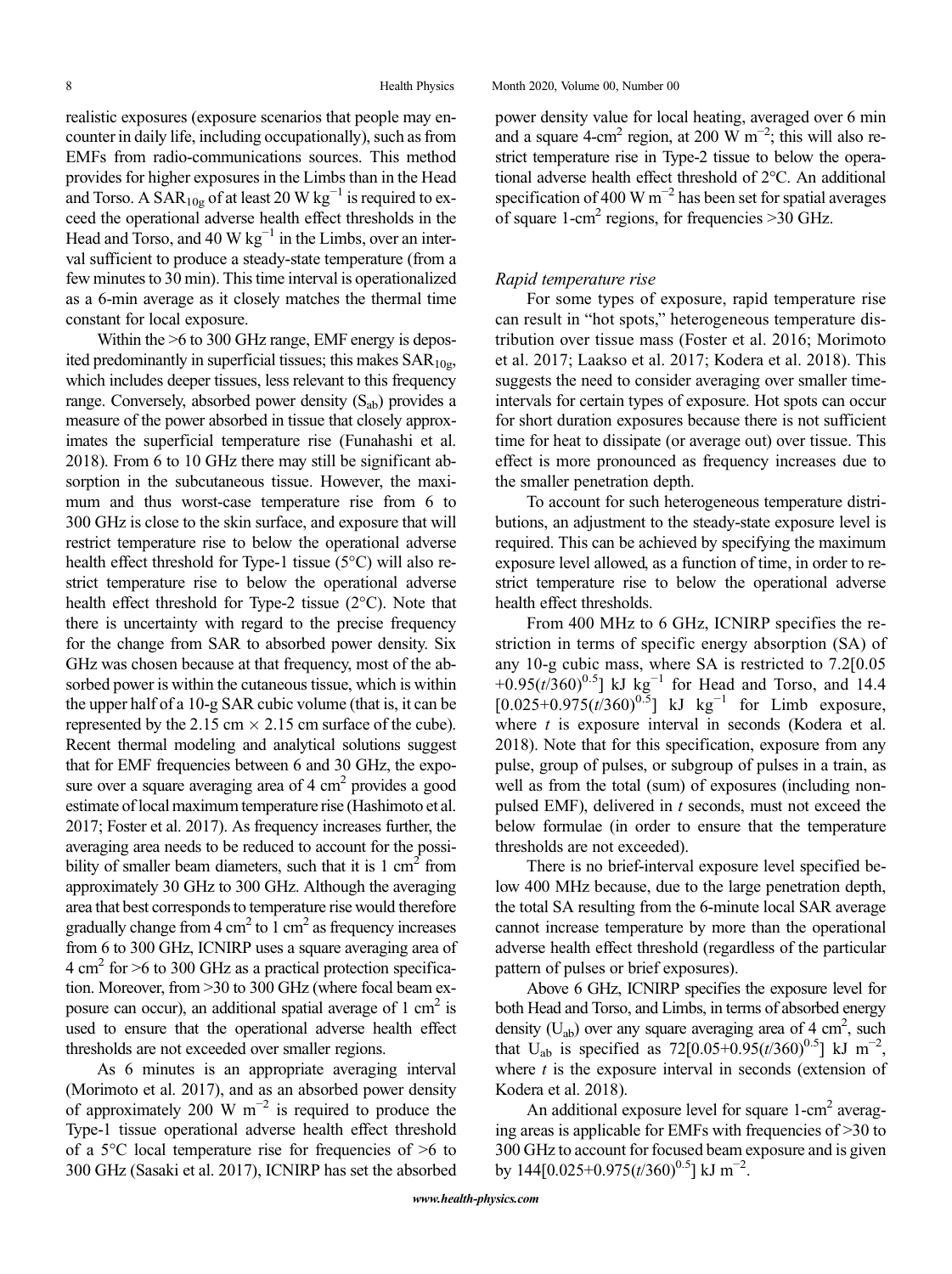| Exposure<br>scenario | Frequency range  | Whole-body average<br>$SAR (W kg-1)$ | Local Head/Torso<br>$SAR (W kg-1)$ | Local Limb<br>$SAR (W kg-1)$ | Local<br>$S_{ab}$ (W m <sup>-2</sup> ) |
|----------------------|------------------|--------------------------------------|------------------------------------|------------------------------|----------------------------------------|
| Occupational         | 100 kHz to 6 GHz | 0.4                                  | 10                                 | 20                           | NA                                     |
|                      | $>6$ to 300 GHz  | 0.4                                  | NA                                 | NA                           | 100                                    |
| General public       | 100 kHz to 6 GHz | 0.08                                 |                                    | 4                            | NA                                     |
|                      | $>6$ to 300 GHz  | 0.08                                 | NA                                 | NA                           | 20                                     |

**Table 2.** Basic restrictions for electromagnetic field exposure from 100 kHz to 300 GHz, for averaging intervals ≥6 min.<sup>a</sup>

a Note:

1. "NA" signifies "not applicable" and does not need to be taken into account when determining compliance.

2. Whole-body average SAR is to be averaged over 30 min.

3. Local SAR and Sab exposures are to be averaged over 6 min.

4. Local SAR is to be averaged over a 10-g cubic mass.

5. Local  $S_{ab}$  is to be averaged over a square 4-cm<sup>2</sup> surface area of the body. Above 30 GHz, an additional constraint is imposed, such that exposure averaged over a square  $1$ -cm<sup>2</sup> surface area of the body is restricted to two times that of the  $4$ -cm<sup>2</sup> restriction.

The SA and U<sub>ab</sub> values are conservative in that they are not sufficient to raise Type 1 or Type 2 tissue temperatures by 5 or 2°C, respectively.

#### GUIDELINES FOR LIMITING RADIOFREQUENCY EMF EXPOSURE

As described in the "Scientific Basis for Limiting Radiofrequency Exposure" section, radiofrequency EMF levels corresponding to operational adverse health effects were identified. Basic restrictions have been derived from these and are described in the "Basic Restrictions" section below. The basic restrictions related to nerve stimulation for EMF frequencies 100 kHz to 10 MHz, from ICNIRP (2010), were then added to the present set of basic restrictions, with the final set of basic restrictions given in Tables 2–4. Reference levels were derived from those final basic restrictions and are described in the "Reference Levels" section, with details of how to treat multiple frequency fields in terms of the restrictions in the "Simultaneous Exposure to Multiple Frequency Fields" section. Contact current guidance is provided in the "Guidance for Contact Currents", and health considerations for occupational exposure are described in the "Risk Mitigations Considerations for Occupational Exposure" section. To be compliant with the present guidelines, for each exposure quantity (e.g., E-field, H-field, SAR), and temporal and spatial averaging condition, either the basic restriction or corresponding reference level must be adhered to; compliance with both is not required. Note that where restrictions specify particular averaging intervals, 'all' such averaging intervals must comply with the restrictions.

#### Basic Restrictions

Basic restriction values are provided in Tables 2-4 with an overview of their derivation described below. As described above, the basic restrictions from ICNIRP (2010) for the frequency range 100 kHz to 10 MHz have not been

**Table 3.** Basic restrictions for electromagnetic field exposure from 100 kHz to 300 GHz, for integrating intervals  $>0$  to  $<$ 6 min.<sup>a</sup>

| Exposure scenario | Frequency range        | Local Head/Torso<br>$SA(kJ kg^{-1})$ | Local Limb<br>$SA(kJ kg^{-1})$   | Local $U_{ab}$ (kJ m <sup>-2</sup> )  |
|-------------------|------------------------|--------------------------------------|----------------------------------|---------------------------------------|
| Occupational      | $100$ kHz to $400$ MHz | NA                                   | NA                               | NA                                    |
|                   | $>400$ MHz to 6 GHz    | $3.6[0.05+0.95(t/360)^{0.5}]$        | $7.2[0.025+0.975(t/360)^{0.5}]$  | NA                                    |
|                   | $>6$ to 300 GHz        | NA                                   | NA                               | $36[0.05+0.95(t/360)^{0.5}]$          |
| General public    | $100$ kHz to $400$ MHz | NA                                   | NA                               | NA                                    |
|                   | $>400$ MHz to 6 GHz    | $0.72[0.05+0.95(t/360)^{0.5}]$       | $1.44[0.025+0.975(t/360)^{0.5}]$ | NA                                    |
|                   | $>6$ to 300 GHz        | NA                                   | NA                               | 7.2[0.05+0.95(t/360) <sup>0.5</sup> ] |

a Note:

1. "NA" signifies "not applicable" and does not need to be taken into account when determining compliance.

2. t is time in seconds, and restrictions must be satisfied for all values of t between >0 and <360 s, regardless of the temporal characteristics of the exposure itself.

3. Local SA is to be averaged over a 10-g cubic mass.

4. Local U<sub>ab</sub> is to be averaged over a square 4-cm<sup>2</sup> surface area of the body. Above 30 GHz, an additional constraint is imposed, such that exposure averaged over a square 1-cm<sup>2</sup> surface area of the body is restricted to 72 $[0.025+0.975(t/360)^{0.5}]$  for occupational and 14.4 $[0.025+0.975$  $(t/360)^{0.5}$ ] for general public exposure.

5. Exposure from any pulse, group of pulses, or subgroup of pulses in a train, as well as from the summation of exposures (including non-pulsed EMFs), delivered in t s, must not exceed these levels.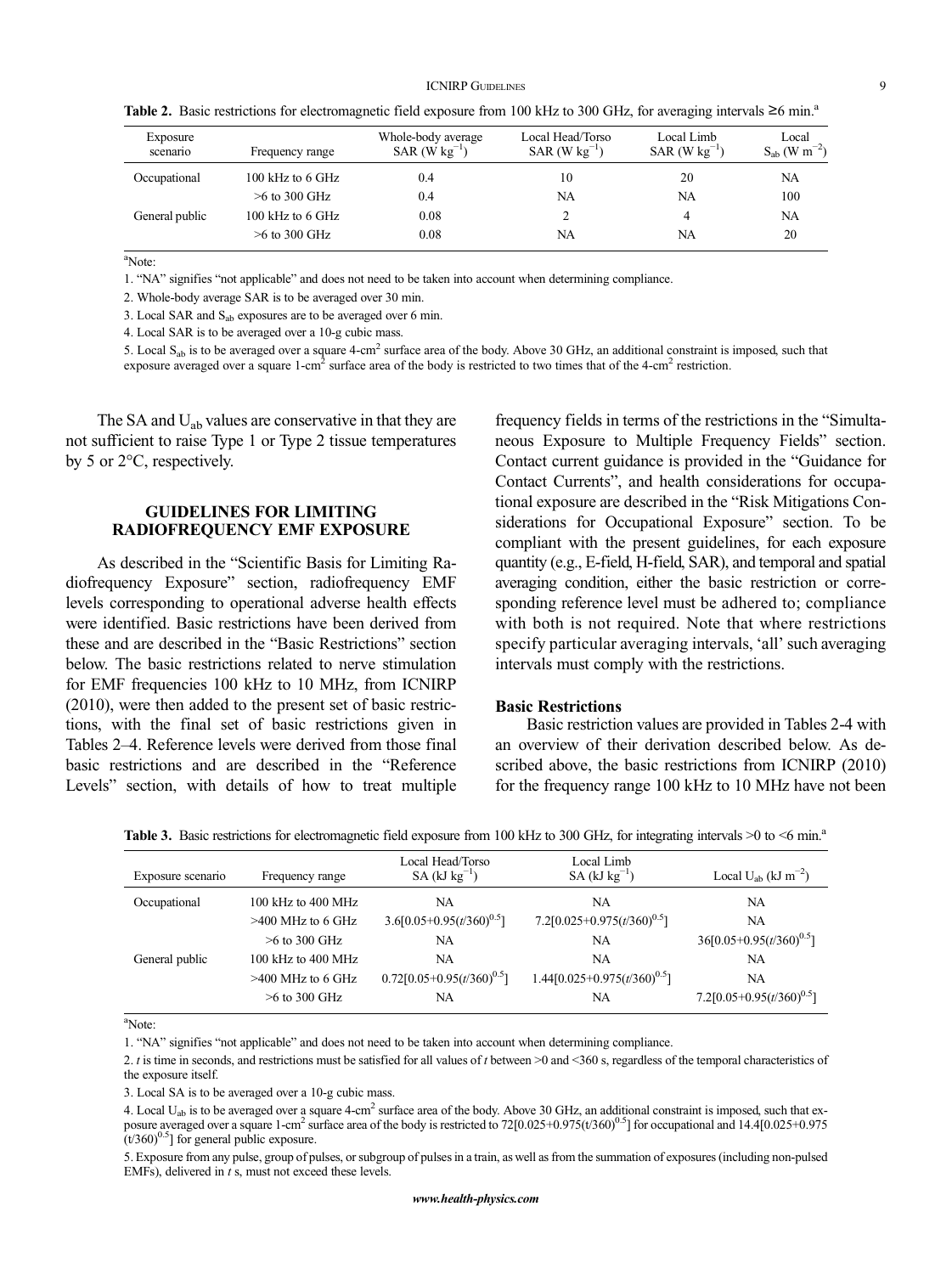Table 4. Basic restrictions for electromagnetic field exposure from  $100$  kHz to  $10$  MHz, for peak spatial values. $a$ 

| Exposure scenario | Frequency range   | Induced electric<br>field; $E_{ind}$ (V m <sup>-1</sup> ) |
|-------------------|-------------------|-----------------------------------------------------------|
| Occupational      | 100 kHz to 10 MHz | $2.70 \times 10^{-4}f$                                    |
| General public    | 100 kHz to 10 MHz | $1.35 \times 10^{-4}f$                                    |

a Note:

1.  $f$  is frequency in Hz.

2. Restriction values relate to any region of the body, and are to be averaged as root mean square (rms) values over 2 mm  $\times$  2 mm  $\times$  2 mm contiguous tissue (as specified in ICNIRP 2010).

re-evaluated here; these are described in Table 4. A more detailed description of issues pertinent to the basic restrictions is provided in Appendix A, in the "Relevant Biophysical Mechanisms" section. Note that for the basic restrictions described below, a pregnant woman is treated as a member of the general public. This is because recent modeling suggests that for both whole-body and local exposure scenarios, exposure of the mother at the occupational basic restrictions can lead to fetal exposures that exceed the general public basic restrictions.

Whole-body average SAR (100 kHz to 300 GHz). As described in the "Body core temperature" section, the guidelines take a whole-body average SAR of 4 W kg<sup>-1</sup>, averaged over the entire body mass and a 30-minute interval, as the exposure level corresponding to the operational adverse health effect threshold for an increase in body core temperature of 1°C. A reduction factor of 10 was applied to this threshold for occupational exposure to account for scientific uncertainty, as well as differences in thermal physiology across the population and variability in environmental conditions and physical activity levels. Variability in an individual's ability to regulate their body core temperature is particularly important as it is dependent on a range of factors that the guidelines cannot control. These include central and peripherally-mediated changes to blood perfusion and sweat rate (which are in turn affected by a range of other factors, including age and certain medical conditions), as well as behavior and environmental conditions.

Thus the basic restriction for occupational exposure becomes a whole-body average SAR of  $0.4 \text{ W kg}^{-1}$ , averaged over 30 min. Although this means that SAR can be larger for smaller time intervals, this will not affect body core temperature rise appreciably because the temperature will be "averaged-out" within the body over the 30-min interval, and it is this timeaveraged temperature rise that is relevant here. Further, as both whole-body and local restrictions must be met simultaneously, exposures sufficiently high to be hazardous locally will be protected against by the local restrictions described below.

As the general public cannot be expected to be aware of exposures and thus to mitigate risk, a reduction factor of 50 was applied for the general public, making the whole-body average SAR restriction for the general public  $0.08 \text{ W kg}^{-1}$ , averaged over 30 min.

It is noteworthy that the scientific uncertainty pertaining to both dosimetry and potential health consequences of whole-body radiofrequency exposure have reduced substantially since the ICNIRP (1998) guidelines. This would justify less conservative reduction factors, but as ICNIRP considers that the benefits of maintaining stable basic restrictions outweighs any benefits that subtle changes to them would provide, ICNIRP has retained the same reduction factors as before for the whole-body average basic restrictions. Similarly, although temperature rise is more superficial as frequency increases (and thus it is easier for the resultant heat to be lost to the environment), the whole-body average SAR restrictions above 6 GHz have been conservatively set the same as those  $\leq 6$  GHz.

#### Local SAR (100 kHz to 6 GHz)

#### Head and Torso

As described in the "Local temperature" section within the 100 kHz to 6 GHz range, the guidelines take a SAR of 20 W kg−<sup>1</sup> , averaged over a 10-g cubic mass and 6-min interval, as the local exposure level corresponding to the operational adverse health effect threshold for the Head and Torso (5°C in Type-1 tissue and 2°C in Type-2 tissue). A reduction factor of 2 was applied to this for occupational exposure to account for scientific uncertainty, as well as differences in thermal physiology across the population and variability in environmental conditions and physical activity levels. Reduction factors for local exposure are smaller than for whole-body exposure because the associated health effect threshold is less dependent on environmental conditions and the highly variable centrally-mediated thermoregulatory processes, and because the associated health effect is less serious medically. Thus, the basic restriction for occupational exposure becomes a  $SAR_{10g}$  of 10 W kg−<sup>1</sup> , averaged over a 6-min interval. As the general public cannot be expected to be aware of exposures and thus to mitigate risk, and also recognizing greater differences in thermal physiology in the general population, a reduction factor of 10 was applied for the general public, reducing the general public basic restriction to a  $SAR_{10g}$  of 2 W  $kg^{-1}$  averaged over a 6-min interval.

#### Limbs

As described in the "Local temperature" section, within the 100 kHz to 6 GHz range, the guidelines take a SAR of 40 W  $\text{kg}^{-1}$ , averaged over a 10-g cubic mass and 6-min interval, as the local exposure level corresponding to the operational adverse health effect threshold for the Limbs of a 5°C rise in local temperature. As with the Head and Torso restrictions, a reduction factor of 2 was applied to this threshold for occupational exposure to account for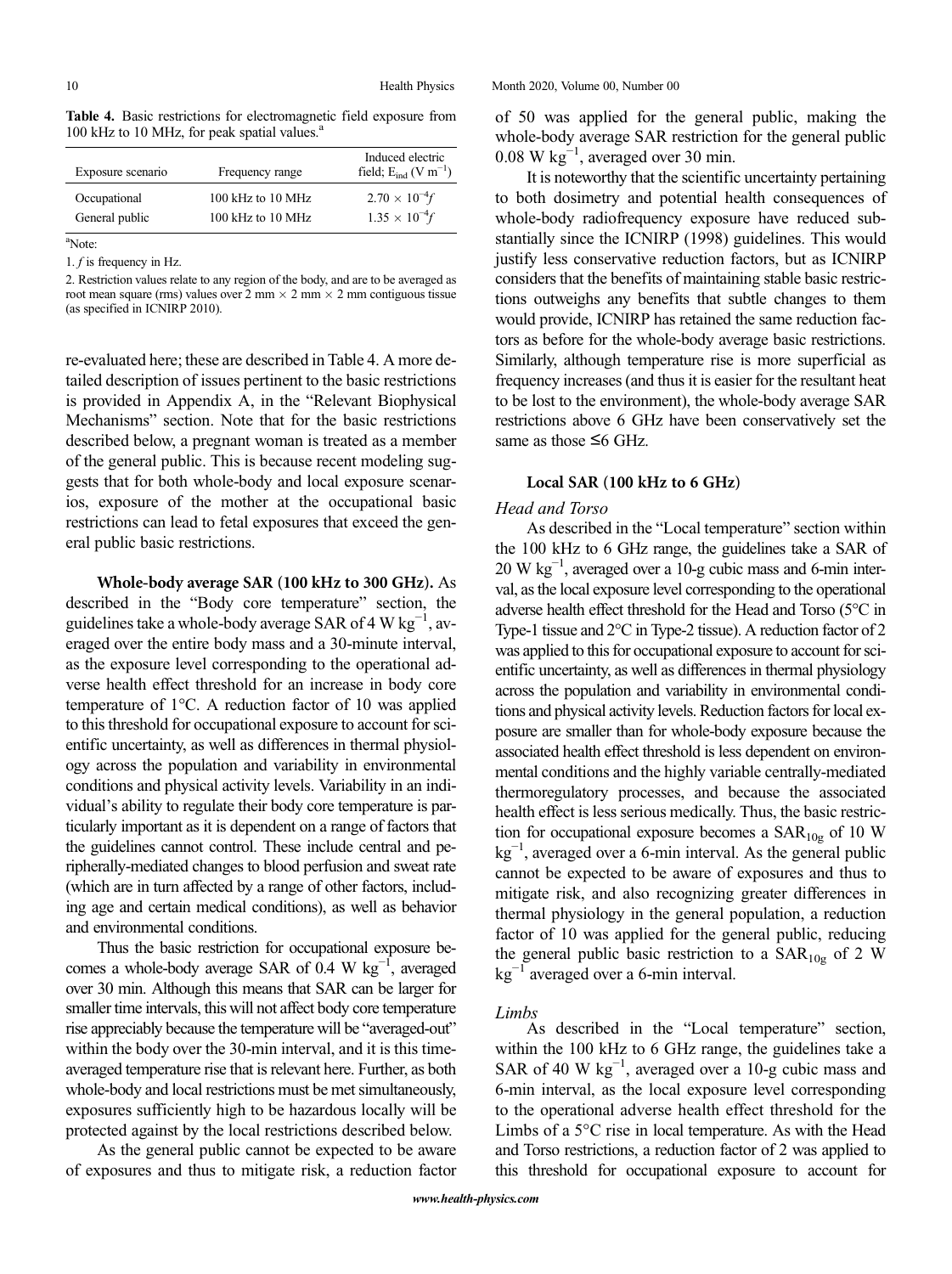scientific uncertainty, as well as differences in thermal physiology across the population and variability in environmental conditions and physical activity levels. This results in a basic restriction for occupational exposure of a  $SAR_{10g}$  of 20 W kg<sup>-1</sup>. As the general public cannot be expected to be aware of exposures and thus to mitigate risk, and also to recognize greater differences in thermal physiology in the general population, a reduction factor of 10 was applied for the general public, reducing the general public restriction to 4 W kg<sup>-1</sup> averaged over a 6-min interval.

Local SA (400 MHz to 6 GHz). As described in the "Rapid temperature rise" section, within the >400 MHz to 6 GHz range, an additional constraint is required to ensure that the cumulative energy permitted by the 6-minute average  $SAR_{10g}$  basic restriction is not absorbed by tissues too rapidly. Accordingly, ICNIRP sets an SA level for exposure intervals of less than 6 min, as a function of time, to limit temperature rise to below the operational adverse health effect thresholds. This SA level, averaged over a 10-g cubic mass, is given by 7.2[0.05+0.95(t/360)<sup>0.5</sup>] kJ kg<sup>-1</sup> for the Head and Torso, and  $14.4[0.025+0.975(t/360)^{0.5}]$  kJ kg<sup>-1</sup> for the Limbs, where  $t$  is exposure duration in seconds.

As with the  $SAR_{10g}$  basic restrictions, a reduction factor of 2 was applied to these exposure levels for occupational exposure to account for scientific uncertainty, as well as differences in thermal physiology across the population and variability in environmental conditions and physical activity levels. This results in a basic restriction for the Head and Torso of 3.6[0.05+0.95( $t/360$ )<sup>0.5</sup>] kJ kg<sup>-1</sup>, and for the Limbs of 7.2[0.025+0.975( $t/360$ )<sup>0.5</sup>] kJ kg<sup>-1</sup>. As the general public cannot be expected to be aware of exposures and thus to mitigate risk, and to recognize greater differences in thermal physiology in the general population, a reduction factor of 10 was applied for the general public. This makes the general public restriction  $0.72[0.05+0.95(t/360)^{0.5}]$  kJ kg<sup>-1</sup> for the Head and Torso, and  $1.44[0.025+0.975(t/360)^{0.5}]$ kJ kg $^{-1}$  for the Limbs.

Note that for these brief exposure basic restrictions, the exposure from any pulse, group of pulses, or subgroup of pulses in a train, as well as from the summation of exposures (including non-pulsed EMFs), delivered in  $t$  seconds, must not exceed these local SA values.

Local absorbed power density (>6 GHz to 300 GHz). As described in the "Local temperature" section, within the >6 to 300 GHz range, the guidelines take an absorbed power density of 200 W  $m^{-2}$ , averaged over 6 min and a square  $4$ -cm<sup>2</sup> surface area of the body, as the local exposure corresponding to the operational adverse health effect threshold for both the Head and Torso, and Limb regions (5 and 2°C local temperature rise in Type-1 and Type-2 tissue, respectively). As with the local SAR restrictions, a reduction factor of 2 was applied to this exposure level for occupational exposure to account for scientific uncertainty, as well as differences in thermal physiology across the population and variability in environmental conditions and physical activity levels. This results in a basic restriction for occupational exposure of 100 W m−<sup>2</sup> , averaged over 6 min and a square  $4$ -cm<sup>2</sup> surface area of the body.

As the general public cannot be expected to be aware of these exposures and thus to mitigate risk, and to recognize greater differences in thermal physiology in the general population, a reduction factor of 10 was applied, which reduces the general public basic restriction to 20 W  $\text{m}^{-2}$ , averaged over 6 min and a square 4-cm2 surface area of the body.

Further, to account for focal beam exposure from >30 to 300 GHz, absorbed power density averaged over a square  $1$ -cm<sup>2</sup> surface area of the body must not exceed 2 times that of the  $4$ -cm<sup>2</sup> basic restrictions for workers or the general public.

Local absorbed energy density (>6 GHz to 300 GHz). As described in the "Rapid temperature rise" section, within the >6 to 300 GHz range, an additional constraint is required to ensure that the cumulative energy permitted by the 6-min average absorbed power density basic restriction is not absorbed by tissue too rapidly. Accordingly, for both the Head and Torso, and Limbs, ICNIRP set a maximum absorbed energy density level for exposure intervals of less than 6 minutes, as a function of time, to limit temperature rise to below the operational adverse health effect thresholds for both Type-1 and Type-2 tissues. This absorbed energy density level, averaged over any square  $4$ -cm<sup>2</sup> surface area of the body, is given by  $72[0.05+0.95(t/360)^{0.5}]$  kJ m<sup>-2</sup>, where  $t$  is exposure duration in seconds. To account for focal beam exposure from >30 to 300 GHz, the absorbed energy density level corresponding to the operational adverse health effect threshold, averaged over a square 1-cm<sup>2</sup> surface area of the body, is given by  $144[0.025+0.975(t/360)^{0.5}]$ kJ m−<sup>2</sup> . Note that for these basic restrictions for brief exposures, the exposure from any pulse, group of pulses, or subgroup of pulses in a train, as well as from the summation of exposures (including non-pulsed EMFs), delivered in t seconds, must be used to satisfy this formula.

As with the absorbed power density basic restrictions, a reduction factor of 2 was applied to this exposure level for occupational exposure to account for scientific uncertainty, as well as differences in thermal physiology across the population and variability in environmental conditions and physical activity levels. This results in a basic restriction for occupational exposure of  $36[0.05+0.95(t/360)^{0.5}]$  kJ m<sup>-2</sup>, over any square 4-cm<sup>2</sup> surface area of the body. From >30 to 300 GHz, an additional basic restriction for occupational exposure is  $72[0.025+0.975(t/360)^{0.5}]$  kJ m<sup>-2</sup>, averaged over any square  $1$ -cm<sup>2</sup> surface area of the body. As the general public cannot be expected to be aware of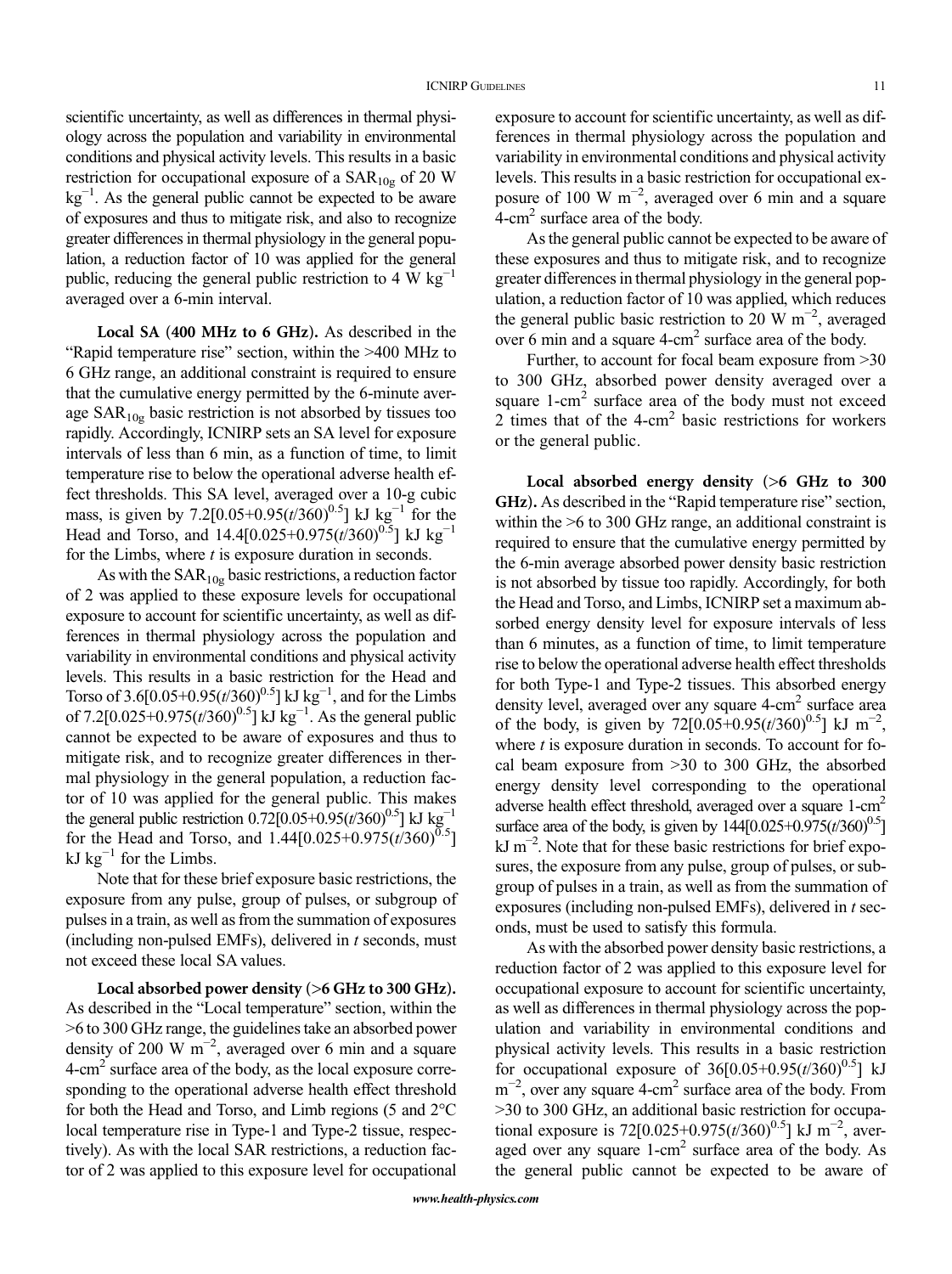

FIGURE 1. Reference levels for time averaged occupational exposures of  $\geq 6$  min, to electromagnetic fields from 100 kHz to 300 GHz (unperturbed rms values; see Tables 5 and 6 for full specifications).

exposures and thus to mitigate risk, and to recognize greater differences in thermal physiology in the general population, a reduction factor of 10 was applied for the general public, reducing the general public restriction to  $7.2[0.05+0.95(t)]$  $(360)^{0.5}$  kJ m<sup>-2</sup>, averaged over any square 4-cm<sup>2</sup> surface area of the body. From >30 to 300 GHz, an additional basic restriction for the general public is  $14.4[0.025+0.975(t)$  $360)^{0.5}$ ] kJ m<sup>-2</sup>, averaged over any square 1-cm<sup>2</sup> surface area of the body.

Basic restriction tables. To be compliant with the basic restrictions, radiofrequency EMF exposure must not exceed the restrictions specified for that EMF frequency in Table 2, 3 or 4. That is, for any given radiofrequency EMF frequency, relevant whole-body SAR, local SAR,  $S_{ab}$ , SA,  $U_{ab}$  and induced E-field<sup>6</sup> restrictions must be met simultaneously.

#### Reference Levels

Reference levels have been derived from a combination of computational and measurement studies to provide a means of demonstrating compliance using quantities that are more-easily assessed than basic restrictions, but that provide an equivalent level of protection to the basic restrictions for worst-case exposure scenarios. However, as the derivations rely on conservative assumptions, in most exposure scenarios the reference levels will be more conservative than the corresponding basic restrictions. Further details regarding the reference levels are provided in Appendix A, the "Derivation of Reference Levels" section.

Reference levels are provided in Tables 5–9. Figures 1 and 2 provide graphical representations of the occupational and general public reference level values for extended durations of exposure (≥6 min). Table 5 reference levels are averaged over a 30-min interval, and correspond to the whole-body average basic restrictions. Table 6 (averaged over a 6-min interval), Table 7 (integrated over intervals between  $>0$  and  $\leq 6$  min), and Table 8 (peak instantaneous field strength measures) each relate to basic restrictions that are averaged over smaller body regions. Additional limb current reference levels have been set to account for effects of grounding near human body resonance frequencies (Dimbylow 2001) that might otherwise lead to reference levels underestimating exposures within tissue at certain EMF frequencies (averaged over 6 min; Table 9). Limb current reference levels are only relevant in exposure scenarios where a person is not electrically isolated.

Tables 5–9 specify averaging and integrating times of the relevant exposure quantities to determine whether personal exposure level is compliant with the guidelines. These averaging times are not necessarily the same as the measurement times needed to estimate field strengths or other exposure quantities. Depending on input from technical standards bodies, actual measurement times used to provide an appropriate estimate of exposure quantities may be shorter than the intervals specified in these tables.

An important consideration for the application of reference levels is to what degree the quantities used to assess compliance with the reference levels (i.e., Einc, Hinc, Sinc,  $U_{\text{inc}}$ ,  $S_{\text{eq}}$ ,  $U_{\text{eq}}$ , I) adequately predict the quantities used to assess compliance with the basic restrictions. In situations where reference level quantities are associated with greater uncertainty, reference levels must be applied more conservatively. For the purposes of the guidelines, the degree of adequacy strongly depends on whether external EMFs can be considered to be within the far-field, radiative near-field or reactive near-field zone. Accordingly, in most cases, different reference level assessment rules have been set for EMFs as a function of whether they are within the far-field, radiative or reactive near-field zone.

General Public



FIGURE 2. Reference levels for time averaged general public exposures of ≥6 min, to electromagnetic fields from 100 kHz to 300 GHz (unperturbed rms values; see Tables 5 and 6 for full specifications).

<sup>6</sup> Note that although the term internal is used in place of induced in ICNIRP (2010), induced is used here for consistency within the present document.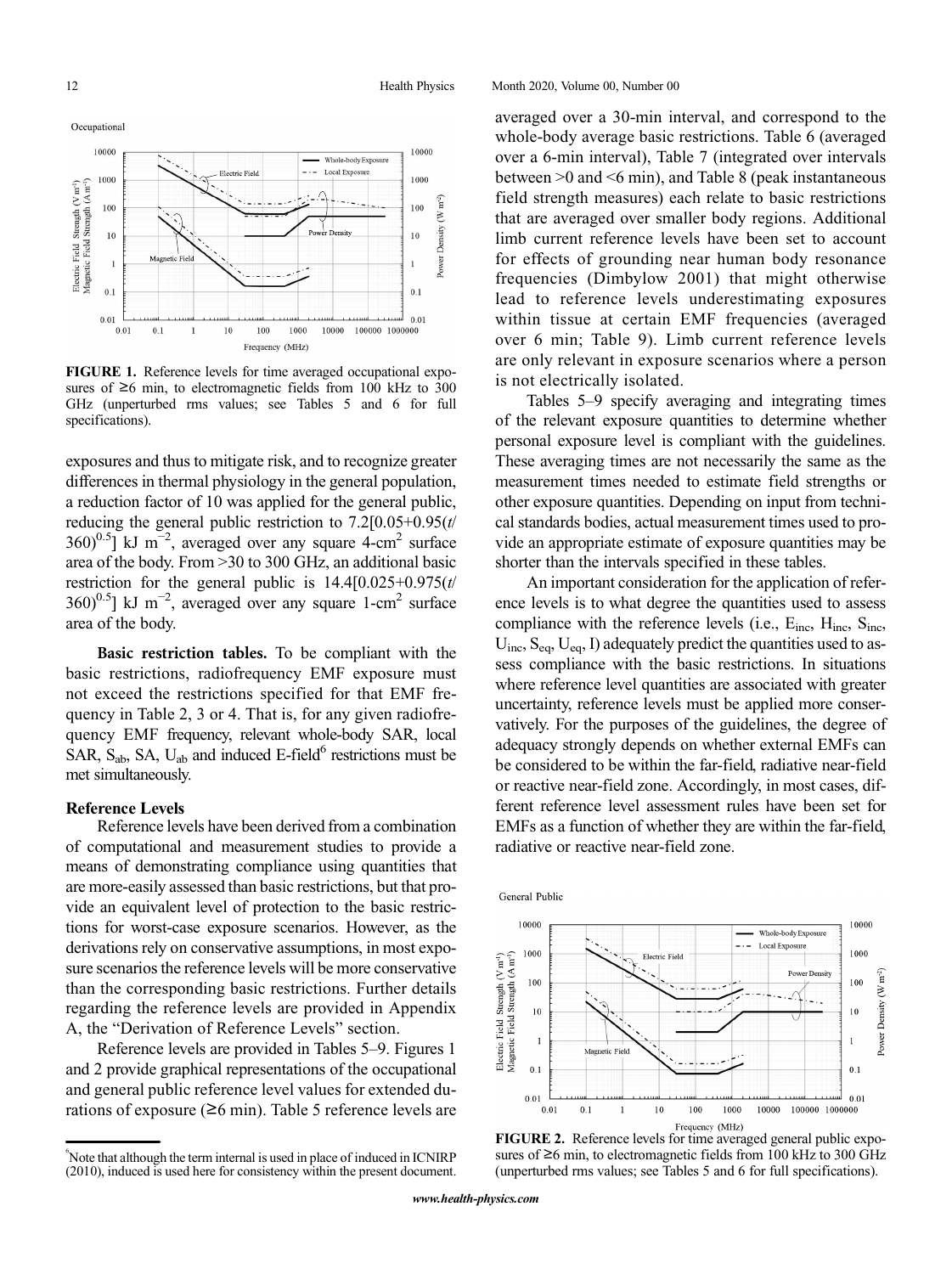| Exposure scenario | Frequency range | Incident E-field<br>strength; $E_{inc}$ (V m <sup>-1</sup> ) | Incident H-field<br>strength; $H_{inc}(A m^{-1})$ | Incident power<br>density; $S_{inc}$ (W m <sup>-2</sup> ) |
|-------------------|-----------------|--------------------------------------------------------------|---------------------------------------------------|-----------------------------------------------------------|
| Occupational      | $0.1 - 30$ MHz  | $660/f_{\rm M}^{0.7}$                                        | $4.9/f_{\rm M}$                                   | NA                                                        |
|                   | $>30-400$ MHz   | 61                                                           | 0.16                                              | 10                                                        |
|                   | $>400-2000$ MHz | $3f_{\rm M}^{0.5}$                                           | $0.008 f_{\rm M}^{0.5}$                           | $f_{\rm M}/40$                                            |
|                   | $>2 - 300$ GHz  | NA                                                           | NA                                                | 50                                                        |
| General public    | $0.1 - 30$ MHz  | $300/f_{\rm M}^{0.7}$                                        | $2.2/f_{\rm M}$                                   | NA                                                        |
|                   | $>30-400$ MHz   | 27.7                                                         | 0.073                                             | 2                                                         |
|                   | $>400-2000$ MHz | $1.375 f_{\rm M}^{0.5}$                                      | $0.0037 f_{\rm M}^{0.5}$                          | $f_{\rm M}$ /200                                          |
|                   | $>2 - 300$ GHz  | NA                                                           | NA                                                | 10                                                        |

Table 5. Reference levels for exposure, averaged over 30 min and the whole body, to electromagnetic fields from 100 kHz to 300 GHz (unperturbed rms values).<sup>a</sup>

a Note:

1. "NA" signifies "not applicable" and does not need to be taken into account when determining compliance.

2.  $f_{\rm M}$  is frequency in MHz.

3.  $S_{\text{inc}}$ , E<sub>inc</sub>, and H<sub>inc</sub> are to be averaged over 30 min, over the whole-body space. Temporal and spatial averaging of each of E<sub>inc</sub> and H<sub>inc</sub> must be conducted by averaging over the relevant square values (see eqn 8 in Appendix A for details).

4. For frequencies of 100 kHz to 30 MHz, regardless of the far-field/near-field zone distinctions, compliance is demonstrated if neither E<sub>inc</sub> or Hinc exceeds the above reference level values.

5. For frequencies of >30 MHz to 2 GHz: (a) within the far-field zone: compliance is demonstrated if either S<sub>inc</sub>, E<sub>inc</sub> or H<sub>inc</sub>, does not exceed the above reference level values (only one is required); S<sub>eq</sub> may be substituted for S<sub>inc</sub>; (b) within the radiative near-field zone, compliance is demonstrated if either  $S_{\text{inc}}$ , or both  $E_{\text{inc}}$  and  $H_{\text{inc}}$ , does not exceed the above reference level values; and (c) within the reactive near-field zone: compliance is demonstrated if both  $E_{inc}$  and  $H_{inc}$  do not exceed the above reference level values;  $S_{inc}$  cannot be used to demonstrate compliance, and so basic restrictions must be assessed.

6. For frequencies of >2 GHz to 300 GHz: (a) within the far-field zone: compliance is demonstrated if  $S<sub>inc</sub>$  does not exceed the above reference level values;  $S_{eq}$  may be substituted for  $S_{inc}$ ; (b) within the radiative near-field zone, compliance is demonstrated if  $S_{inc}$  does not exceed the above reference level values; and (c) within the reactive near-field zone, reference levels cannot be used to determine compliance, and so basic restrictions must be assessed.

A difficulty with this approach is that other factors may also affect the adequacy of estimating basic restriction quantities from reference level quantities. These include the EMF frequency, physical dimensions of the EMF source and its distance from the resultant external EMFs assessed, as well as the degree to which the EMFs vary over the space to be occupied by a person. Taking into account such sources of uncertainty, the guidelines have more conservative rules for exposure in the reactive and radiative nearfield than far-field zone. It is noted that there is no simple delineation of the far-field, radiative and reactive near-field zones that is sufficient for ensuring that reference levels will adequately correspond to the basic restrictions. Accordingly, although a definition of these zones is provided in Appendix A in the "General Considerations for Reference Levels" section this is only intended as a guide, and information from a technical standards body, designed to specify external exposures for each EMF source type to more adequately match the basic restrictions, should be utilized to improve reference level assessment procedures.

Related to the near- and far-field zone distinctions, for some exposure conditions the less onerous plane wave equivalent incident power density  $(S_{eq})$  and plane wave equivalent incident energy density  $(U_{eq})$  quantities can be used in place of  $S<sub>inc</sub>$  and  $U<sub>inc</sub>$ , respectively; where this is permitted, it is specified below. In such cases, the plane wave equivalent incident energy densities are to be averaged in the same way as described in Tables 5–7 for the corresponding incident power densities.

In terms of electromagnetic fields in the far-field zone, the following rules apply. For EMF frequencies from >30 MHz to 2 GHz, ICNIRP requires compliance to be demonstrated for only one of the E-field, H-field or  $S<sub>inc</sub>$ quantities in order to be compliant with that particular reference level. Further,  $S_{eq}$  can be substituted for  $S_{inc}$ . Similarly, for EMF frequencies >400 MHz where the restrictions are specified in terms of  $U_{inc}$ , these can be substituted for by Ueq. EMF frequencies from 100 kHz to 30 MHz are treated as always being within the near-field zone; see next paragraph.

In terms of electromagnetic fields in the near-field zones, the following rules apply. From 100 kHz to 30 MHz, relevant personal exposures from present radiofrequency EMF sources are typically within the near-field zone. The present guidelines treat all exposures within this frequency range as near-field, and requires compliance with both the E-field and H-field reference level values in order to be compliant with the reference levels. For EMF frequencies from >30 MHz to 2 GHz, personal exposure within either the radiative or reactive near-field zones is treated as compliant if both the E-field and H-field strengths are below the reference level values described in the tables. For frequencies >30 MHz to 300 GHz, personal exposure within the radiative near-field zone is treated as compliant if  $S<sub>inc</sub>$  (or, where relevant  $U<sub>inc</sub>$ ) is below the reference level value. However, for exposure within the >2 to 300 GHz range, within the reactive near-field the quantities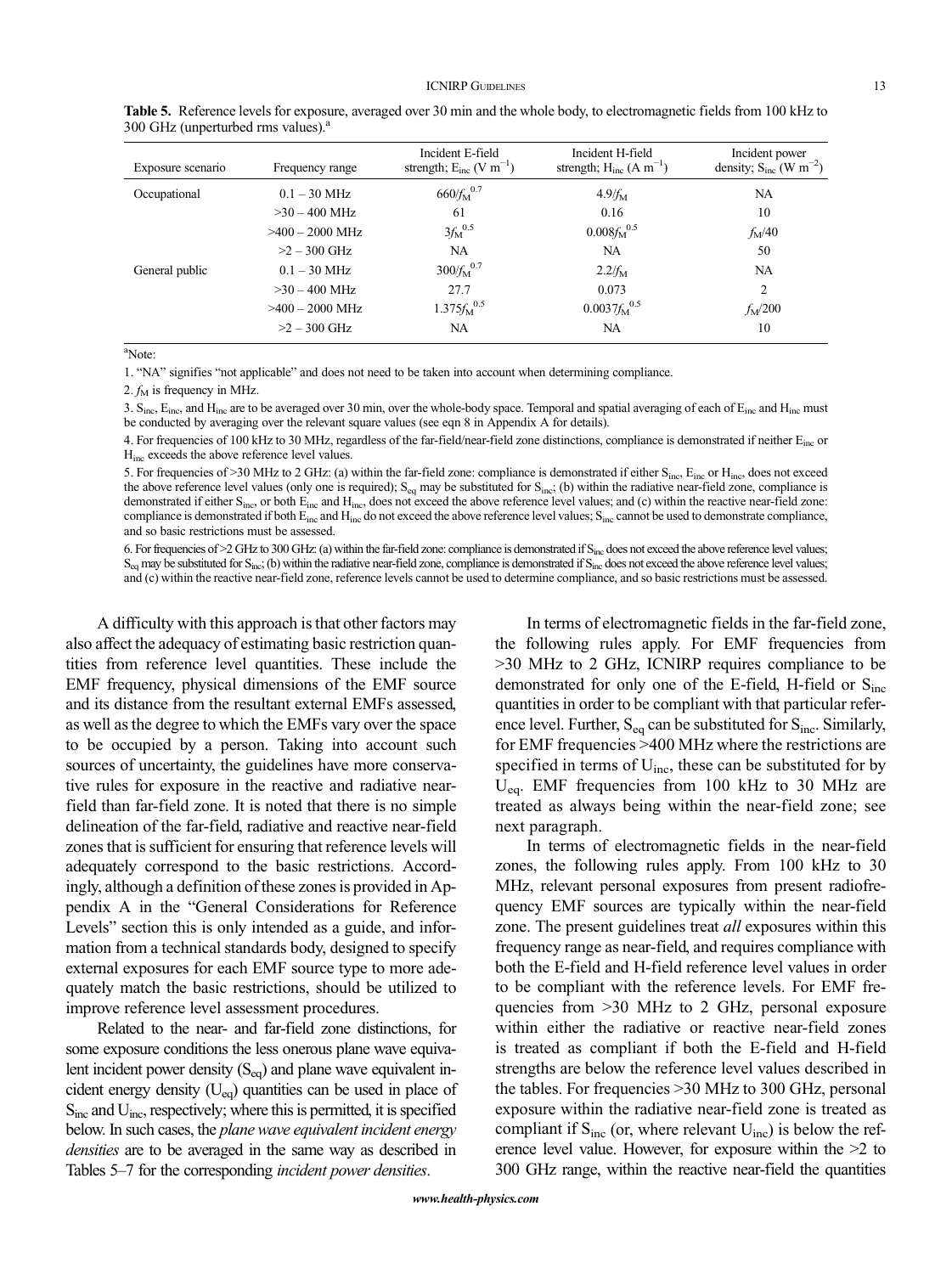| Exposure scenario | Frequency range | Incident E-field<br>strength; $E_{inc}$ (V m <sup>-1</sup> ) | Incident H-field<br>strength; $H_{inc}$ (A m <sup>-1</sup> ) | Incident power<br>density; $S_{inc}$ (W m <sup>-2</sup> ) |
|-------------------|-----------------|--------------------------------------------------------------|--------------------------------------------------------------|-----------------------------------------------------------|
| Occupational      | $0.1 - 30$ MHz  | $1504/f_{\rm M}$ <sup>0.7</sup>                              | $10.8/f_{\rm M}$                                             | <b>NA</b>                                                 |
|                   | $>30-400$ MHz   | 139                                                          | 0.36                                                         | 50                                                        |
|                   | $>400-2000$ MHz | $10.58\ensuremath{f_{\mathrm{M}}}^{0.43}$                    | $0.0274 f_{\rm M}^{0.43}$                                    | $0.29 f_M^{0.86}$                                         |
|                   | $>2-6$ GHz      | NA                                                           | <b>NA</b>                                                    | 200                                                       |
|                   | $>6 - 300 GHz$  | NA                                                           | <b>NA</b>                                                    | $275/f_G^{0.177}$                                         |
|                   | 300 GHz         | NA.                                                          | <b>NA</b>                                                    | 100                                                       |
| General public    | $0.1 - 30$ MHz  | $671/f_{\rm M}^{0.7}$                                        | $4.9/f_{\rm M}$                                              | <b>NA</b>                                                 |
|                   | $>30-400$ MHz   | 62                                                           | 0.163                                                        | 10                                                        |
|                   | $>400-2000$ MHz | $4.72 f_M^{0.43}$                                            | $0.0123 f_{\rm M}^{0.43}$                                    | $0.058\ensuremath{f_{\mathrm{M}}}^{0.86}$                 |
|                   | $>2-6$ GHz      | NA                                                           | <b>NA</b>                                                    | 40                                                        |
|                   | $>6-300$ GHz    | NA.                                                          | <b>NA</b>                                                    | $55/f_G^{0.177}$                                          |
|                   | 300 GHz         | NA                                                           | NA                                                           | 20                                                        |

Table 6. Reference levels for local exposure, averaged over 6 min, to electromagnetic fields from 100 kHz to 300 GHz (unperturbed rms values). $a$ 

<sup>a</sup> Note:

1. "NA" signifies "not applicable" and does not need to be taken into account when determining compliance.

2.  $f_{\rm M}$  is frequency in MHz;  $f_{\rm G}$  is frequency in GHz.

3.  $S<sub>inc</sub>$ , Einc, and H<sub>inc</sub> are to be averaged over 6 min, and where spatial averaging is specified in Notes 6–7, over the relevant projected body space. Temporal and spatial averaging of each of  $E_{inc}$  and  $H_{inc}$  must be conducted by averaging over the relevant square values (see eqn 8 in Appendix A for details).

4. For frequencies of 100 kHz to 30 MHz, regardless of the far-field/near-field zone distinctions, compliance is demonstrated if neither peak spatial E<sub>inc</sub> or peak spatial H<sub>inc</sub>, over the projected whole-body space, exceeds the above reference level values.

5. For frequencies of >30 MHz to 6 GHz: (a) within the far-field zone, compliance is demonstrated if one of peak spatial  $S_{inc}$ ,  $E_{inc}$  or  $H_{inc}$ , over the projected whole-body space, does not exceed the above reference level values (only one is required);  $S_{eq}$  may be substituted for  $S_{inc}$ ; (b) within the radiative near-field zone, compliance is demonstrated if either peak spatial S<sub>inc</sub>, or both peak spatial E<sub>inc</sub> and H<sub>inc</sub>, over the projected whole-body space, does not exceed the above reference level values; and (c) within the reactive near-field zone: compliance is demonstrated if both  $E_{inc}$  and  $H_{inc}$  do not exceed the above reference level values;  $S_{inc}$  cannot be used to demonstrate compliance; for frequencies  $\geq 2$  GHz, reference levels cannot be used to determine compliance, and so basic restrictions must be assessed.

6. For frequencies of >6 GHz to 300 GHz: (a) within the far-field zone, compliance is demonstrated if  $S_{inc}$ , averaged over a square 4-cm<sup>2</sup> projected body surface space, does not exceed the above reference level values; S<sub>eq</sub> may be substituted for S<sub>inc</sub>; (b) within the radiative near-field zone, compliance is demonstrated if S<sub>inc</sub>, averaged over a square 4-cm<sup>2</sup> projected body surface space, does not exceed the above reference level values; and (c) within the reactive near-field zone reference levels cannot be used to determine compliance, and so basic restrictions must be assessed.

7. For frequencies of >30 GHz to 300 GHz, exposure averaged over a square 1-cm<sup>2</sup> projected body surface space must not exceed twice that of the square  $4$ -cm<sup>2</sup> restrictions.

applied for the reference level values are treated as inadequate to ensure compliance with the basic restrictions. In such cases, compliance with the basic restrictions must be assessed.

ICNIRP is aware that for some exposure scenarios, radiofrequency EMFs at the reference levels specified below could potentially result in exposure that exceeds basic restrictions. Where such scenarios were identified, ICNIRP determined whether the reference levels needed to be reduced by considering the magnitude of the difference between the resultant tissue exposure and corresponding basic restriction (including comparison with the associated dosimetric uncertainty), and whether the violation was likely to adversely affect health (including consideration of the degree of conservativeness in the associated basic restriction). Where the difference was small, and where it would not adversely affect health, reference levels were retained that can potentially result in exposures that exceed the basic restrictions.

This situation has been shown to occur in terms of the reference levels corresponding to whole-body average SAR

basic restrictions, which, in the frequency range of body resonance (up to 100 MHz) and from 1 to 4 GHz, can potentially lead to whole-body average SARs that exceed the basic restrictions (ICNIRP 2009). The exposure scenario where this can potentially occur is very specific, requiring a small stature person (such as a 3-years-old child) to be extended (e.g., standing still and straight with arms above the head) for at least 30 min, while being subject to a plane wave exposure within the above frequency ranges, incident to the child from front to back. The resultant SAR elevation is small relative to the basic restriction (15–40%), which is similar to or smaller than the whole-body average SAR measurement uncertainty (Flintoft et al. 2014; Nagaoka and Watanabe 2019), there are many levels of conservativeness built into the basic restriction derivation itself, and importantly, this will not impact on health. This latter point is important because the basic restriction that this relates to was set to protect against body core temperature rises of greater than 1°C, and being of small stature, the individual in this hypothetical exposure scenario would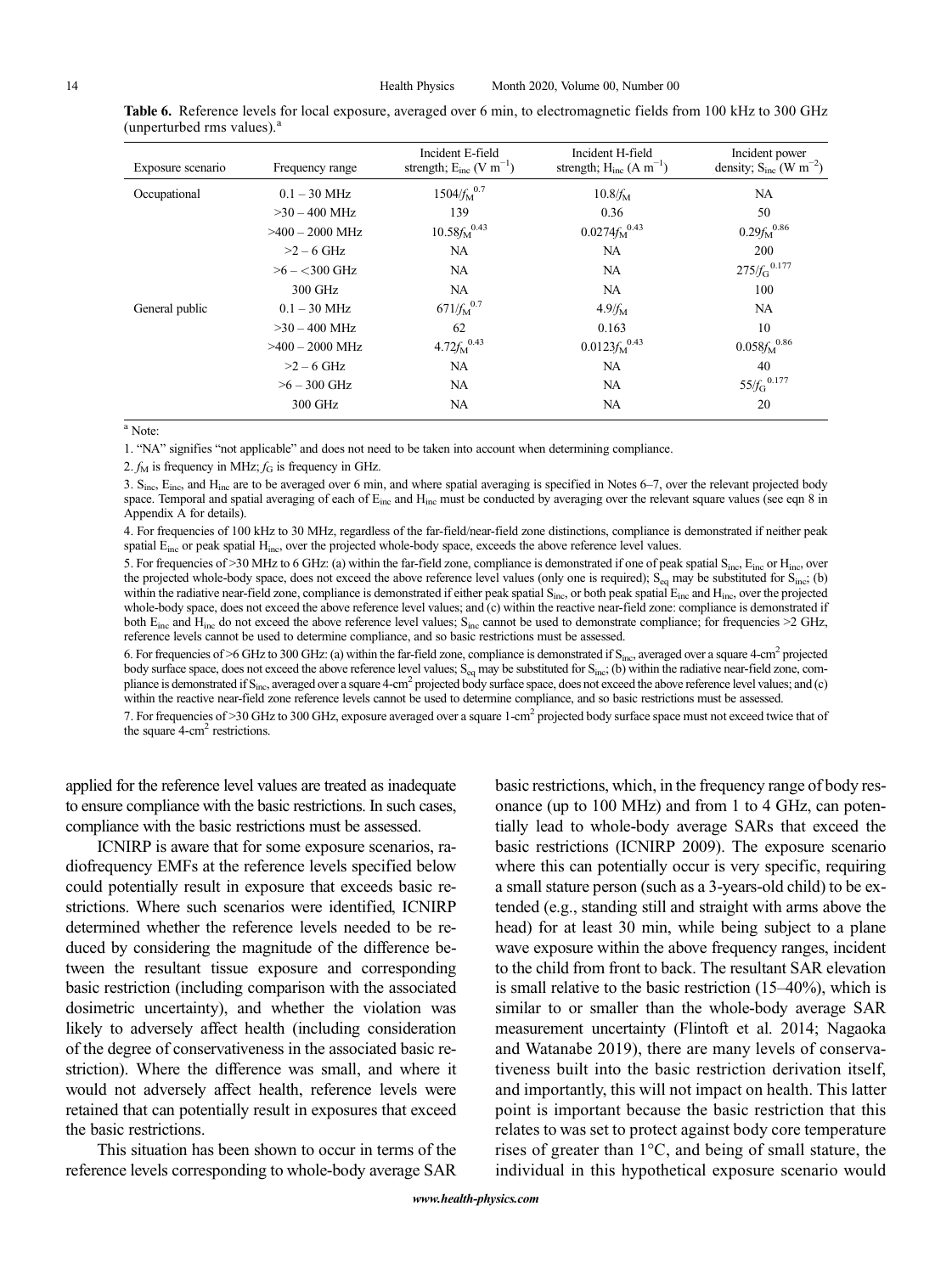| Exposure scenario | Frequency range                     | Incident energy density; $U_{inc}$ (kJ m <sup>-2</sup> )     |
|-------------------|-------------------------------------|--------------------------------------------------------------|
| Occupational      | $100 \text{ kHz} - 400 \text{ MHz}$ | NA.                                                          |
|                   | $>400 - 2000$ MHz                   | $0.29 f_{\rm M}^{0.86} \times 0.36[0.05+0.95(t/360)^{0.5}]$  |
|                   | $>2-6$ GHz                          | $200 \times 0.36[0.05+0.95(t/360)^{0.5}]$                    |
|                   | $>6 - 300$ GHz                      | $275/f_G^{0.177} \times 0.36[0.05+0.95(t/360)^{0.5}]$        |
|                   | 300 GHz                             | $100 \times 0.36[0.05+0.95(t/360)^{0.5}]$                    |
| General public    | $100 \text{ kHz} - 400 \text{ MHz}$ | NA.                                                          |
|                   | $>400 - 2000$ MHz                   | $0.058 f_{\rm M}^{0.86} \times 0.36[0.05+0.95(t/360)^{0.5}]$ |
|                   | $>2 - 6$ GHz                        | $40 \times 0.36[0.05+0.95(t/360)^{0.5}]$                     |
|                   | $>6 - 300$ GHz                      | $55/f_G^{0.177} \times 0.36[0.05+0.95(t/360)^{0.5}]$         |
|                   | 300 GHz                             | $20 \times 0.36[0.05+0.95(t/360)^{0.5}]$                     |

Table 7. Reference levels for local exposure, integrated over intervals of between >0 and <6 minutes, to electromagnetic fields from 100 kHz to 300 GHz (unperturbed rms values). $a^2$ 

a Note:

1. "NA" signifies "not applicable" and does not need to be taken into account when determining compliance.

2.  $f_M$  is frequency in MHz;  $f_G$  is frequency in GHz; t is time interval in seconds, such that exposure from any pulse, group of pulses, or subgroup of pulses in a train, as well as from the summation of exposures (including non-pulsed EMFs), delivered in t seconds, must not exceed these reference level values.

3. Uinc is to be calculated over time t, and where spatial averaging is specified in Notes 5–7, over the relevant projected body space.

4. For frequencies of 100 kHz to 400 MHz, >0 to <6-min restrictions are not required and so reference levels have not been set.

5. For frequencies of >400 MHz to 6 GHz: (a) within the far-field zone: compliance is demonstrated if peak spatial  $U_{inc}$ , over the projected whole-body space, does not exceed the above reference level values; U<sub>eq</sub> may be substituted for U<sub>inc</sub>; (b) within the radiative near-field zone, compliance is demonstrated if peak spatial U<sub>inc</sub>, over the projected whole-body space, does not exceed the above reference level values; and (c) within the reactive near-field zone, reference levels cannot be used to determine compliance, and so basic restrictions must be assessed. 6. For frequencies of >6 GHz to 300 GHz: (a) within the far-field or radiative near-field zone, compliance is demonstrated if Uinc, averaged over a square 4-cm<sup>2</sup> projected body surface space, does not exceed the above reference level values; (b) within the reactive near-field zone, reference

levels cannot be used to determine compliance, and so basic restrictions must be assessed.

7. For frequencies of >30 GHz to 300 GHz: exposure averaged over a square 1-cm<sup>2</sup> projected body surface space must not exceed  $275/f_0^{0.177} \times 0.72[0.025+0.975(t/360)^{0.5}]$  kJ m<sup>-2</sup> for general public exposure.

more easily dissipate heat to the environment than a larger person due to their increased body "surface area-to-mass ratio" (Hirata et al. 2013). Within a small stature person the net effect of this "increased whole-body average SAR" and "increased heat loss" would be a smaller temperature rise than would occur in a person of larger stature who did not exceed the basic restriction, and in both cases would be substantially smaller than 1°C. ICNIRP has thus not altered the reference levels to account for this situation.

#### Simultaneous Exposure to Multiple Frequency Fields

It is important to determine whether, in situations of simultaneous exposure to fields of different frequencies, these exposures are additive in their effects. Additivity should be examined separately for the effects of thermal and electrical stimulation, and restrictions met after accounting for such

Table 8. Reference levels for local exposure to electromagnetic fields from 100 kHz to 10 MHz (unperturbed rms values), for peak values.<sup>a</sup>

| Exposure<br>scenario | Frequency range                                   | Incident<br>E-field strength;<br>$E_{inc}$ (V m <sup>-1</sup> ) | Incident<br>H-field strength;<br>$H_{inc}$ (A m <sup>-1</sup> ) |
|----------------------|---------------------------------------------------|-----------------------------------------------------------------|-----------------------------------------------------------------|
| Occupational         | $100$ kHz $-10$ MHz                               | 170                                                             | 80                                                              |
|                      | General public $100 \text{ kHz} - 10 \text{ MHz}$ | 83                                                              | 21                                                              |

a Note:

1. Regardless of the far-field/near-field zone distinction, compliance is demonstrated if neither peak spatial  $E_{inc}$  or peak spatial  $H_{inc}$ , over the projected wholebody space, exceeds the above reference level values.

additivity. The formulae below apply to relevant frequencies under practical exposure situations. As the below reference level summation formulae assume worst-case conditions among the fields from multiple sources, typical exposure situations may in practice result in lower exposure levels than indicated by the formulae for the reference levels.

The following issues are noted. In terms of the reference levels, the largest ratio of the E-field strength, H-field strength or power density, relative to the corresponding reference level values, should be evaluated to demonstrate compliance. Reference levels are defined in terms of external physical quantities and have transitions, in terms of quantities, at specific frequencies. For example, field strengths are

Table 9. Reference levels for current induced in any limb, averaged over 6 min, at frequencies from 100 kHz to 110 MHz. <sup>a</sup>

| Exposure scenario | Frequency range       | Electric current; $I(mA)$ |
|-------------------|-----------------------|---------------------------|
| Occupational      | $100$ kHz $- 110$ MHz | 100                       |
| General public    | $100$ kHz $- 110$ MHz | 45                        |

a Note

1. Current intensity values must be determined by averaging over the relevant square values (see eqn 8 in Appendix A for details).

2. Limb current intensity must be evaluated separately for each limb.

3. Limb current reference levels are not provided for any other frequency range.

4. Limb current reference levels are only required for cases where the human

body is not electrically isolated from a ground plane.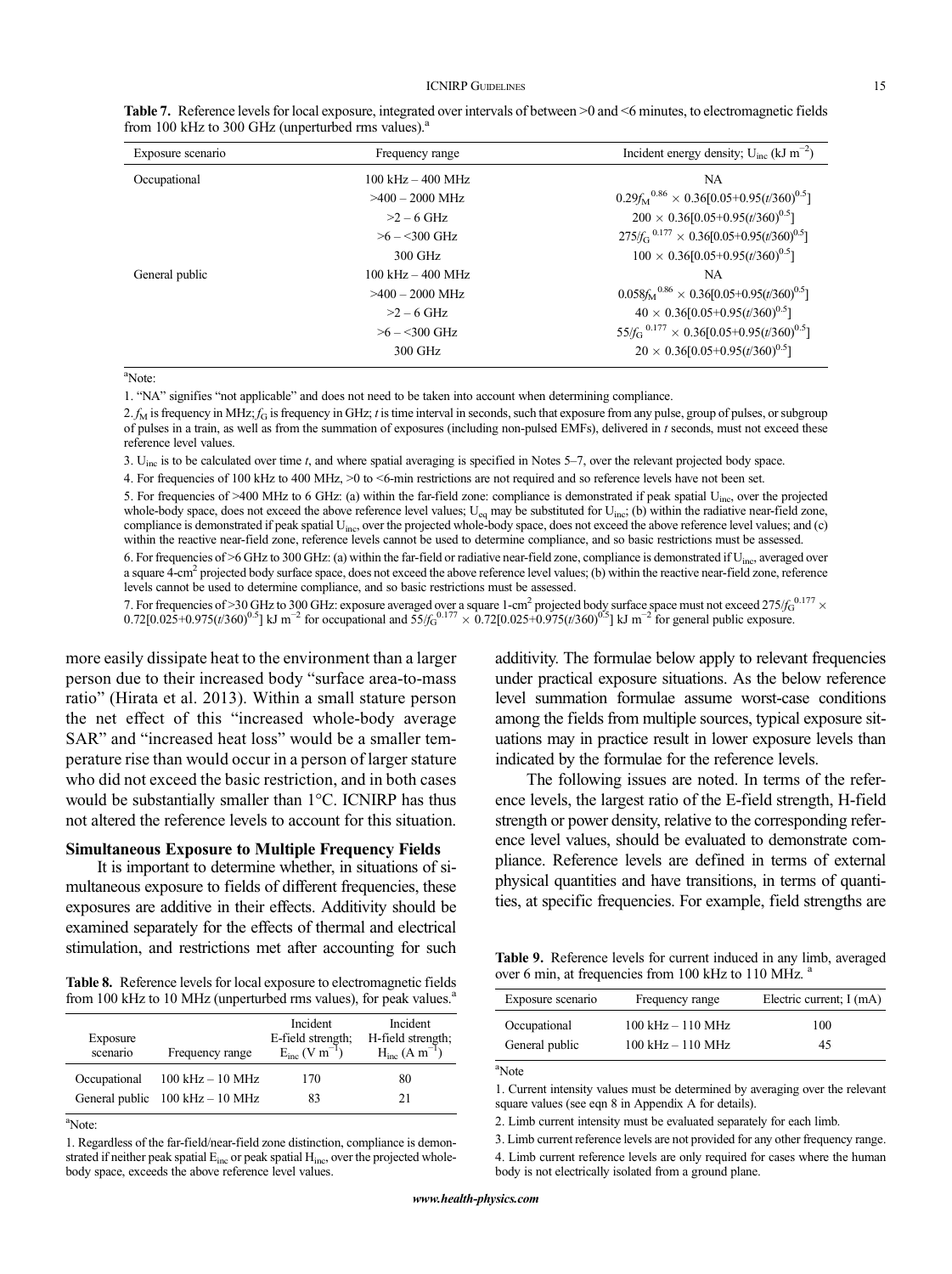used below 30 MHz, whereas both field strength and incident power density are applicable from 30 MHz to 2 GHz. Where the exposure includes frequency components below and above the transition, additivity should be used to account for this. The same principle applies for basic restrictions. Field values entering the below equations must be derived using the same spatial and temporal constraints referred to in the basic restriction and reference level tables. The summation equations for basic restrictions and reference levels are presented separately below. However, for practical compliance purposes, the evaluation by basic restriction and reference level can be combined. For example, the second term in eqn (2) can be replaced by the fourth term in eqn (4) for frequency components above 6 GHz. To be compliant with the guidelines, the summed values in each of Eqn (1) to (7) must be less than 1.

Basic restrictions for intervals  $\geq 6$  min. For practical application of the whole-body average basic restrictions, SAR should be added according to

$$
\sum_{i=100 \text{ kHz}}^{300 \text{ GHz}} \frac{\text{SAR}_i}{\text{SAR}_{\text{BR}}} \leq 1, \tag{1}
$$

where  $SAR_i$  and  $SAR_{BR}$  are the whole-body average  $SAR$ levels at frequency i and the whole-body average SAR basic restrictions given in Table 2, respectively.

For practical application of the local SAR and local absorbed power density basic restrictions, values should be added according to

$$
\sum_{i=100 \text{ kHz}}^{6 \text{ GHz}} \frac{\text{SAR}_{i}}{\text{SAR}_{BR}} + \sum_{i>6 \text{ GHz}}^{30 \text{ GHz}} \frac{\text{S}_{ab,4cm,i}}{\text{S}_{ab,4cm,BR}} + \sum_{i>30 \text{ GHz}}^{30 \text{ GHz}} \text{MAX} \left\{ \left( \frac{\text{S}_{ab,4cm,i}}{\text{S}_{ab,4cm,BR}} \right), \left( \frac{\text{S}_{ab,1cm,i}}{\text{S}_{ab,1cm,BR}} \right) \right\} \le 1, (2)
$$

where,  $SAR_i$  and  $SAR_{BR}$  are the local SAR level at frequency  $i$  and the local SAR basic restriction given in Table 2, respectively;  $S_{ab,4cm,i}$  and  $S_{ab,4cm,BR}$  are the 4-cm<sup>2</sup> absorbed power density level at frequency  $i$  and the 4-cm<sup>2</sup> absorbed power density basic restriction given in Table 2, respectively;  $S_{ab,1cm,i}$  and  $S_{ab,1cm,BR}$  are the 1-cm<sup>2</sup> absorbed power density level at frequency i and the  $1$ -cm<sup>2</sup> absorbed power density basic restriction given in Table 2, respectively; inside the body, S<sub>ab</sub> terms are to be treated as zero; when evaluating the summation of SAR and S<sub>ab</sub> over the body surface, the center of the SAR averaging space is taken to be x,y,z, such that the x,y plane is parallel to the body surface  $(z = 0)$  and  $z = -1.08$  cm (approximately half the length of a 10-g cube), and the

center of the  $S_{ab}$  averaging area is defined as x,y,0; eqn (2) must be satisfied for every position in the human body.

Reference levels for intervals  $\geq 6$  min. For practical application of the whole-body average reference levels, incident electric field strength, incident magnetic field strength and incident power density values should be added according to;

$$
\sum_{i=100 \text{ kHz}}^{30 \text{ MHz}} \left\{ \left( \frac{E_{\text{inc},i}}{E_{\text{inc},RL,i}} \right)^2 + \left( \frac{H_{\text{inc},i}}{H_{\text{inc},RL,i}} \right)^2 \right\}
$$
  
+ 
$$
\sum_{i>30 \text{ MHz}}^{2 \text{ GHz}} \text{MAX} \left\{ \left( \frac{E_{\text{inc},i}}{E_{\text{inc},RL,i}} \right)^2, \left( \frac{H_{\text{inc},i}}{H_{\text{inc},RL,i}} \right)^2, \left( \frac{S_{\text{inc},i}}{S_{\text{inc},RL,i}} \right) \right\}
$$
  
+ 
$$
\sum_{i>2 \text{ GHz}}^{300 \text{ GHz}} \left( \frac{S_{\text{inc},i}}{S_{\text{inc},RL}} \right) \le 1, \tag{3}
$$

where,  $E_{inc,i}$  and  $E_{inc,RL,i}$  are the whole-body average incident electric field strength and whole-body average incident electric field strength reference level given in Table 5, at frequency *i*, respectively;  $H_{inc,i}$  and  $H_{inc,RL,i}$  are the whole-body average incident magnetic field strength and whole-body average incident magnetic field strength reference level given in Table 5, at frequency *i*, respectively;  $S_{inc,i}$  and  $S_{inc,RL,i}$  are the wholebody average incident power density and whole-body average incident power density reference level given in Table 5, at frequency i, respectively. Note that the second term is not appropriate for the reactive near-field zone, and so cannot be used in eqn (3).

For practical application of the local reference levels, incident electric field strength, incident magnetic field strength and incident power density values should be added according to

$$
\sum_{i=100 \text{ kHz}}^{30 \text{ MHz}} \text{MAX} \left\{ \left( \frac{E_{\text{inc},i}}{E_{\text{inc},RL,i}} \right)^2, \left( \frac{H_{\text{inc},i}}{H_{\text{inc},RL,i}} \right)^2 \right\}
$$
  
+ 
$$
\sum_{i>30 \text{ MHz}}^{2 \text{ GHz}} \text{MAX} \left\{ \left( \frac{E_{\text{inc},i}}{E_{\text{inc},RL,i}} \right)^2, \left( \frac{H_{\text{inc},i}}{H_{\text{inc},RL,i}} \right)^2, \left( \frac{S_{\text{inc},i}}{S_{\text{inc},RL,i}} \right) \right\}
$$
  
+ 
$$
\sum_{i>30 \text{ GHz}}^{6 \text{ GHz}} \left( \frac{S_{\text{inc},i}}{S_{\text{inc},RL,i}} \right)
$$
  
+ 
$$
\sum_{i>6 \text{ GHz}}^{30 \text{ GHz}} \left( \frac{S_{\text{inc},4\text{cm},i}}{S_{\text{inc},4\text{cm},RL,i}} \right)
$$
  
+ 
$$
\sum_{i>30 \text{ GHz}}^{30 \text{ GHz}} \text{MAX} \left\{ \left( \frac{S_{\text{inc},4\text{cm},i}}{S_{\text{inc},4\text{cm},RL,i}} \right), \left( \frac{S_{\text{inc},1\text{cm},i}}{S_{\text{inc},1\text{cm},RL,i}} \right) \right\} \le 1, \quad (4)
$$

[www.health-physics.com](http://www.health-physics.com)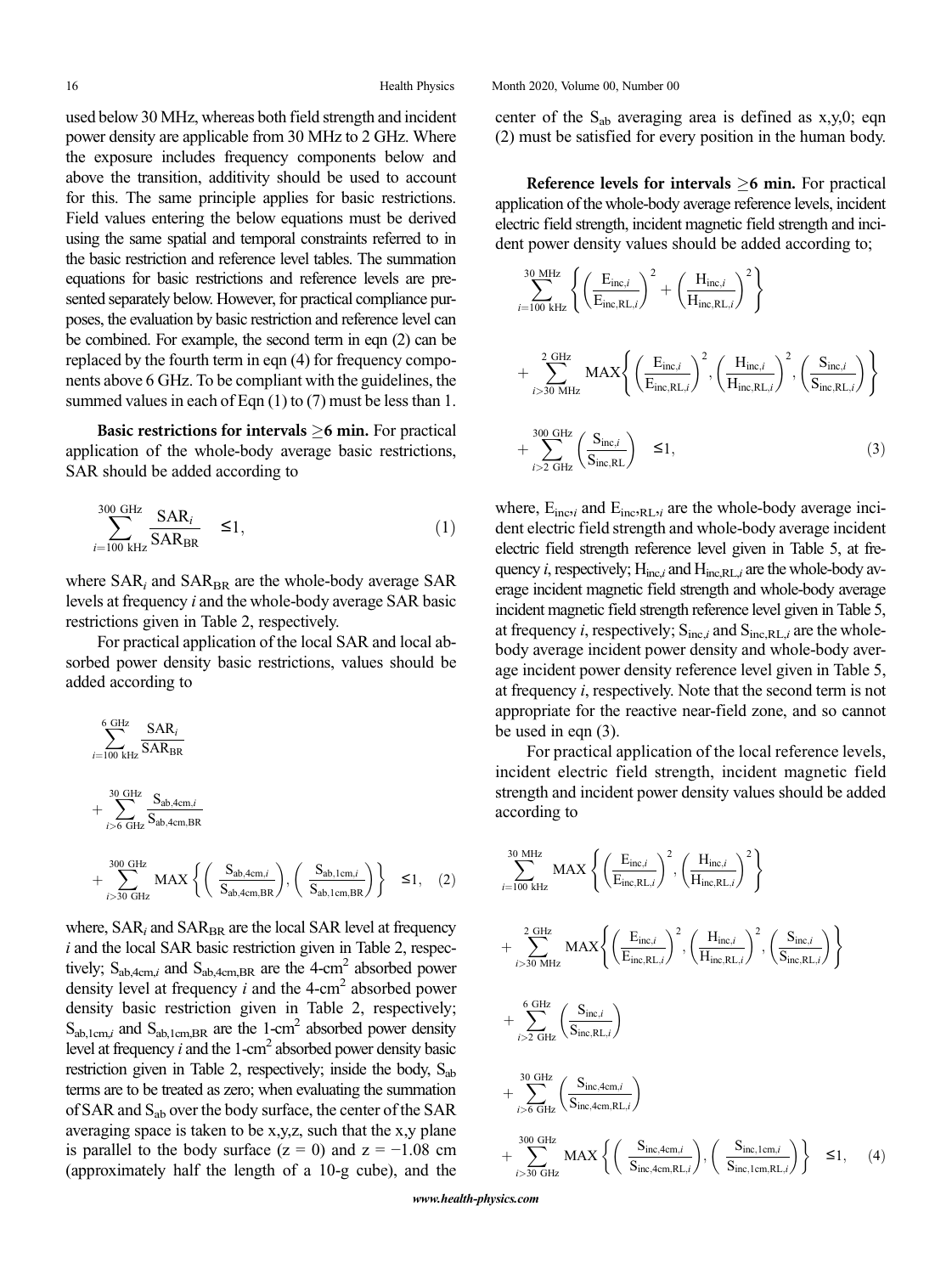where,  $E_{inc,i}$  and  $E_{inc,RL,i}$  are the local incident electric field strength and local incident electric field strength reference level given in Table 6, at frequency *i*, respectively;  $H_{inc,i}$ and  $H_{inc,RL,i}$  are the local incident magnetic field strength and local incident magnetic field strength reference level given in Table 6, at frequency *i*, respectively;  $S_{inc,i}$  and  $S_{inc,RL,i}$  are the local incident power density and local incident power density reference level given in Table 6, at frequency *i*, respectively; inside the body above 6 GHz,  $S_{inc}$ terms are to be treated as zero; eqn (4) must be satisfied for every position in the human body.

For practical application of the limb current reference levels, limb current values should be added according to

$$
\sum_{i=100 \text{ kHz}}^{110 \text{ MHz}} \left(\frac{\mathbf{I}_i}{\mathbf{I}_{\text{RL}}}\right)^2 \le 1, \tag{5}
$$

where  $I_i$  is the limb current component at frequency *i*; and  $I_{RL}$  is the limb current reference level value from Table 9. If there are non-negligible contributions to the local SAR around limbs over 110 MHz, these need to be considered by combining corresponding terms in eqns (2) or (4).

Basic restrictions for intervals <6 min. For practical application of the local basic restrictions for time intervals  $(t)$   $\leq$  6 min, SAR, SA and absorbed energy density values should be added according to:

$$
\sum_{i=100 \text{ kHz}}^{400 \text{ MHz}} \int_{t} \frac{\text{SAR}_{i}(t)}{360 \times \text{SAR}_{\text{BR}}} dt
$$
  
+ 
$$
\sum_{i>400 \text{ MHz}}^{6 \text{ GHz}} \frac{\text{SA}_{i}(t)}{\text{SA}_{\text{BR}}(t)}
$$
  
+ 
$$
\sum_{i>6 \text{ GHz}}^{30 \text{ GHz}} \frac{\text{U}_{ab,4cm,i}(t)}{\text{U}_{ab,4cm,BR}(t)}
$$
  
+ 
$$
\sum_{i>30 \text{ GHz}}^{300 \text{ GHz}} \text{MAX} \left\{ \left( \frac{\text{U}_{ab,4cm,i}(t)}{\text{U}_{ab,4cm,BR}(t)} \right), \left( \frac{\text{U}_{ab,1cm,i}(t)}{\text{U}_{ab,1cm,BR}(t)} \right) \right\} \le 1, (6)
$$

where,  $SAR_i(t)$  and  $SAR_{BR}(t)$  are the local SAR level at frequency i and the local SAR basic restriction given in Table 2, over time t, respectively;  $SA_i(t)$  and  $SA_{BR}(t)$  are the local SA level at frequency *i* and the local SA basic restriction given in Table 3, over time t, respectively;  $U_{ab,4cm,i}(t)$  and  $U_{ab,4cm,BR}(t)$  are the 4-cm<sup>2</sup> absorbed power density level at frequency i and the 4-cm<sup>2</sup> absorbed power density basic restriction given in Table 3, over time t, respectively;  $U_{ab,1cm,i}$ (t) and  $U_{ab,1cm,BR}(t)$  are the 1-cm<sup>2</sup> absorbed power density level at frequency i and the  $1$ -cm<sup>2</sup> absorbed power density basic restriction given in Table 3, over time  $t$ , respectively; inside the body, Uab terms are to be treated as zero; when evaluating the summation of SAR and/or SA, and Uab, over the body surface, the center of the SAR and/or SA averaging space is taken to be x,y,z, such that the x,y plane is parallel to the body surface  $(z = 0)$  and  $z = -1.08$  cm (approximately half the length of a 10-g cube), and the center of the  $U_{ab}$  averaging area is defined as x,y,0; eqn (6) must be satisfied for every position in the human body; for simultaneous exposure of brief and extended exposures, SAR, SA and Uab must all be accounted for in this equation.

Reference levels for intervals <6 min. For practical application of the local reference levels for time intervals  $(t)$  <6 min, incident electric field strength, incident magnetic field strength, incident power density and incident energy density values should be added according to:

$$
\sum_{i>100 \text{ kHz}}^{30 \text{ MHz}} \text{MAX} \left\{ \left( J_{i} \frac{E_{\text{inc},i}^{2}(t)}{360*E_{\text{inc},RL,i}^{2}} dt \right), \left( J_{i} \frac{H_{\text{inc},i}^{2}(t)}{360*H_{\text{inc},RL,i}^{2}} dt \right) \right\}
$$
\n
$$
+ \sum_{i>30 \text{ MHz}}^{400 \text{ MHz}} \text{MAX} \left\{ \left( J_{i} \frac{E_{\text{inc},i}^{2}(t)}{360*E_{\text{inc},RL,i}^{2}} dt \right), \left( J_{i} \frac{H_{\text{inc},i}^{2}(t)}{360*H_{\text{inc},RL,i}^{2}} dt \right), \left( J_{i} \frac{S_{\text{inc},i}(t)}{360*S_{\text{inc},RL,i}} dt \right) \right\}
$$
\n
$$
+ \sum_{i>30 \text{ MHz}}^{6 \text{ GHz}} \frac{U_{\text{inc},i}(t)}{U_{\text{inc},RL,i}(t)} + \sum_{i=6 \text{ GHz}}^{30 \text{ GHz}} \frac{U_{\text{inc},4\text{cm},i}(t)}{U_{\text{inc},4\text{cm},RL,i}(t)}
$$
\n
$$
+ \sum_{i>30 \text{ GHz}}^{300 \text{ GHz}} \text{MAX} \left\{ \left( \frac{U_{\text{inc},4\text{cm},k,i}(t)}{U_{\text{inc},4\text{cm},RL,i}(t)} \right), \left( \frac{U_{\text{inc},1\text{cm},i}(t)}{U_{\text{inc},1\text{cm},k,i}(t)} \right) \right\} \leq 1, \tag{7}
$$

where  $E_{inc,i}(t)$  and  $E_{inc,RL,i}$  are the local  $E_{inc}$  level over time  $t$  and the local  $E_{inc}$  reference level given in Table 6, at frequency *i*, respectively;  $H_{inc,i}(t)$  and  $H_{inc,RL,i}$  are the local  $H_{inc}$ level over time  $t$  and the local  $H_{inc}$  reference level given in Table 6, at frequency *i*, respectively;  $S_{inc,i}(t)$  and  $S_{inc,RL,i}$ are the local  $S_{inc}$  level over time t and the local  $S_{inc}$  reference level given in Table 6, at frequency *i*, respectively;  $U_{inc,i}(t)$ and  $U_{\text{inc,RL}}(t)$  are the incident energy density level and the incident energy density reference level, over time  $t$ , at frequency *i*, given in Table 7, respectively;  $U_{inc,4cm,i}(t)$  and  $U_{\text{inc,4cm,RL}}(t)$  are the 4-cm<sup>2</sup> incident energy density level and the 4-cm2 incident energy density reference level, over time t, at frequency i, given in Table 7, respectively;  $U_{inc,1cm,i}(t)$ and  $U_{\text{inc,1cm,RL}}(t)$  are the 1-cm<sup>2</sup> incident energy density level and the 1-cm<sup>2</sup> incident energy density reference level, over time  $t$ , at frequency  $i$ , given in Table 7, respectively; inside the body,  $U_{inc}$  terms are to be treated as zero; eqn  $(7)$  must be satisfied for every position in the human body.

#### Guidance for Contact Currents

Within approximately the 100 kHz to 110 MHz range, contact currents can occur when a person touches a conducting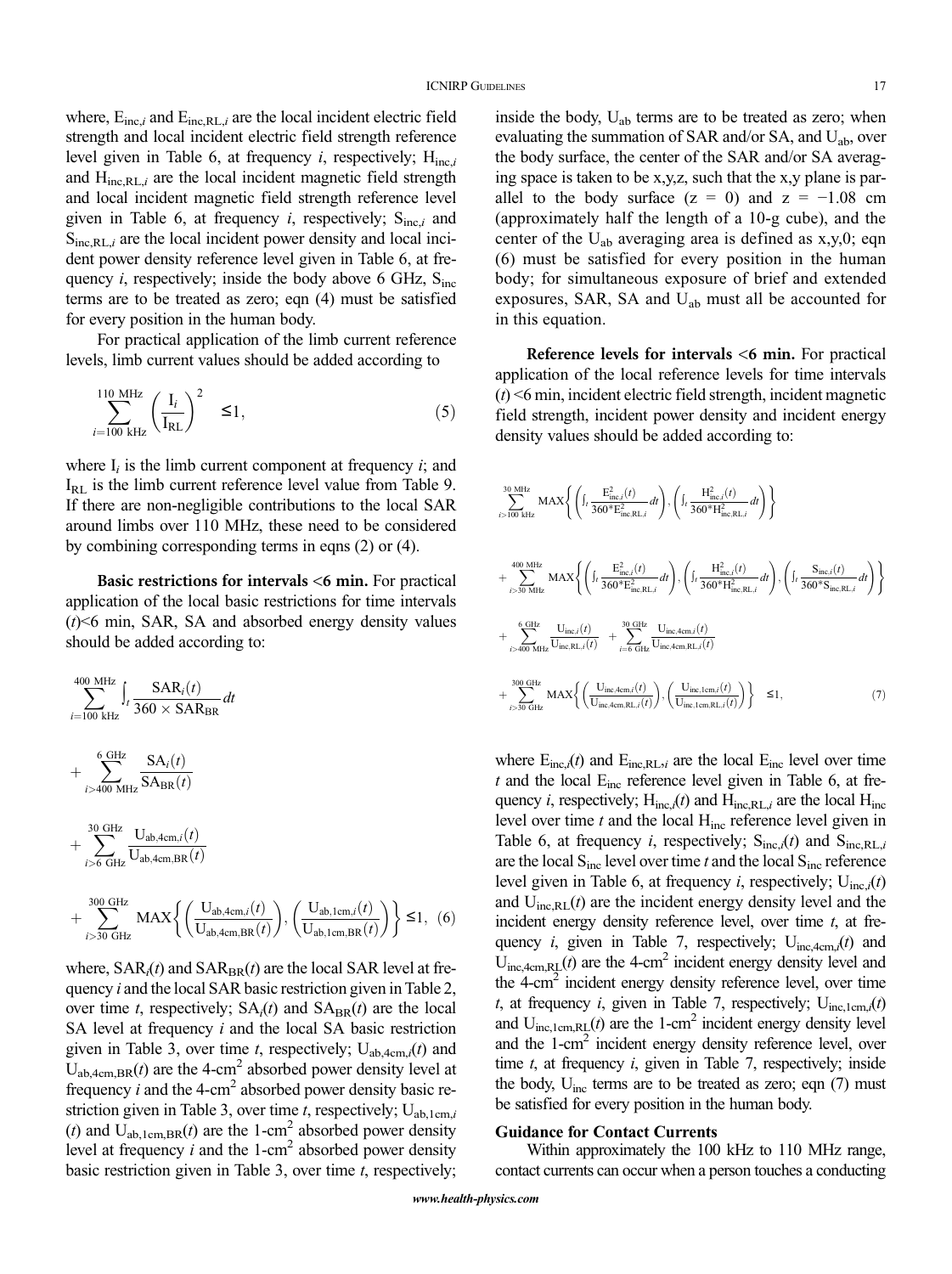object that is within an electric or magnetic field, causing current flow between object and person. At high levels these can result in nerve stimulation or pain (and potentially tissue damage), depending on EMF frequency (Kavet et al. 2014; Tell and Tell 2018). This can be a particular concern around large radiofrequency transmitters, such as those that are found near high power antennas used for broadcasting below 30 MHz and at 87.5–108 MHz, where there have been sporadic reports of pain and burn-related accidents. Contact currents occur at the region of contact, with smaller contact regions producing larger biological effects (given the same current). This is due to the larger current density  $(A m^{-2})$ , and consequently the higher localized SAR in the body.

Exposure due to contact currents is indirect, in that it requires an intermediate conducting object to transduce the field. This makes contact current exposure unpredictable, due to both behavioral factors (e.g., grasping versus touch contact) and environmental conditions (e.g., configuration of conductive objects), and it reduces ICNIRP's ability to protect against them. Of particular importance is the heterogeneity of the current density passing to and being absorbed by the person, which is due not only to the contact area, but also to the conductivity, density and heat capacity of the tissue through which the current passes, and most importantly the resistance between conducting object and contacting tissue (Tell and Tell 2018).

Accordingly, these guidelines do not provide restrictions for contact currents, and instead provide "guidance" to assist those responsible for transmitting high-power radiofrequency fields to understand contact currents, the potential hazards, and how to mitigate such hazards. For the purpose of specification, ICNIRP here defines high-power radiofrequency EMFs as those emitting greater than 100 V  $m^{-1}$  within the frequency range 100 kHz to 100 MHz at their source.

There is limited research available on the relation between contact currents and health. In terms of pain, the health effect arising from the lowest contact current level, the main data comes from Chatterjee et al. (1986). In that study sensation and pain were assessed in a large adult cohort as a function of contact current frequency and contact type (grasping versus touch contact). Reversible, painful heat sensations were reported to occur with average (touch contact) induced current thresholds of 46 mA within the 100 kHz to 10 MHz range tested, which required at least 10 s of exposure to be reported as pain. Thresholds were frequency-independent within that range, and thresholds for grasping contact were substantially higher than those for touch contact.

However, given that the threshold value reported was an average across the participants, and given the standard deviation of the thresholds reported, ICNIRP considers that the lowest threshold across the cohort would have been approximately 20 mA. Further, modeling from that data suggests

18 Health Physics Month 2020, Volume 00, Number 00

that children would have lower thresholds; extrapolating from Chatterjee et al. (1986) and Chan et al. (2013), the lowest threshold in children would be expected to be within the range of 10 mA. The upper frequency of contact current capable of causing harm is also not known. Although the ICNIRP (1998) guidelines specified reference levels to account for contact currents from 100 kHz to 110 MHz, Chatterjee et al. (1986) only tested up to 10 MHz, and Tell and Tell (2018) reported strong reductions in contact current sensitivities from about 1 MHz to 28 MHz (and did not assess higher frequencies). Thus, it is not clear that contact currents will remain a health hazard across the entire 100 kHz to 110 MHz range.

In determining the likelihood and nature of hazard due to potential contact current scenarios, ICNIRP views the above information as important for the responsible person in managing risk associated with contact currents within the frequency range 100 kHz to 110 MHz. This may also assist in conducting a risk-benefit analysis associated with allowing a person into a radiofrequency EMF environment that may result in contact currents. The above information suggests that risk of contact current hazards can be minimized by training workers to avoid contact with conducting objects, but that where contact is required, the following factors are important. Large metallic objects should be connected to ground (grounding); workers should make contact via insulating materials (e.g., radiofrequency protective gloves); and workers should be made aware of the risks, including the possibility of "surprise," which may impact on safety in ways other than the direct impact of the current on tissue (for example, by causing accidents).

#### Risk Mitigation Considerations for Occupational Exposure

To justify radiofrequency EMF exposure at the occupational level, an appropriate health and safety program is required. Part of such a program requires an understanding of the potential effects of radiofrequency EMF exposure, including consideration of whether biological effects resulting from the exposure may add to other biological effects that are unrelated to radiofrequency EMF. For example, where body core temperature is already elevated due to factors unrelated to EMF, such as through strenuous activity, radiofrequency EMF-induced temperature rise needs to be considered in conjunction with the other sources of heating. Similarly, it is also important to consider whether a person has an illness or condition that might affect their capacity to thermoregulate, or whether environmental impediments to heat dissipation might be present.

The relevant health effects that the whole-body SAR restrictions protect against are increased cardiovascular load (due to the work that the cardiovascular system must perform in order to restrict body core temperature rise), and where temperature rise is not restricted to a safe level, a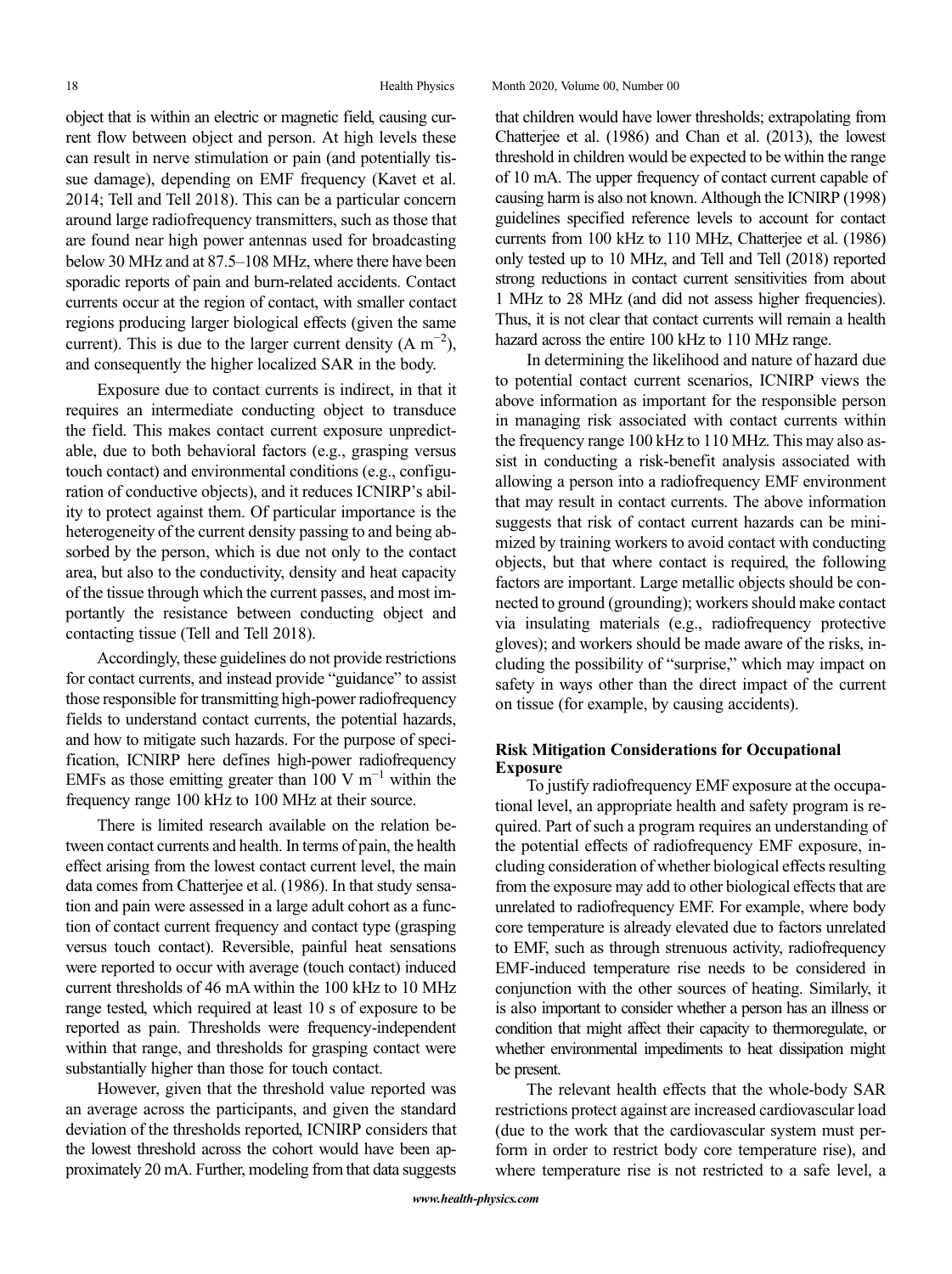cascade of functional changes that may lead to both reversible and irreversible effects on tissues (including brain, heart, and kidney). These effects typically require body core temperatures greater than 40°C (or an increase of approximately 3°C relative to normothermia). Large reduction factors have thus been used to make it extremely unlikely that radiofrequency-induced temperature rise would exceed 1°C (occupational restrictions have been set that would, under normothermic conditions, lead to body core temperature rises of <0.1°C), but care must be exercised when other factors are present that may affect body core temperature. These include high environmental temperatures, high physical activity, and impediments to normal thermoregulation (such as the use of thermally insulating clothing or certain medical conditions). Where significant heat is expected from other sources, it is advised that workers have a suitable means of verifying their body core temperature (see ACGIH 2017 for further guidance).

The relevant health effects that the localized basic restrictions protect against are pain and thermally-mediated tissue damage. Within Type-1 tissue, such as in the skin and limbs, pain (due to stimulation of nociceptors) and tissue damage (due to denaturation of proteins) typically require temperatures above approximately 41°C. Occupational exposure of the Limbs is unlikely to increase local temperature by more than 2.5°C, and given that Limb temperatures are normally below 31–36°C, it is unlikely that radiofrequency EMF exposure of Limb tissue, in itself, would result in either pain or tissue damage. Within Type-2 tissue, such as within regions of the Head and Torso (excluding superficial tissue), harm is also unlikely to occur at temperatures below 41°C. As occupational exposure of the Head and Torso tissue is unlikely to increase temperature by more than 1°C, and given that body core temperature is normally around 37–38°C, it is unlikely that radiofrequency EMF exposure would lead to temperature rises sufficient to harm Type-2 tissue or tissue function.

However, care must be exercised when a worker is subject to other heat sources that may add to that of the radiofrequency EMF exposure, such as those described above in relation to body core temperature. For superficial exposure scenarios, local thermal discomfort and pain can be important indicators of potential thermal tissue damage. It is thus important, particularly in situations where other thermal stressors are present, that the worker understands that radiofrequency EMF exposure can contribute to their thermal load and is in a position to take appropriate action to mitigate potential harm.

The guidelines were submitted to public consultation in 2018 and approved by the commission in August 2019. At the time of approval, the commission included the following members: Eric van Rongen (Chair), Rodney Croft, Maria Feychting, Adèle C Green, Akimasa Hirata, Guglielmo d'Inzeo, Carmela Marino, Sharon Miller, Gunnhild Oftedal, Tsutomu Okuno, Martin Röösli, Zenon Sienkiewicz, and Soichi Watanabe.

#### **REFERENCES**

- American Conference of Governmental Industrial Hygienists. TLVs and BEIs: based on the documentation of the threshold limit values for chemical substances and physical agents and biological exposure indices. Cincinnati, OH: ACGIH; 2017.
- Arens E, Zhang H. Skin's role in human thermoregulation and comfort. In: Pann N, Gibson P, eds. Thermal and moisture transport in fibrous materials. Cambridge, England: Woodhead Publishing Ltd; 2006: 560–602.
- Aschoff J, Wever R. Kern und Schale im Wärmehaushalt des Menschen. Naturwissenschaften 20:477–487; 1958 (in German).
- Brockow T, Wagner A, Franke A, Offenbacher M, Resch KL. A randomized controlled trial on the effectiveness of mild waterfiltered near infrared whole-body hyperthermia as an adjunct to a standard multimodal rehabilitation in the treatment of fibromyalgia. Clinical J Pain 23:67–75; 2007.
- Chan KH, Hattori J, Laakso I, Hirata A, Taki M. Computational dosimetry for grounded and ungrounded human models due to contact current. Phys Med Biol 58:5153–5172; 2013.
- Chatterjee I, Wu D, Gandhi OP. Human body impedance and threshold currents for perception and pain for contact hazards analysis in the VLF-MF band. IEEE Trans Biomed Engineer 33:486–494; 1986.
- Cheshire WP Jr. Thermoregulatory disorders and illness related to heat and cold stress. Autonomic Neurosci: Basic and Clinical 196:91–104; 2016.
- Defrin R, Shachal-Shiffer M, Hadgadg M, Peretz C. Quantitative somatosensory testing of warm and heat-pain thresholds: the effect of body region and testing method. Clinical J Pain 22: 130–136; 2006.
- Dewhirst MW, Viglianti BL, Lora-Michiels M, Hanson M, Hopes PJ. Basic principles of thermal dosimetry and thermal thresholds for tissue damage from hyperthermia. Internat J Hyperthermia 19:267–294; 2003.
- Dimbylow P. The relationship between localised SAR in the arm and wrist current. Radiat Protect Dosim 95:177–179; 2001.
- DuBois EF. The temperature of the human body in health and disease. In: Temperature: its measurement and control in science and industry. New York: American Institute of Physics, Reinhold Publishing Corporation; 1941: 24–40.
- Edwards MJ, Saunders RD, Shiota K. Effects of heat on embryos and fetuses. Internat J Hyperthermia 19:295–324; 2003.
- Flintoft M, Robinson MP, Melia GCR, Marvin AC, Dawson JF. Average absorption cross-section of the human body measured at 1–12 GHz in a reverberant chamber: results of a human volunteer study. Phys Med Biol 59:3297–3317; 2014.
- Foster KR, Ziskin MC, Balzano Q. Thermal modeling for the next generation of radiofrequency exposure limits: commentary. Health Phys 113:41–53; 2017.
- Foster KR, Ziskin MC, Balzano Q. Thermal response of human skin to microwave energy: a critical review. Health Phys 111:528–541; 2016.
- Funahashi D, Hirata A, Kodera S, Foster KR. Area-averaged transmitted power density at skin surface as metric to estimate surface temperature elevation. IEEE Access 6:77665–77674; 2018.
- Hashimoto Y, Hirata A, Morimoto R, Aonuma S, Laakso I, Jokela K, Foster KR. On the averaging area for incident power density for human exposure limits at frequencies over 6 GHz. Phys Med Biol 62:3124–3138; 2017.

Acknowledgments—The guidelines were prepared by the ICNIRP Commission members and the scientific experts of the ICNIRP Project Group on RF: Rodney Croft (Chair), Maria Feychting, Akimasa Hirata, Guglielmo d'Inzeo, Kari Jokela†, Sarah Loughran, Carmela Marino, Gunnhild Oftedal, Tsutomu Okuno, Eric van Rongen, Martin Röösli, Zenon Sienkiewicz, John Tattersall, and Soichi Watanabe.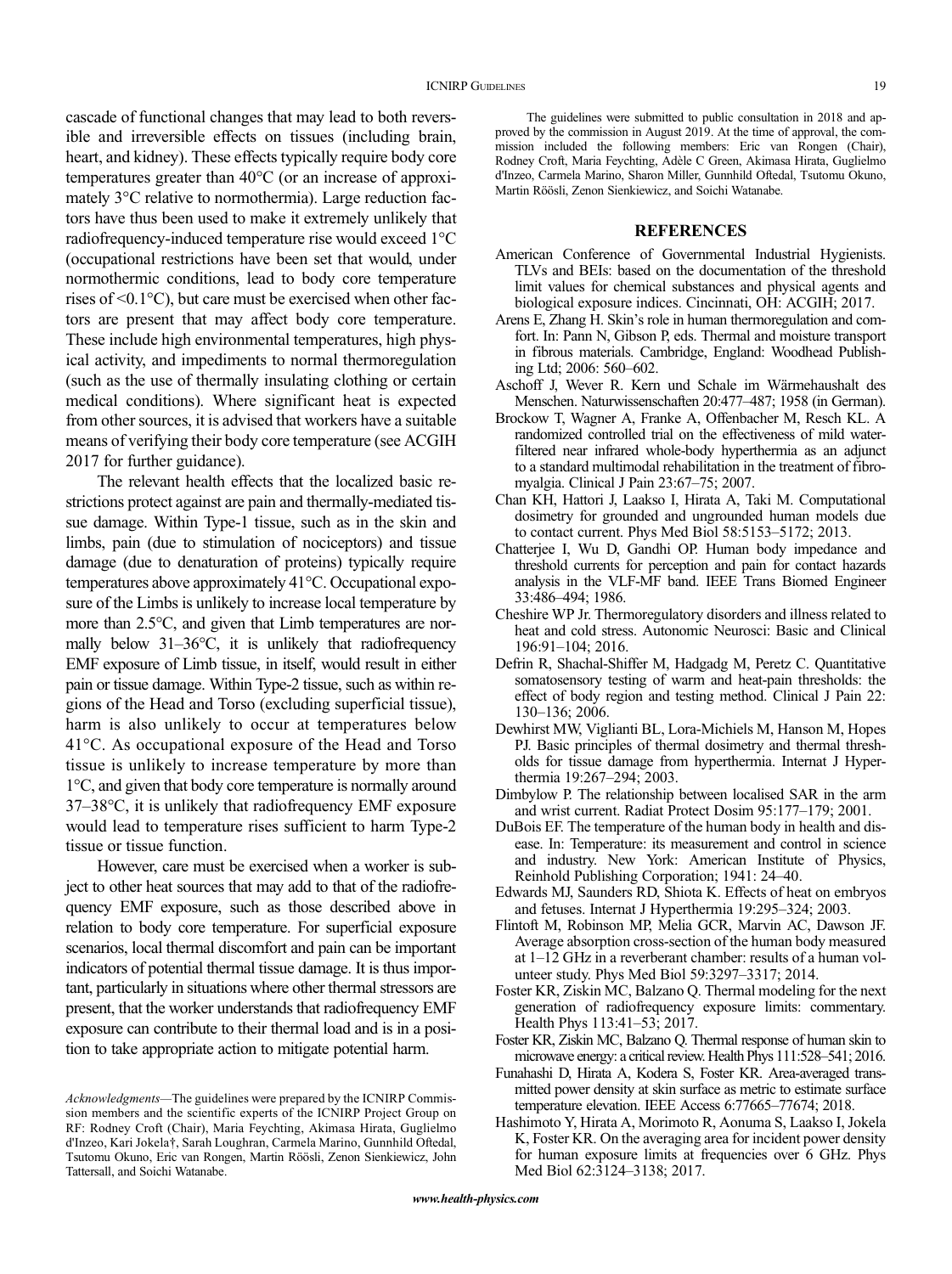- Hirata A, Fujiwara O. The correlation between mass-averaged SAR and temperature elevation in the human head model exposed to RF near-fields from 1 to 6 GHz. Phys Med Biol 54:7171–7182; 2009.
- Hirata A, Laakso I, Oizumi T, Hanatani R, Chan KH, Wiart J. The relationship between specific absorption rate and temperature elevation in anatomically based human body models for plane wave exposure from 30 MHz to 6 GHz. Phys Med Biol 58:903–921; 2013.
- International Commission on Non-Ionizing Radiation Protection. Guidelines for limiting exposure to time-varying electric, magnetic, and electromagnetic fields (up to 300 GHz). Health Phys 74:494–522; 1998.
- International Commission on Non-Ionizing Radiation Protection. ICNIRP Statement on the "Guidelines for limiting exposure to time-varying electric, magnetic, and electromagnetic fields (up to 300 GHz)". Health Phys 97:257–58; 2009.
- International Commission on Non-Ionizing Radiation Protection. Guidelines for limiting exposure to time-varying electric and magnetic fields (1 Hz to 100 kHz). Health Phys 99:818–836; 2010.
- IEC. Medical electrical equipment—part 1–2: general requirements for basic safety and essential performance—collateral standard: electromagnetic disturbances—requirements and tests. Geneva: IEC; 60601-1-2:2014; 2014.
- ISO. Active implantable medical devices—electromagnetic compatibility—EMC test protocols for implantable cardiac pacemakers, implantable cardioverter defibrillators and cardiac resynchronization devices. Geneva: ISO; 14117:2012; 2012.
- Joshi RP, Schoenbach KH. Bioelectric effects of intense ultrashort pulses. Critical Rev Biomed Engineer 38:255–304; 2010.
- Juutilainen J, Höytö, Kumlin T, Naarala J. Review of possible modulation-dependent biological effects of radiofrequency fields, Bioelectromagnetics 32(7):511–34; 2011.
- Kavet R, Tell RA, Olsen RG. Radiofrequency contact currents: sensory responses and dosimetry. Radiat Protect Dosim 162:268–279; 2014.
- Kodera S, Hirata A, Funahashi D, Watanabe S, Jokela K, Croft RJ. Temperature rise for brief radio-frequency exposure below 6 GHz. IEEE Access 6:65737–65746; 2018.
- Kowalczuk C, Yarwood G, Blackwell R, Priestner M, Sienkiewicz Z, Bouffler S, Ahmed I, Abd-Alhameed R, Excell P, Hodzic V, Davis C, Gammon R, Balzano Q. Absence of nonlinear responses in cells and tissues exposed to RF energy at mobile phone frequencies using a doubly resonant cavity. Bioelectromagnetics 31(7):556–565; 2010.
- Laakso I, Morimoto R, Heinonen J, Jokela K, Hirata A. Human exposure to pulsed fields in the frequency range from 6 to 100 GHz. Phys Med Biol 62:6980–6992; 2017.
- Mir LM. Application of electroporation gene therapy: past, current, and future. Meth Molecular Biol 423:3–17; 2008.
- Mieusset R, Bujan L. Review: testicular heating and its possible contributions to male infertility. Internat J Androl 18:169–184; 1995.
- Morimoto R, Hirata A, Laakso I, Ziskin M, Foster R. Time constants for elevation in human models exposed to dipole antenna and beams in the frequency range from 1 to 30 GHz. Phys Med Biol 62:1676–1699; 2017.
- Nagaoka T, Watanabe S. Development of voxel models adjusted to ICRP reference children and their whole-body averaged SARs for whole-body exposure to electromagnetic fields from 10 MHz to 6 GHz. IEEE Access, in press.
- Nguyen THP, Shamis Y, Croft RJ, Wood A, McIntosh RL, Crawford RJ, Ivanova EP. 18 GHz electromagnetic field induces permeability of Gram-positive cocci. Nature: Scientific Reports 16:10980; 2015.
- Ramsey JD, Buford C, Beshir M, Jensen RC. Effects of workplace thermal conditions on safe work behavior. J Safety Res 14:105–114; 1983.
- Reilly T, Atkinson G, Edwards B, Waterhouse J, Farrelly K, Fairhurst E. Diurnal variation in temperature, mental and physical performance, and tasks specifically related to football (soccer). Chronobiol Internat 24:507–519; 2007.
- Sasaki K, Mizuno M, Wake K, Watanabe S. Monte Carlo simulations of skin exposure to electromagnetic field from 10 GHz to 1 THz. Phys Med Biol 62:6993–7010; 2017.
- Saunders RD, Jefferys JG. A neurobiological basis for ELF guidelines. Health Phys 92:596–603; 2007.
- Scientific Committee on Emerging and Newly Identified Health Risks. Opinion on potential health effects of exposure to electromagnetic fields (EMF). Luxembourg: European Commission; 2015.
- Shafahi M, Vafai K. Human eye response to thermal disturbances. J Heat Transfer 133:011009–011009-7; 2011.
- SSM. Recent research on EMF and health risk. Tenth report from SSM's Scientific Council on Electromagnetic Fields. Stockholm: Strålsäkerhetsmyndigheten; SSM Report 19; 2015.
- SSM. Recent research on EMF and health risk. Eleventh report from SSM's Scientific Council on Electromagnetic Fields. Stockholm: Strålsäkerhetsmyndigheten; SSM Report 15; 2016.
- SSM. Recent research on EMF and health risk. Twelfth report from SSM's Scientific Council on Electromagnetic Fields. Stockholm: Strålsäkerhetsmyndigheten; SSM Report 09; 2018.
- Tell RA, Tell CA. Perspectives on setting limits for RF contact currents: a commentary. Biomed Engineer Online 17:2; 2018.
- Teunissen LP, Grabowski A, Kram R. Effects of independently altering body weight and body mass on the metabolic cost of running. J Experimental Biol 210:4418–4427; 2007.
- United Nations Environment Programme/World Health Organization/International Radiation Protection Association. Electromagnetic fields (300 Hz to 300 GHz). Geneva: World Health Organization; Environmental Health Criteria 137; 1993.
- Van den Heuvel AMJ, Haberley BJ, Hoyle DJR, Taylor NAS, Croft RJ. The independent influences of heat strain and dehydration upon cognition. Euro J Appl Physiol 117:1025–1037; 2017.
- Van Rhoon GC, Samaras T, Yarmolenko PS, Dewhirst MW, Neufeld E, Kuster N. CEM43°C thermal dose thresholds: a potential guide for magnetic resonance radiofrequency exposure levels? Euro Radiol 23:2215–2227; 2013.
- Walters TJ, Blick DW, Johnson LR, Adair ER, Foster KR. Heating and pain sensation produced in human skin by millimetre waves: comparison to a simple thermal model. Health Phys 78:259–267; 2000.
- Weyand PG, Smith BR, Sandell RF. Assessing the metabolic cost of walking: the influence of baseline subtractions. In: Annual International Conference of the IEEE Engineering in Medicine and Biology Society. Minneapolis, MN: IEEE; 2009: 6878–6881.
- World Health Organization. Constitution of the World Health Organization [online]. 1948. Available at [https://www.who.int/](https://www.who.int/governance/eb/who_constitution_en.pdf) [governance/eb/who\\_constitution\\_en.pdf](https://www.who.int/governance/eb/who_constitution_en.pdf). Accessed 1 April 2019.
- World Health Organization. Radiofrequency fields. Geneva: WHO; Public Consultation Document; 2014.
- Yarmolenko PS, Moon EJ, Landon C, Manzoor A, Hochman DW, Viglianti BL, Dewhirst MW. Thresholds for thermal damage to normal tissues: an update. International J Hyperthermia 27: 320–343; 2011.
- Ziskin MC, Morrissey J. Thermal thresholds for teratogenicity, reproduction, and development. International J Hyperthermia 27:373–387; 2011.

■■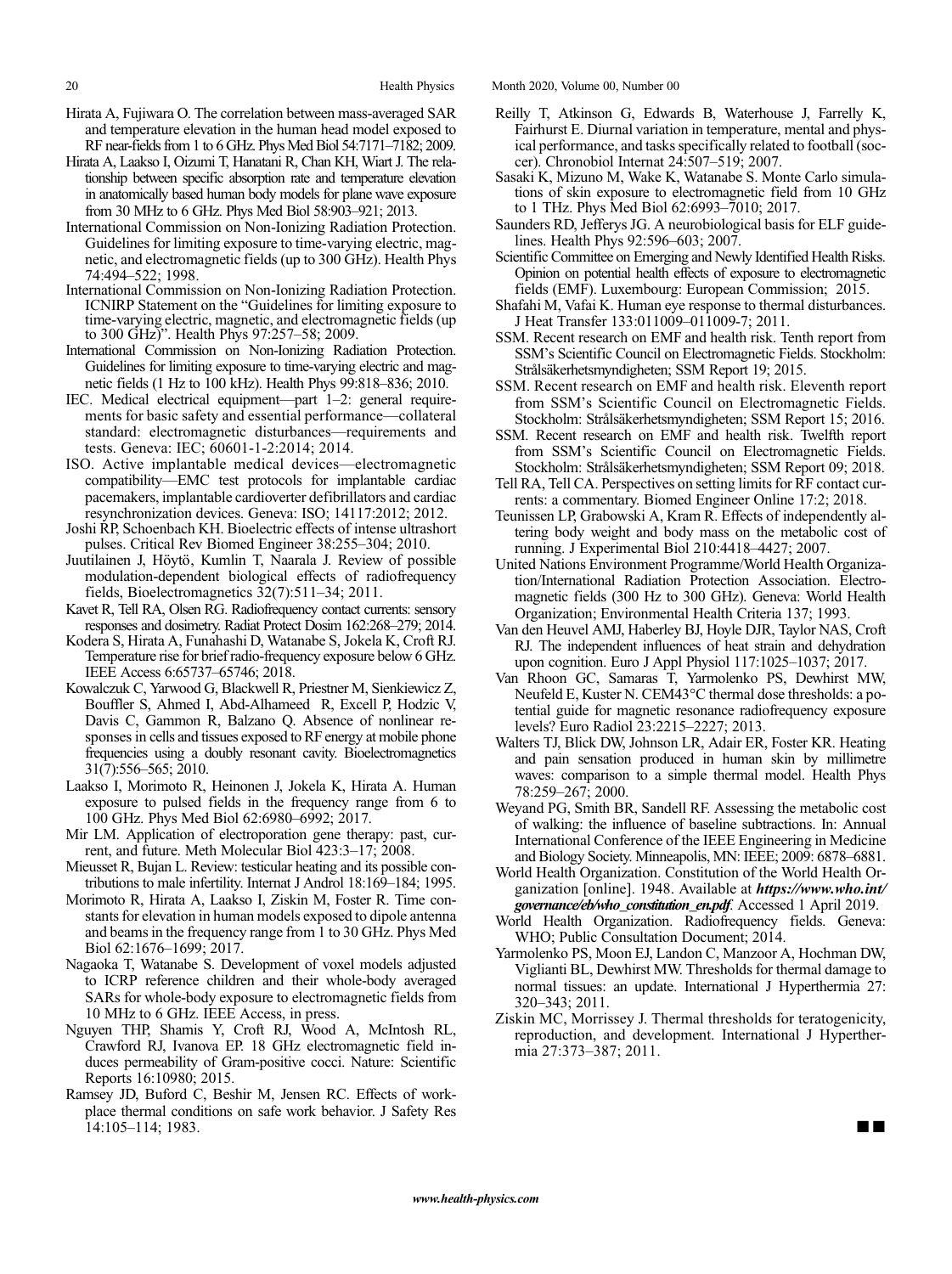#### APPENDIX A: BACKGROUND DOSIMETRY

#### Introduction

This appendix provides additional dosimetry information that is directly relevant to the derivation of the radiofrequency exposure restrictions that form the basis of the present guidelines. As described in the main document, the operational adverse health effects resulting from the lowest radiofrequency exposure levels are due to heating (nerve stimulation is discussed within the low frequency guidelines; ICNIRP 2010). Accordingly, this appendix details the choice of quantities used to restrict temperature rise to the operational adverse health effect thresholds described in the main document, the methods used to derive these restrictions (including, where relevant, the associated uncertainty), the spatial and temporal averaging methods used to represent temperature rise, and the derivation of the basic restrictions and reference levels themselves (including, where relevant, the associated uncertainty). The operational adverse health effect thresholds considered are 1°C body core temperature rise for exposures averaged over the whole body, and 5°C and 2°C local temperature rise over more-localized regions for "Type-1" and "Type-2" body tissue, respectively.<sup>7</sup>

#### QUANTITIES AND UNITS

Detailed explanations for the basic quantities, e.g., E, H, I, T, and t are found elsewhere (see ICNIRP 1985, 2009a, 2009, 2010). In this section, the other quantities used in the guidelines are detailed (i.e., SAR, SA,  $S_{inc}$ ,  $S_{ab}$ ,  $S_{eq}$ ,  $U_{inc}$ ,  $U_{ab}$ , and  $U_{ea}$ ). Vector quantities are presented in **bold** font.

It is noted that radiofrequency basic restrictions and reference levels are based on the lowest radiofrequency exposure levels that may cause an adverse health effect. Since the health effects are related to the temperature rises caused by the exposure, it is determined by energy or power of the radiofrequency exposure. Therefore, squared values of E, H, and I are considered for time or spatial integration, or where summation of multiple frequencies is applied. The following equation is an example of the spatial average of  $E$  over a volume  $V$ :

$$
E_{spatial\_average} = \sqrt{\frac{1}{V} \int_{V} |\mathbf{E}|^2 dv},
$$
 (8)

where V is the volume of the integration ( $V = \int_{v} dv$ ).

#### Specific Energy Absorption Rate (SAR) and Specific Energy Absorption (SA)

SAR is defined as the time derivative of the incremental energy consumption by heat,  $\delta W$ , absorbed by or dissipated in an incremental mass,  $\delta m$ , contained in a volume element,  $\delta V$ , of a given mass density of the tissue (kg m<sup>-3</sup>),  $\rho$ , and is expressed in watt per kilogram (W kg<sup>-1</sup>):

$$
SAR = \frac{\delta}{\delta t} \left( \frac{\delta W}{\delta m} \right) = \frac{\delta}{\delta t} \left( \frac{\delta W}{\rho \delta V} \right). \tag{9}
$$

Dielectric properties of biological tissues or organs are generally considered as dielectric lossy material and magnetically transparent because the relative magnetic permeability  $(\mu_r)$  is 1. Therefore, the SAR is usually derived from the following equation:

$$
SAR = \frac{\sigma |\mathbf{E}|^2}{\rho},\tag{10}
$$

where  $\sigma$  is the conductivity (S m<sup>-1</sup>) and **E** is the internal electric-field (root mean square (rms) value).

Temperature rise is strongly correlated with SAR. Under conditions where heat loss due to processes such as conduction is not significant, SAR and temperature rise are directly related as follows;

$$
SAR = C\frac{dT}{dt},\qquad(11)
$$

where C is specific heat capacity (J kg<sup>-1</sup> °C<sup>-1</sup>) of the tissue, T is temperature  $(^{\circ}C)$  and t is the duration of exposure (s). For most realistic cases, a large amount of heat energy rapidly diffuses during the exposure. Therefore, eqn (11) cannot be routinely applied to human exposure scenarios. However, eqn (11) is useful for brief exposure scenarios where heat loss is not significant.

SAR is used as a basic restriction in the present guidelines. The SAR basic restrictions are defined as spatially averaged values; that is, whole-body average SAR and  $SAR<sub>10g</sub>$ . The whole-body average SAR is the total power absorbed in the whole body divided by the body mass:

Whole–body average SAR = 
$$
\frac{(Total power)_{WB}}{(Total mass)_{WB}} = \frac{\left[\int_{WB} \sigma |\mathbf{E}|^2 dv\right]_{WB}}{\int_{WB} \rho dv}.
$$
 (12)

 $SAR_{10g}$  is defined as the total power absorbed in a 10-g cubic volume divided by 10 g (see the "Spatial averaging considerations" section):

$$
SAR_{10g} = \frac{(Total power)_{V_{10g}}}{(Total mass)_{V_{10g}}} = \frac{\left[\int_{V_{10g}} \sigma |\mathbf{E}|^2 dv\right]_{V_{10g}}}{\int_{V_{10g}} \rho dv}.
$$
 (13)

A 10-g volume  $(V_{10g})$  is approximately computed as a 2.15 cm  $\times$  2.15 cm  $\times$  2.15 cm cube, based on the assumption that the tissue has the same mass density as water, or 1,000 kg m<sup>-3</sup>.

SA ( $\text{J m}^{-3}$ ) is derived as the time integral of SAR during the time from  $t_1$  to  $t_2$ :

Type-1 tissue refers to all tissues in the upper arm, forearm, hand, thigh, leg, foot, pinna and the cornea, anterior chamber and iris of the eye, epidermal, dermal, fat, muscle, and bone tissue. Type-2 tissue refers to all tissues in the head, eye, abdomen, back, thorax, and pelvis, excluding those defined as Type-1 tissue.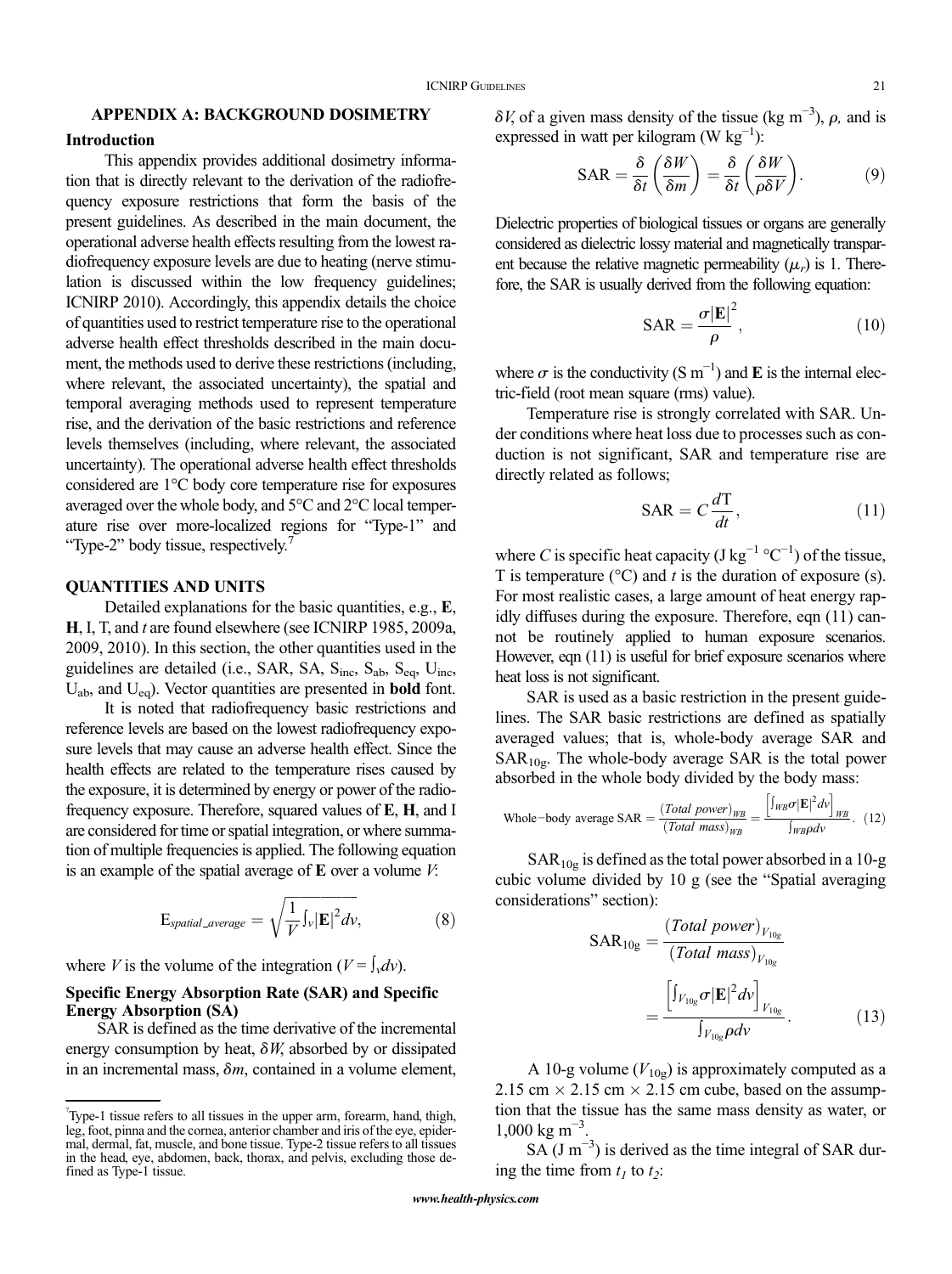22 Health Physics Month 2020, Volume 00, Number 00

 $SA = \int_{t_1}^{t_2} SAR(t)dt.$  (14)

#### Absorbed Power Density  $(S_{ab})$  and Absorbed Energy Density  $(U_{ab})$

 $SAR_{10g}$  is no longer an appropriate surrogate for local temperature rise at frequencies above 6 GHz. Therefore, the absorbed power and energy densities are introduced in the guidelines for basic restrictions at such frequencies, where the radiofrequency power or energy absorption is largely confined within very superficial regions of the body. For example, the penetration depths are approximately 8.1 mm and 0.23 mm at 6 GHz and 300 GHz, respectively (see also Table 10). The absorbed power density  $(W \, \text{m}^{-2})$  is defined at the body surface:

$$
S_{ab} = \iint_A dx dy \int_0^{Z_{max}} \rho(x, y, z) \cdot SAR(x, y, z) dz/A,
$$
 (15)

where the body surface is at  $z = 0$ , A is the averaging area (in  $\text{m}^2$ ), and  $Z_{\text{max}}$  is depth of the body at the corresponding region; where  $Z_{\text{max}}$  is much larger than the penetration depth, infinity can be substituted for  $Z_{\text{max}}$ . Considering heat diffusion, a square 2 cm  $\times$  2 cm region (from 6 to 300 GHz) is used for the averaging area of the absorbed power and energy density basic restrictions.

A more rigorous formula for absorbed power density is based on the Poynting vector (S):

$$
S_{ab} = \mathbb{J}_A \operatorname{Re}[S] \cdot ds / A = \mathbb{J}_A \operatorname{Re}[E \times H^*] \cdot ds / A, \quad (16)
$$

where  $Re[X]$  and  $X^*$  are the real part and the complex conjugate of a complex value "X," respectively, and  $ds$  is the integral variable vector with its direction normal to the integral area  $A$  on the body surface.

Similar to the relationship between SAR and SA, the absorbed energy density is derived as the temporal integration of the absorbed power density  $(J m^{-2})$ :

$$
U_{ab} = \int_{t_1}^{t_2} S_{ab}(t) dt.
$$
 (17)

#### Incident Power Density  $(S_{inc})$  and Incident Energy Density  $(U<sub>inc</sub>)$

The incident power and energy densities are used as reference levels in the guidelines. The incident power density is defined as the modulus of the complex Poynting vector:

$$
S_{inc} = |\mathbf{E} \times \mathbf{H}^*|.
$$
 (18)

In the case of the far-field or transverse electromagnetic (TEM) plane wave, the incident power density is derived as:

$$
\mathbf{S}_{\text{inc}} = \frac{|\mathbf{E}|^2}{Z_0} = Z_0 |\mathbf{H}|^2, \tag{19}
$$

where  $Z_0$  is the characteristic impedance of free space, i.e., 377  $\Omega$ . The above equation is also used for the evaluation of the plane wave equivalent incident power density  $(S_{eq})$ .

$$
S_{inc}
$$
 is also related to  $S_{ab}$  using the reflection coefficient  $\Gamma$ :

$$
S_{ab} = \left(1 - |\Gamma|^2\right) S_{inc}.\tag{20}
$$

The reflection coefficient  $( \Gamma )$  is derived from the dielectric properties of the tissues, shape of the body surface, incident angle, and polarization.

Similar to the relationship between SAR and SA, the incident energy density is derived as the temporal integration of the incident power density during the time from  $t_1$ to  $t_2$ :

$$
U_{inc} = \int_{t_1}^{t_2} S_{inc}(t) \, dt. \tag{21}
$$

In near-field exposure scenarios, the components of the Poynting vector are not real values but complex ones. In such cases a detailed investigation of the Poynting vector components may be necessary to calculate the incident power density relevant to radiofrequency safety.

#### RELEVANT BIOPHYSICAL MECHANISMS

#### Whole-Body Average Exposure Specifications

Relevant quantity. Health effects due to whole-body exposure are related to body core temperature rise. It is, however, difficult to predict body core temperature rise based on exposure of the human body to radiofrequency EMFs.

Body core temperature depends on the whole-body thermal energy balance. Radiofrequency energy absorbed by the body is transferred to the body core via blood flow, which can activate thermoregulatory responses to maintain the body core temperature (Adair and Black 2003). This means that the time rate of the energy balance is essential for the body core temperature dynamics. Accordingly, whole-body average SAR is used as the physical quantity relating to body core temperature rise.

The relationship between the total energy absorption and the body core temperature is in general independent of frequency. However, at frequencies higher than a few GHz, core temperature does not generally elevate as much as with the same level of whole-body average SAR at lower frequencies because of larger heat transfer from the body surface to air via convection or radiative emission, which

Table 10. Penetration depth of human skin tissue (dermis), for frequencies 6 to 300 GHz.

| Frequency (GHz) | Relative<br>permittivity | Conductivity (S/m) | Penetration<br>depth (mm) |
|-----------------|--------------------------|--------------------|---------------------------|
| 6               | 36                       | 4.0                | 8.1                       |
| 10              | 33                       | 7.9                | 3.9                       |
| 30              | 18                       | 27                 | 0.92                      |
| 60              | 10                       | 40                 | 0.49                      |
| 100             | 7.3                      | 46                 | 0.35                      |
| 300             | 5.0                      | 55                 | 0.23                      |
|                 |                          |                    |                           |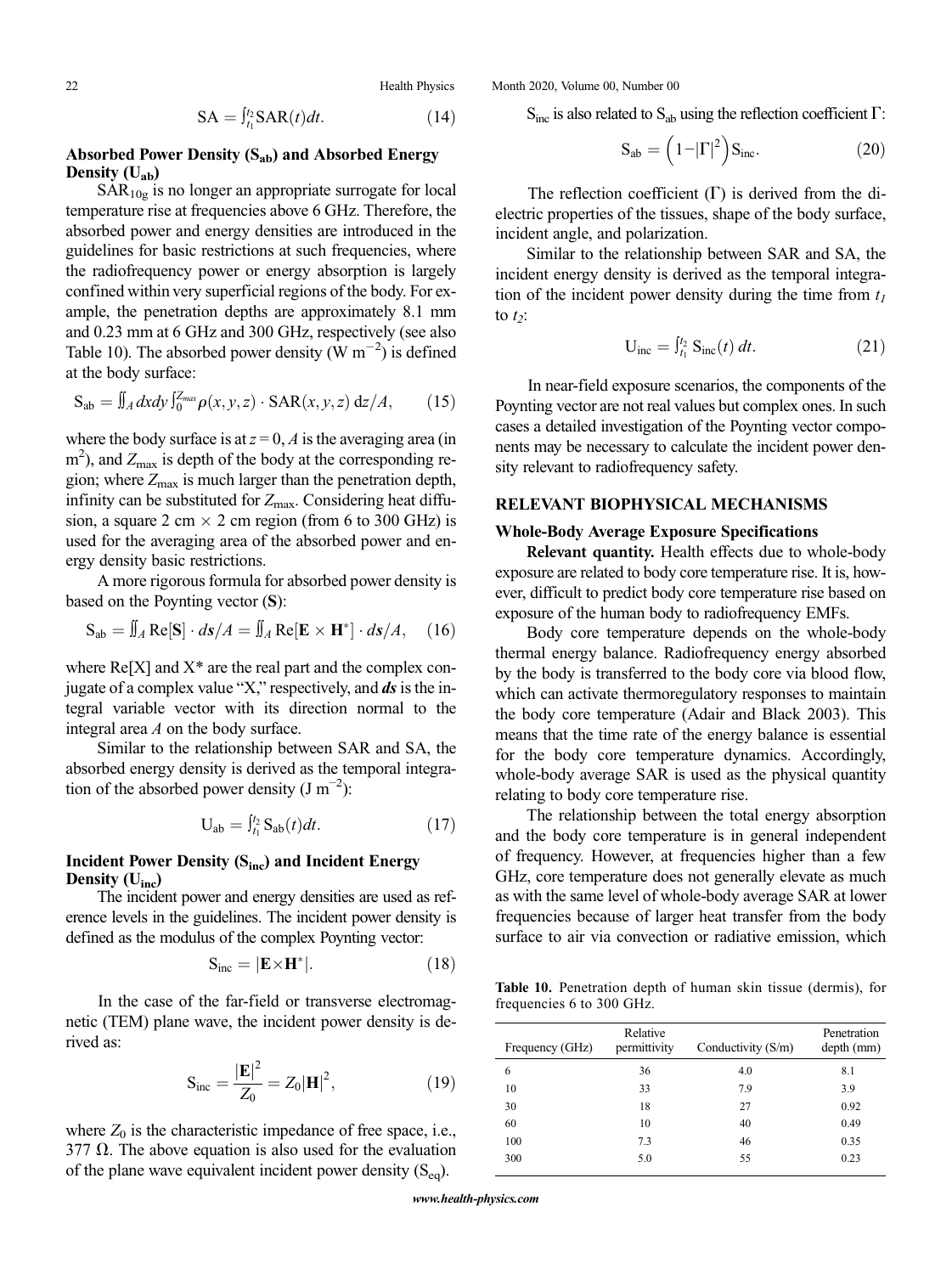includes the effect of vasodilation in the skin (Hirata et al. 2013). The power absorption is confined primarily within skin surface tissues where localized temperature rise is more significant than the body core temperature rise (Laakso and Hirata 2011). However, it has also been reported that infrared radiation (IR) exposure can cause significant body core temperature rise (Brockow et al. 2007). Infrared radiation refers to electromagnetic waves with frequencies between those of radiofrequency EMF and visible light. This means that despite the penetration depth of infrared radiation being very small or comparable to the high GHz radiofrequency EMFs (or millimeter waves) it is still possible for infrared radiation exposure to raise body core temperature significantly. For conservative reasons, therefore, ICNIRP set equal whole-body average limits for frequencies both above and below 6 GHz. This is especially important for cases of multiple-frequency exposure of both higher and lower frequencies. Thus, the applicable frequency is defined as the entire frequency range considered in the guidelines.

Temporal averaging considerations. The definition of the time constant for body core temperature is not clear. However, under simplified conditions that produce a reasonable estimate of the time constant (e.g., assuming a first order lag), temperature dynamics can be described as follows:

$$
T(t) = T_0 + (T_{\infty} - T_0) \left( 1 - e^{\frac{-t}{\tau}} \right), \tag{22}
$$

where T is the temperature as a function of time t, T<sub>0</sub> and T<sub>∞</sub> are the initial and steady-state temperatures, respectively, and  $\tau$  is the time constant. In this case, the time constant corresponds to the time taken for 63% of the temperature rise, from initial temperature to steady state temperature, to be reached. In the present guidelines, the time to reach a steady-state of 80–90% of the equilibrium temperature, from the initial temperature, is considered for guideline setting; this is almost two times the time constant in eqn (22).

Further, the time needed to reach the steady-state body core temperature depends on the level of heat load, which in this case relates to the whole-body average SAR. Hirata et al. (2007) numerically simulated the body core temperature rise of a naked body exposed to a plane wave at 65 MHz and 2 GHz, and reported that in both cases it takes at least 60 min to reach a 1°C body core temperature rise for whole-body average SARs of 6 to 8 W  $kg^{-1}$ . This time is also dependent on the sweating rate, with strong sweating increasing this time by 40–100 min (Hirata et al. 2008; Nelson et al. 2013). Consequently, the time to reach the steady state temperature rise due to whole-body exposure to radiofrequency EMFs below 6 GHz is 30 min or longer.

As described above, power absorption is mainly confined within the surface tissues at frequencies above 6 GHz (see Table 10). Thermoregulatory responses are thus initiated by the skin temperature rise rather than body core temperature rise. However, the time needed for the steady state temperature rise is not significantly affected by this, and so is not taken into account. It is thus reasonable to keep the averaging time above 6 GHz the same as that below 6 GHz, because there is no quantitative investigation on the time constant of body core temperature rise above 6 GHz.

Whole-body average SAR needed to raise body core temperature by 1˚C. Thermoregulatory functions are activated if a human body is exposed to significant heating load, which often results in non-linear relations between whole-body average SAR and body core temperature rise.

Adair and colleagues have experimentally investigated body core temperature (via esophageal temperature measurement) during whole-body exposure. They have reported no or minor increases of the esophageal temperature  $(\leq 0.1^{\circ}C)$ during the whole-body exposure at 100 MHz, 220 MHz, and 2450 MHz, with whole-body average SAR ranging from 0.54 to 1 W  $kg^{-1}$  in normal ambient temperature conditions, from 24°C to 28°C (Adair et al. 2001, 2003, 2005).

They also reported a relatively high body core temperature rise (0.35°C) for whole-body average SAR at 220 MHz of 0.675 W kg<sup> $-1$ </sup> in a hot ambient temperature (31 $^{\circ}$ C) condition, although this was found in only one person and the mean of the body core temperature rises (6 persons) was not appreciable. There is no data on body core temperature rise for whole-body exposure to radiofrequency EMFs above 6 GHz. The only available data are on infrared radiation (Brockow et al. 2007). The conservativeness for whole-body exposure at higher frequencies is discussed in the main text.

There are two main factors affecting body core temperature rise due to radiofrequency exposure: sweating and mass-to-body surface ratio.

Evaporative heat loss due to sweating reduces body core temperature efficiently and needs to be accounted for when estimating body core temperature rise due to EMF. For example, Hirata et al. (2007) reported that 4.5 W kg<sup>-1</sup> is required to increase the body core temperature by 1°C for a person with a lower sweat rate, such as an elderly person, while 6 W kg-1 is required for a person with a normal sweat rate. The decline of sweat rate in elderly people is primarily due to degradation of thermal sensation (Dufour and Candas, 2007).

Similarly, heat exchange between the body surface and external air is also very important. Hirata et al. (2009) found that the steady-state body core temperature rise due to whole-body radiofrequency EMF exposure is proportional to the ratio of the (whole-body) power absorption to the surface area of the body. The ratio of the mass to the surface area is smaller for smaller-dimension bodies such as children, and so greater whole-body average SAR is required to elevate their body core temperature.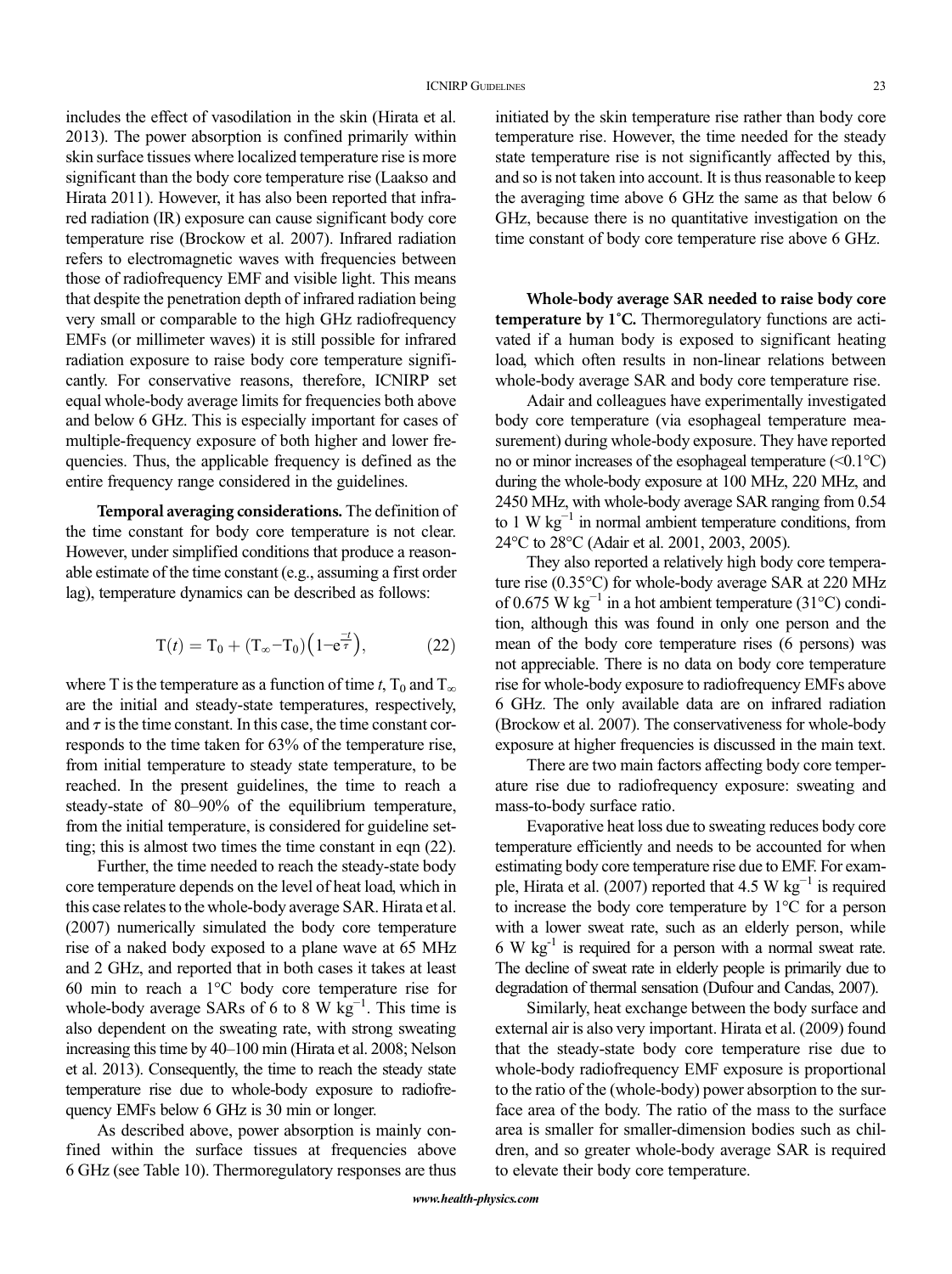This coincides with the finding that smaller persons have a lower body core temperature rise for the same whole-body average SAR. For example, Hirata et al. (2008) numerically evaluated the body core temperature rise in 8 months-old and 3-years-old child models and found that their body core temperature rises were 35% smaller than that of an adult female model for the same whole-body average SAR. They concluded that the higher ratio of a child's surface area to body mass is the reason for more effective cooling resulting from heat loss to the environment. Consequently, the body core temperature rise in the child is smaller than that of the adult at the same whole-body average SAR.

Addressing the issue more broadly, theoretical modeling and generalization from experimental research across a range of species has shown that within the 100 kHz to 6 GHz range, whole-body average SARs of at least 6 W kg−<sup>1</sup> , for exposures of at least 1 h at moderately high ambient temperature (28°C), are necessary to increase body core temperature by 1°C for healthy adults and children (Hirata et al. 2013), and at least 4.5 W for those with lower sweat rates, such as the elderly (Hirata et al. 2007).

Considerations for fetal exposure. The primary thermoregulatory mechanism for a fetus is body core heat exchange with the mother via blood flow through the umbilical cord. The fetal temperature is therefore tightly controlled by maternal temperature, and it takes longer to reach thermal equilibrium than in adults (Gowland and De Wilde 2008). The body core temperature of the fetus is typically 0.5°C higher than that of the mother (Asakura 2004). This relationship is not changed significantly by radiofrequency EMF exposure of the mother at 26 weeks gestation, as reported by Hirata et al. (2014). In the frequency range from 40 MHz to 500 MHz, they computed steady-state fetal temperature, taking the thermal exchange between mother and fetus into account, and reported that the fetal temperature rise was only 30% higher than that of the mother, even when the power absorption was focused around the fetus. At lower frequencies, the SAR distribution becomes more homogeneous because of the longer wavelength and penetration depth, which results in more homogeneous temperature rise over the whole-body of the mother and fetus. At higher frequencies, the SAR distribution becomes more superficial because of the shorter penetration depth. This results in a smaller SAR of the young fetus or embryo, as it is generally located in the deep region of the abdomen of the mother, as well as resulting in a smaller whole-body SAR of the older fetus because the size of the fetus is larger than the penetration depth. This suggests that EMF whole-body exposure to the mother will result in a similar body core temperature rise in the fetus relative to that of the mother, even at frequencies outside those investigated in that study.

It follows that an EMF-induced body core temperature

rise within the mother will result in a similar rise within the fetus, and thus an exposure at the occupational whole-body average SAR basic restriction would result in a similar body core temperature rise in mother and fetus. Therefore, to maintain fetal temperature to the level required by the general public, a pregnant woman is considered a member of the general public in terms of the whole-body average SAR basic restriction.

ICNIRP's decision on the occupational whole-body average SAR for pregnant women is significantly conservative compared with the established teratogenic fetal temperature threshold (2°C: Edwards et al. 2003; Ziskin and Morrissey 2011). ICNIRP also recognizes that the body core temperature of the fetus, especially during early stage one or embryonic development, is not clearly defined, and that there is no direct evidence that occupational wholebody exposure of the pregnant worker will harm the fetus. It is thus acknowledged that the decision to treat a pregnant worker as a member of the general public is conservative. ICNIRP also notes that there are some mitigating techniques that can be considered in order to allow pregnant workers to enter areas where radiofrequency EMFs are at occupational exposure levels, without exceeding the general public restrictions. For example, within a 30-min averaging interval, a pregnant worker could be within an area at the occupational exposure restriction level for 6 min, providing that the SAR averaged over 30 min (which includes this 6-min interval) does not exceed the general public restrictions. In considering such mitigating techniques, local region exposure restrictions for the pregnant worker are also important, and are described in the "Considerations for fetal exposure" in "Exposure Specifications for Local Regions (100 kHz to 6 GHz)" and in "Exposure Specifications for Local Regions (>6 GHz to 300 GHz)" sections.

#### Exposure Specifications for Local Regions (100 kHz to 6 GHz)

Relevant quantity. For cases of exposure to radiofrequency EMF over localized body regions, temperature can rise in part of the body without altering body core temperature. Local temperature rise must therefore also be restricted. The maximum local temperature rise generally appears on the surface of the body, and local SAR is a useful surrogate for local temperature rise due to localized radiofrequency EMF exposure. However, other factors, such as clothing, environmental conditions, and physiological states can have more impact on local temperature than SAR itself.

The transition frequency between local SAR and areaaveraged absorbed power density is chosen as 6 GHz (Funahashi et al. 2018). This was done as a practical compromise suitable for the conditions relevant to the spatial and temporal averaging described in the following subsections,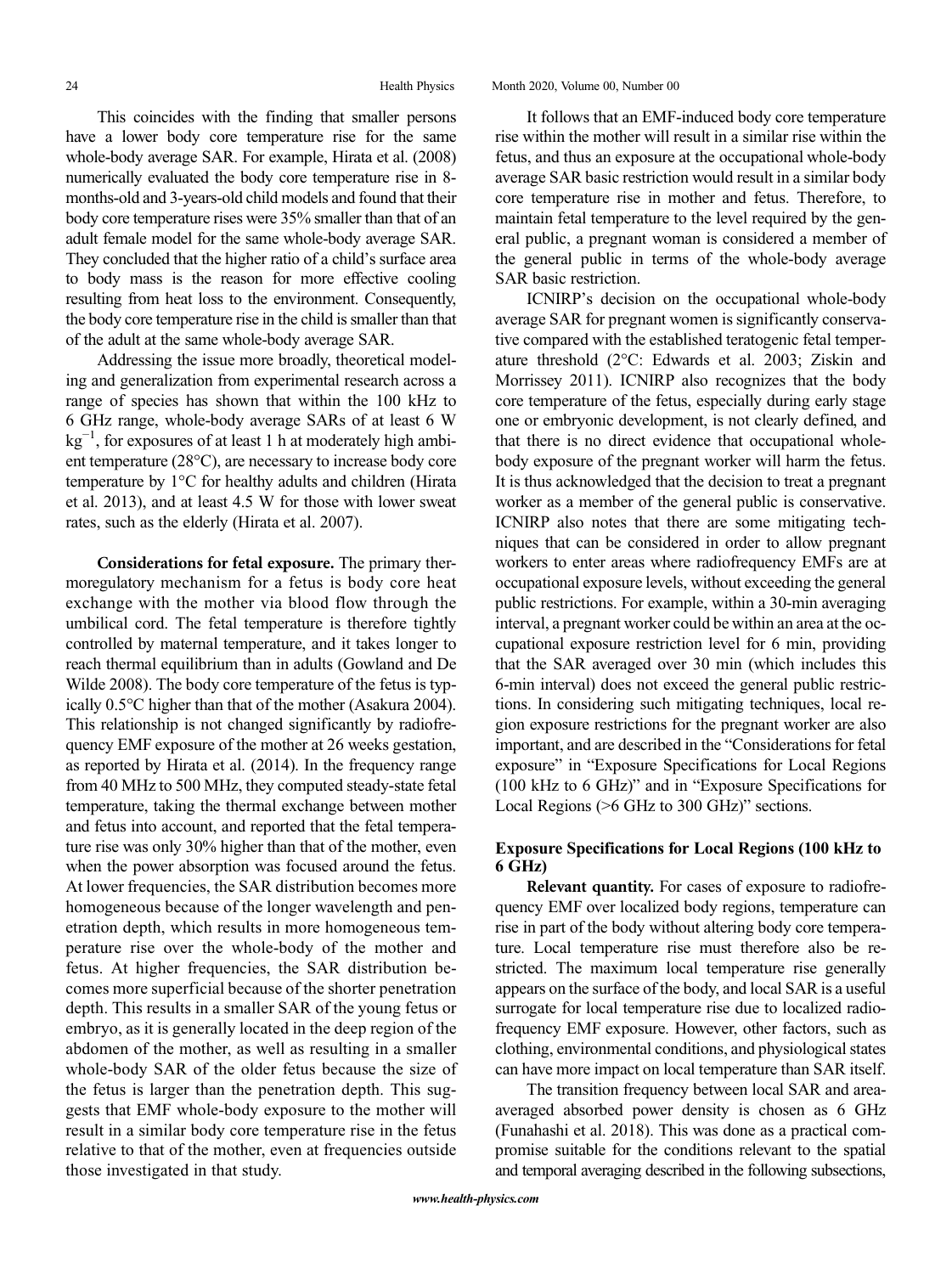because no optimal single frequency exists for this transition. For frequencies lower than the transition frequency, the SAR is a metric for simultaneously protecting both the internal tissues (e.g., brain) and the skin, as explained in the "Spatial averaging considerations" section. At higher frequencies (especially above 10 GHz), the absorbed power density is a surrogate for maximum skin temperature rise.

Spatial averaging considerations. Different averaging schemes (e.g., cubic, spherical, contiguous single tissue) and masses have been assessed in terms of their ability to predict local temperature rise (Hirata and Fujiwara 2009; McIntosh and Anderson 2011). These suggest that the effect of the size of the averaging mass is more crucial than the shape of the averaging volume, and that SAR varies with different averaging schemes by a factor of approximately 2 (Hirata et al. 2006). It has also been shown that SAR averaged over a single tissue provides somewhat worse correlation with local temperature than that for multiple tissues, because the heat generated in biological tissue can diffuse up to a few centimeters (i.e., across multiple tissue types). Consequently, a cubic averaging mass of 10 g, including all tissues, is used as an appropriate spatial averaging regime for frequencies up to 6 GHz. This metric has been shown to be applicable even for plane wave exposures, in that local temperature rise in the Head and Torso, and Limbs, is correlated with SAR when this averaging mass is used (Razmadze et al. 2009; Bakker et al. 2011; Hirata et al. 2013).

Temporal averaging considerations. Time to reach steady-state temperature, given the balance between rate of radiofrequency power deposition on one hand, and heat diffusion and conduction on the other, is characterized by the time constant of temperature rise. The time constant primarily depends on heat convection due to blood flow and thermal conduction. Van Leeuwen et al. (1999), Wang and Fujiwara (1999), and Bernardi et al. (2000) report that the time needed for 80–90% of the steady-state temperature rise, at 800 MHz to 1.9 GHz, is 12–16 min. These guidelines take 6 min as a suitable, conservative averaging time for steady-state temperature rise up to 6 GHz for local exposures.

Local SAR required to increase local Type-1 and Type-2 tissue temperature by 5 and 2˚C, respectively. Although early research provided useful rabbit eye data concerning the relation between 2.45 GHz exposure and local temperature rise (e.g., Guy et al. 1975; Emery et al. 1975), research with more accurate techniques has demonstrated that the rabbit is an inappropriate model for the human eye (Oizumi et al. 2013). However, given the concern about potential radiofrequency harm to the eye, there are now several studies that provide more-accurate information about radiofrequency-induced heating of the human eye. Expressed as heating factors for the SAR averaged over 10 g of tissue (the °C rise per unit mass, per W of absorbed power), the computed heating factors of a human eye have been relatively consistent [0.11–0.16°C kg W<sup>-1</sup>: Hirata (2005); Buccella et al. (2007); Flyckt et al. (2007); Hirata et al. (2007); Wainwright (2007); Laakso (2009); Diao et al. (2016)]. In most studies, the heating factor was derived for the SAR averaged over the eyeball (contiguous tissue). The SAR averaged over the cubic volume (which includes other tissues) is higher than that value (Diao et al. 2016), resulting in lower heating factors.

There is also a considerable number of studies on the temperature rise in the head exposed to mobile phone handset antennas (Van Leeuwen et al. 1999; Wang and Fujiwara 1999; Bernardi et al. 2000; Gandhi et al. 2001; Hirata and Shiozawa 2003; Ibrahim et al. 2005; Samaras et al. 2007). Hirata and Shiozawa (2003) reported that heating factors are 0.24 or 0.14°C kg W<sup>-1</sup> for the local SAR averaged over a 10-g contiguous volume, with and without the pinna, respectively. Other studies considering the local SAR averaged over a 10-g cubic volume including the pinna reported heating factors of the head in the range of 0.11–0.27°C kg W<sup>-1</sup> (Van Leeuwen et al. 1999; Bernardi et al. 2000; Gandhi et al. 2001). Fujimoto et al. (2006) studied the temperature rise in a child head exposed to a dipole antenna and found that it is comparable to that in the adult when the same thermal parameters were used. The heating factor in the brain (the ratio of the temperature rise in the brain to peak SAR in the head) is  $0.1^{\circ}$ C kg W<sup>-1</sup> or smaller (Morimoto et al. 2016). Only one study reported the temperature rise in the trunk for body-worn antennas (Hirata et al. 2006). This study showed that the heating factor in the skin is in the range of 0.18–0.26 °C kg W<sup>-1</sup>. Uncertainty factors associated with the heating factors are attributable to the energy absorbed in the pinna (for mobile phones) and other surrounding structures (for example, see Foster et al. 2018) as well as the method for spatial averaging of SAR.

Those studies are consistent with research showing that, within the 100 kHz–6 GHz range, numerical estimations converge to show that the maximum heating factor is lower than  $0.25^{\circ}$ C kg W<sup>-1</sup> in the skin and  $0.1^{\circ}$ C kg W<sup>-1</sup> in the brain for exposures of at least approximately 30 min. Based on these heating factors, the operational adverse health effect thresholds for the eye and brain (Type 1) and for the skin (Type 2) will not be exceeded for local SARs of up to 20 W  $kg^{-1}$ .

Considerations for fetal exposure. Local SAR heating factors for the fetus, as a function of gestation stage and fetal posture and position, have been determined that take heat exchange between mother and fetus into account (Akimoto et al. 2010; Tateno et al. 2014; Takei et al. 2018). This research used numerical models of 13-week, 18-week,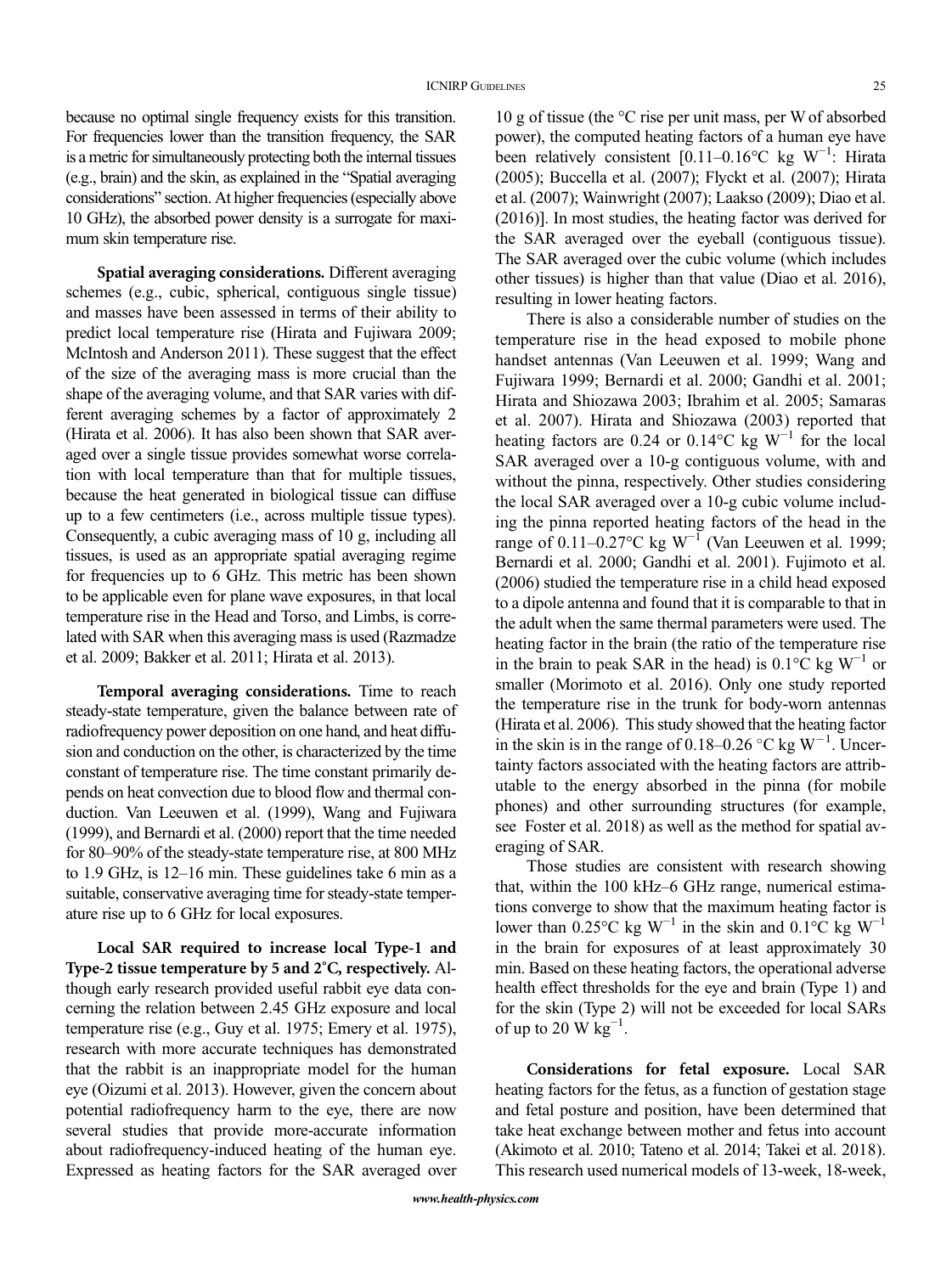and 26-week pregnant women. The heating factors of the fetus were several times lower than those of the mother in most cases. However, the largest heating factor was observed when the fetal body position is very close to the surface of the abdomen (i.e., middle and later stages of gestation). These provide  $0.1^{\circ}$ C kg W<sup>-1</sup> as a conservative heating factor for the fetus.

Based on these findings, exposure of the mother at the occupational basic restriction of 10 W  $kg^{-1}$  will result in a temperature rise in the fetus of approximately 1°C, which is lower than the operational adverse health effect threshold for the Head and Torso, but results in a smaller reduction factor (i.e., 2) than that considered appropriate for the general public (i.e., 10). It follows that a localized occupational radiofrequency EMF exposure of the mother would cause the temperature to rise in the fetus to a level higher than that deemed acceptable for the general public. Therefore, to maintain fetal temperature to the level required by the general public local SAR restrictions, a pregnant woman is considered a member of the general public in terms of the local SAR restriction.

It is noted that the above-mentioned case appears only in the middle and late pregnancy stages (18 to 26-week gestation), while the heating factor of the fetus in the early pregnancy stage (12-week gestation) is at most  $0.02$ °C kg W<sup>-1</sup> (Tateno et al. 2014; Takei et al. 2018). This 12-week gestation fetal temperature rise is 100 times lower than the threshold (2°C) for teratogenic effects in animals (Edwards et al. 2003; Ziskin and Morrissey 2011).

#### Exposure Specifications for Local Regions (>6 GHz to 300 GHz)

Relevant quantity. In a human body exposed to radiofrequency EMF, an electromagnetic wave exponentially decays from the surface to deeper regions. This phenomenon is characterized according to penetration depth, as described below:

$$
S_{ab} = PD_0 \int_0^{Z_{max}} e^{-\frac{2z}{\delta}} dz, \qquad (23)
$$

where  $S_{ab}$  is the absorbed power density, the body surface is at  $z = 0$ ,  $\delta$  is the penetration depth from the body surface in the z direction (defined as the distance from the surface where 86% of the radiofrequency power is absorbed), and  $Z_{\text{max}}$  is depth of the body at the corresponding region; where  $Z_{\text{max}}$  is much larger than the penetration depth, infinity can be substituted for  $Z_{\text{max}}$ .  $PD_0$  is the specific absorbed power averaged over the area  $A$  at  $z = 0$ , as described below:

$$
PD_0 = \iint_A \rho(x, y, 0) \cdot \mathcal{S}AR(x, y, 0) \, dx \, dy / A. \tag{24}
$$

The penetration depth depends on the dielectric properties of the medium, as well as frequency. As frequency increases, the penetration depth decreases, and is predominantly within the surface tissues at frequencies higher than about 6 GHz. Table 10 lists the penetration depths based on the dielectric properties of skin tissue (dermis) measured by Sasaki et al. (2017) and Sasaki et al. (2014).

As a result, the local SAR averaged over a 10-g cubical mass with side lengths of 2.15 cm is no longer a good proxy for local temperature rise; that is, the power deposition is limited to within a few millimeters of the surface tissues. Conversely, the power density absorbed in the skin provides a better approximation of the superficial temperature rise from 6 GHz to 300 GHz (Foster et al. 2016; Funahashi et al. 2018).

Spatial averaging considerations. Thermal modeling (Hashimoto et al. 2017) and analytical solutions (Foster et al. 2016) suggest that a square averaging area of 4  $\text{cm}^2$  or smaller provides a close approximation to local maximum temperature rise due to radiofrequency heating at frequencies greater than 6 GHz. This is supported by computations for realistic exposure scenarios (He et al. 2018). An important advantage of the  $4$ -cm<sup>2</sup> averaging area is the consistency at 6 GHz between local SAR and absorbed power density; the face of an averaging 10-g cube of SAR is approximately  $4 \text{ cm}^2$ .

Because the beam area can usually only be focused to the size of the wavelength, the averaging area of the absorbed power density relevant to the temperature rise depends on frequency; smaller averaging areas are necessary as frequency increases. Therefore, a smaller averaging area is sometimes necessary for extremely focused beams at higher frequencies. An additional criterion is therefore imposed for frequencies above 30 GHz for the spatial peak (maximum) absorbed power density averaged over  $1 \text{ cm}^2$ , such that it must not exceed 2 times the value for the averaging area of 4 cm<sup>2</sup> (Foster et al. 2016).

Temporal averaging considerations. As well as the cases of localized exposure at frequencies lower than 6 GHz, the temperature rise due to localized exposure to radiofrequency EMF over 6 GHz also achieves an equilibrium state with a particular time constant. Morimoto et al. (2017) demonstrated that the same averaging time as the local SAR (6 min) is appropriate for localized exposure from 6 GHz to 300 GHz. The time needed for steady-state local temperature rise decreases gradually as frequency increases, but no notable change is observed at frequencies higher than 15 GHz (Morimoto et al. 2017). The time needed to reach 80–90% of the maximum temperature rise is approximately 5–10 min at 6 GHz and 3–6 min at 30 GHz. However, it is noted that the time constant becomes shorter if brief or irregular exposure is considered, which is discussed in the "Brief Exposure Specifications for Local Regions (>6 GHz to 300 GHz)" section. In the present guidelines, 6 min is chosen as the averaging time, with additional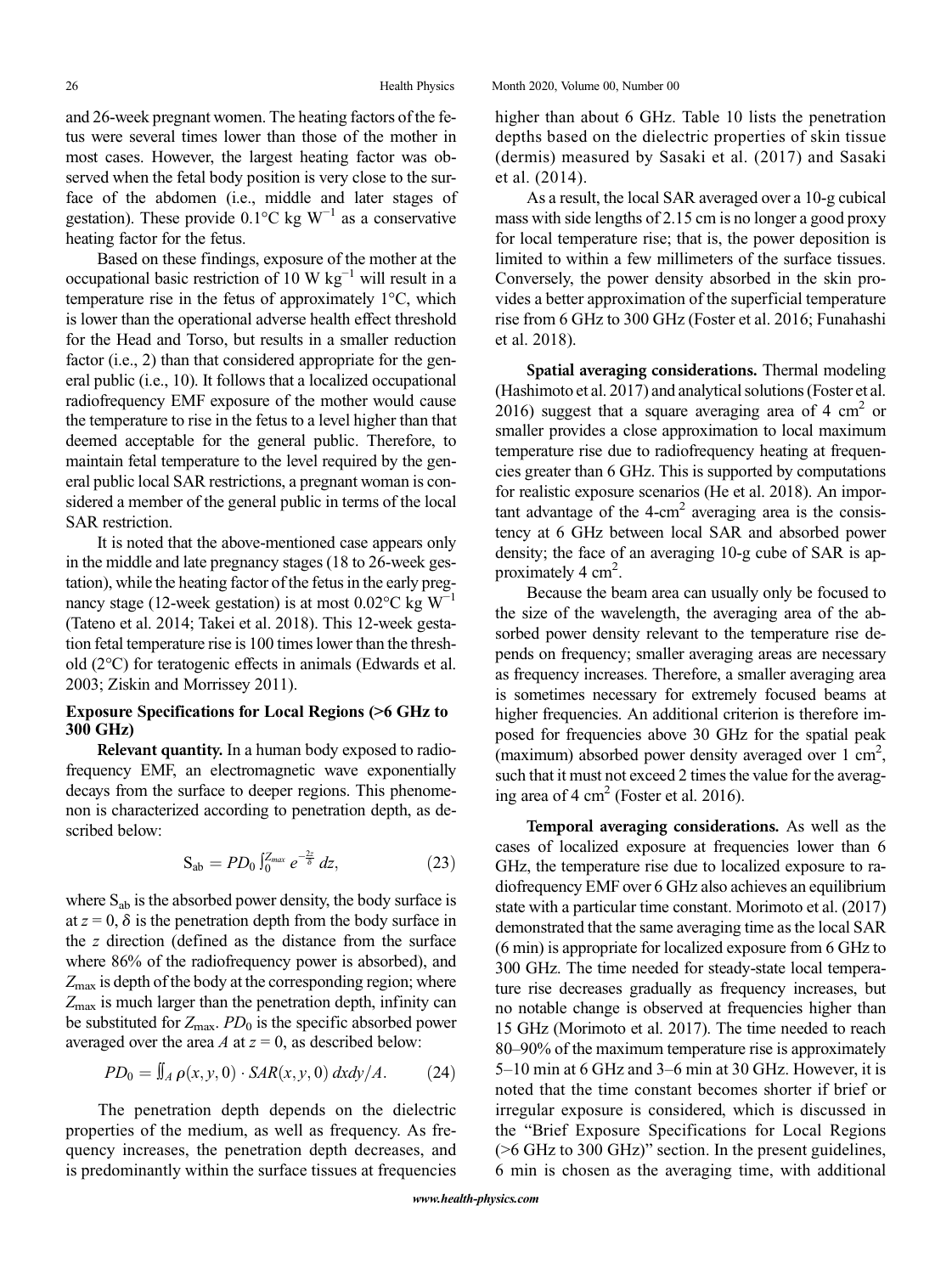restrictions for briefer or irregular exposures subjected to additional constraints as a conservative measure.

Absorbed power density required to increase local Type-1 tissue temperature by 5˚C. Above 6 GHz, power absorption is primarily restricted to superficial tissue and cannot result in tissue temperatures that exceed operational adverse health effect thresholds for Type-2 tissues without also exceeding those for the more superficial Type-1 tissues (e.g., Morimoto et al. 2016). Therefore, exposure level must be chosen to ensure that temperature rise in the more superficial Type-1 tissue does not exceed the operational threshold of 5°C.

Tissue heating, as a function of absorbed power density over 6 GHz, is dependent on a variety of factors, as it is for lower frequencies. A comprehensive investigation of the heating factors for absorbed power density [in terms of the temperature rise ( $^{\circ}$ C) over a unit area (m<sup>2</sup>), per W of absorbed power] has been conducted in the case of a plane wave incident to a multi-layered slab model as an extreme uniform exposure condition (Sasaki et al. 2017). In that study, Monte Carlo statistical estimation of the heating factor was conducted where it was shown that the maximum heating factor for absorbed power density is 0.025°C m<sup>2</sup> W−<sup>1</sup> . This value is more conservative (larger) than results from other studies on the temperature rise in the skin (Alekseev et al. 2005; Foster et al. 2016; Hashimoto et al. 2017) and the eye (Bernardi et al. 1998; Karampatzakis and Samaras 2013). Thus, to increase temperature by 5°C requires an absorbed power density of 200 W  $\text{m}^{-2}$ .

Considerations for fetal exposure. As discussed in the "Considerations for fetal exposure" of the "Exposure Specifications for Local Regions (100 kHz to 6 GHz)" section in relation to the frequency characteristics of the SAR distribution, the contribution of surface heating due to radiofrequency EMF exposure above 6 GHz to fetal temperature rise is likely very small (and smaller than that from below 6 GHz). This suggests that the fetus will not receive appreciable heating from localized exposure above 6 GHz. However, there is currently no study that has assessed this. ICNIRP thus takes a conservative approach for exposures above 6 GHz and requires that the pregnant worker is treated as a member of the general public in order to ensure that the fetus will not be exposed above the general public basic restrictions.

#### Brief exposure specifications for local regions (100 kHz to 6 GHz)

The 6-min averaging scheme for localized exposure allows greater strength of the local SAR if the exposure duration is shorter than the averaging time. However, if the exposure duration is significantly shorter, heat diffusion mechanisms are inadequate to restrict temperature rise. This means that the 6-min averaged basic restriction can temporarily cause higher temperature rise than the operational adverse health effect thresholds if the exposure period is shorter than 6 min.

A numerical modeling investigation for brief exposure to radiofrequency EMF from 100 MHz to 6 GHz, using a multi-layer model and an anatomical head model, found that the SA corresponding to the allowable temperature rise is greatly variable depending on a range of factors (Kodera et al. 2018). Based on that study and empirical equations of the SA corresponding to the operational adverse health effect threshold for the skin (5°C), the exposure corresponding to this temperature rise is derived from the following equations for Head and Torso:

$$
SA(t) = 7.2(0.05 + 0.95\sqrt{t/360}) \text{ (kJ kg}^{-1}), \quad (25)
$$

where t is time in seconds and applicable for  $t \leq 360$ , and SA  $(t)$  is spatially averaged over any 10-g cubic tissue, considering the continuity of the SAR at 6 min. The averaging procedure of SA is in the same manner as SAR in eqn (13). For Limbs, the following equation should be satisfied:

$$
SA(t) = 14.4 \left(0.025 + 0.975 \sqrt{t/360}\right) \text{ (kJ kg}^{-1}). (26)
$$

It is noted that the above logic results in slightly different time functions for brief exposure below and above 6 GHz; the resultant time functions below 6 GHz are more conservative than for above 6 GHz (i.e., eqns 27 and 28).

The numerical modeling study by Kodera et al. (2018) also shows that the temperature rise in Type-2 tissue (e.g., brain) is also kept below 1°C by the SA restriction defined in eqn (25). They furthermore reported that the SA corresponding to the allowable temperature rise increases as frequency decreases. At 400 MHz or lower, the SA derived from the local 6-min SAR basic restriction  $[10 \text{ (W kg}^{-1}) \times$  $360$  (s) = 3.6 (kJ kg<sup>-1</sup>)] does not cause the temperature rise corresponding to the operational adverse health effect threshold for the Head and Torso to be exceeded. Accordingly, this SA limit is only required for exposures above 400 MHz.

It should be noted that eqns (25) and (26) must be met for all intervals up to 6 min, regardless of the particular pulse or non-pulsed continuous wave patterns. That is, exposure from any pulse, group of pulses, or subgroup of pulses in a train, as well as from the summation of exposures (including non-pulsed EMFs), delivered in  $t$  seconds, must not exceed that specified in eqns (25) to (26), as exposure to a part of the exposure pattern can be more critical than exposure to a single pulse or the exposure averaged over t. For example, if two 1-s pulses are separated by 1 s, the levels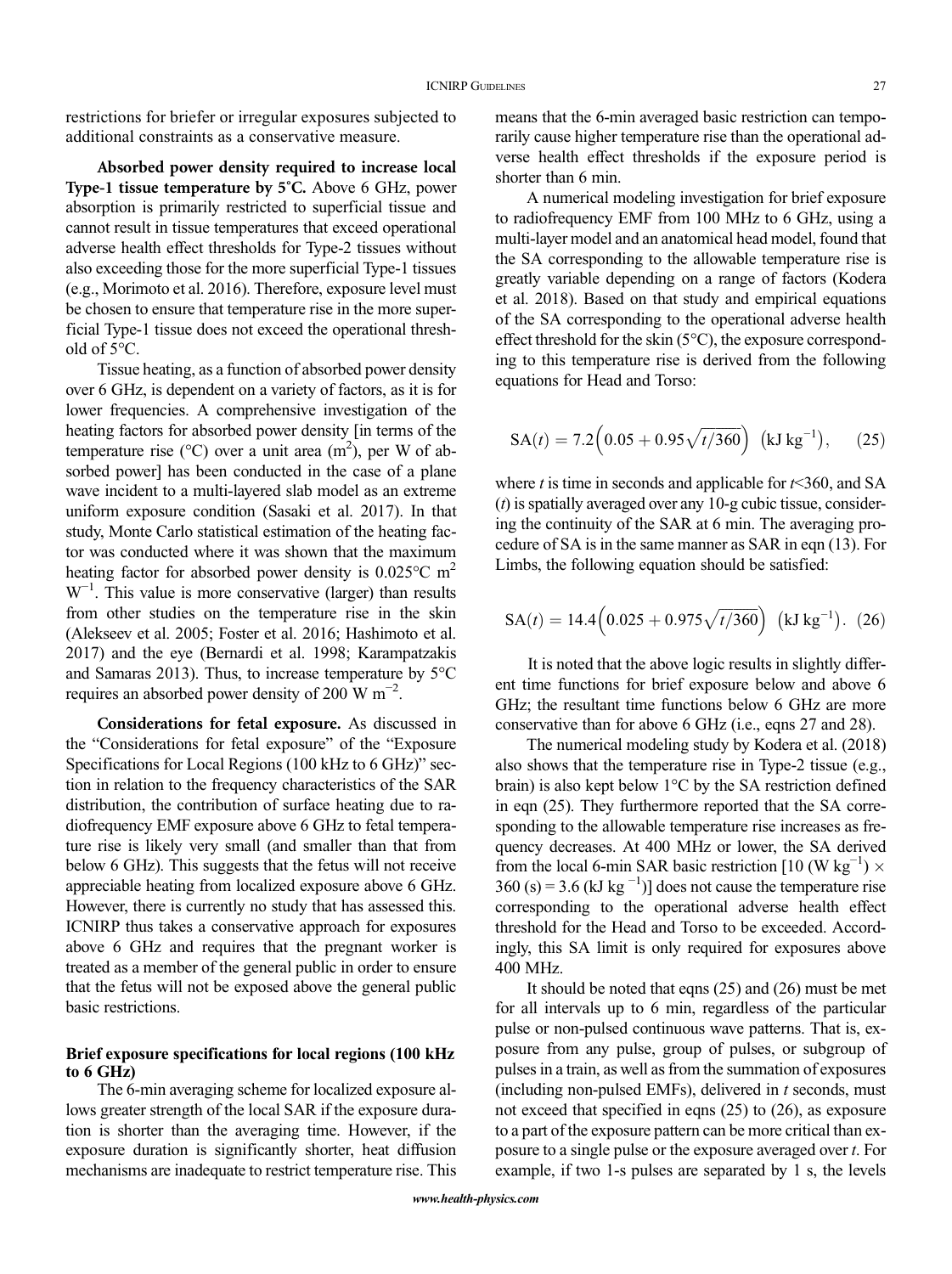provided by eqns (25) and (26) must be satisfied for each of the 1-s pulses as well as for the total 3-s interval.

The above discussion on brain temperature rise suggests that the temperature rise in the fetus will also be lower than that assumed for the steady-state (6-min) exposure. That is, as the Type-2 tissue temperature rise will be kept below the operational adverse health effect threshold by applying eqn (25), this will presumably also be the case for temperature rises for the fetus due to brief exposures. However, there is no study available that has considered the effect of brief exposure of pregnant women up to the occupational limit on the fetus. ICNIRP thus maintains the same conservative policy for  $\leq 6$ -min exposure as for >6-min exposure (see "Considerations for fetal exposure of Exposure Specifications for Local Regions (100 kHz to 6 GHz)" section), and requires the pregnant worker to be subject to the general public restrictions.

#### Brief Exposure Specifications for Local Regions (>6 GHz to 300 GHz)

Similar to the situation for frequencies up to 6 GHz, temperature rise can be enhanced for intense short pulses or discontinuous exposures above 6 GHz, relative to a continuous exposure with the same absorbed power density averaged over a 6-min interval. This becomes significant at frequencies higher than 30 GHz (Foster et al. 2016). Considering the robustness and consistency of simple multilayer models, the basic restrictions for the brief exposures are derived based on investigations using simple models (Foster et al. 2016; Morimoto et al. 2017). Unlike continuous wave exposure, the effect of diffraction, or interference of waves reflected from protruding parts of the body back to the skin, may be apparent for brief pulses. Although the effect of diffraction to the absorbed power density is yet to be fully determined, the resultant temperature rise is estimated to be up to 3 times higher if pulsed than that due to the same absorbed power density spread evenly over a 6-min interval (Laakso et al. 2017).

Considering these factors, absorbed energy density basic restrictions  $(U_{ab})$  have been set as a function of the square root of the time interval, to account for heterogeneity of temperature rise (Foster et al. 2016). These have been set to match the operational adverse health effect threshold for Type 1 tissue, as well as to match the absorbed energy density derived from the absorbed power density basic restriction for 360 s. As per the brief interval exposure limits for frequencies up to 6 GHz, the superficial nature of the resultant temperature rise will not result in temperatures that exceed Type-2 tissue operational adverse health effect thresholds, and so only the Type-1 tissue threshold of 5°C needs to be considered here.

Consequently, an extension of the formula from Kodera et al. (2018) for frequencies up to 6 GHz, specifies

#### 28 Health Physics Month 2020, Volume 00, Number 00

the maximum absorbed energy density level for brief exposures corresponding to the 5°C temperature rise as follows:

$$
U_{ab}(t) = 72(0.05 + 0.95\sqrt{t/360})(kJ m^{-2})
$$
  
averaged over 2 cm × 2 cm, (27)

where  $t$  is the time interval in seconds and is applicable for t<360s. Above 30 GHz, an additional criterion is given for 1 cm  $\times$  1 cm averaging areas, such that absorbed energy density must not exceed the value specified in eqn (28):

$$
U_{ab}(t) = 144 \left( 0.025 + 0.975 \sqrt{t/360} \right) \text{ (kJ m}^{-2}) \tag{28}
$$

averaged over 1 cm  $\times$  1 cm.

It should be noted that eqns (27) and (28) must both be met for all intervals up to 6 min, regardless of the particular pulse or non-pulsed continuous wave patterns. That is, exposure from any pulse, group of pulses, or subgroup of pulses in a train, as well as from the summation of exposures (including non-pulsed EMFs), delivered in  $t$  seconds, must not exceed that specified in eqns (27) and (28), as exposure to a part of the exposure pattern can be more critical than exposure to a single pulse or the exposure averaged over t. For example, if two 1-s pulses are separated by 1 s, the levels provided by eqns (27) and (28) must be satisfied for each of the 1-s pulses, as well as for the total 3-s interval.

As discussed above, in relation to the frequency characteristics of the SAR distribution, the contribution of the surface heating due to radiofrequency EMF above 6 GHz to fetal temperature rise is likely smaller than that below 6 GHz. This is the same for cases of brief exposure. However, as there is no study on the fetus relating to exposure of a pregnant woman to radiofrequency EMF above 6 GHz, ICNIRP adopts a conservative approach and treats a pregnant worker as a member of the general public to ensure that the fetal exposure will not exceed that of the general public.

#### DERIVATION OF REFERENCE LEVELS

#### General Considerations for Reference Levels

As described in the main guidelines document, the reference levels have been derived as a practical means of assessing compliance with the present guidelines. The reference levels for E-field strength, H-field strength and incident power density have been derived from dosimetric studies assuming whole-body exposure to a uniform field distribution, which is generally the worst-case scenario. Due to the strongly conservative nature of the reference levels in most exposure scenarios, reference levels may often be exceeded without exceeding the corresponding basic restrictions, but this should always be verified to determine compliance.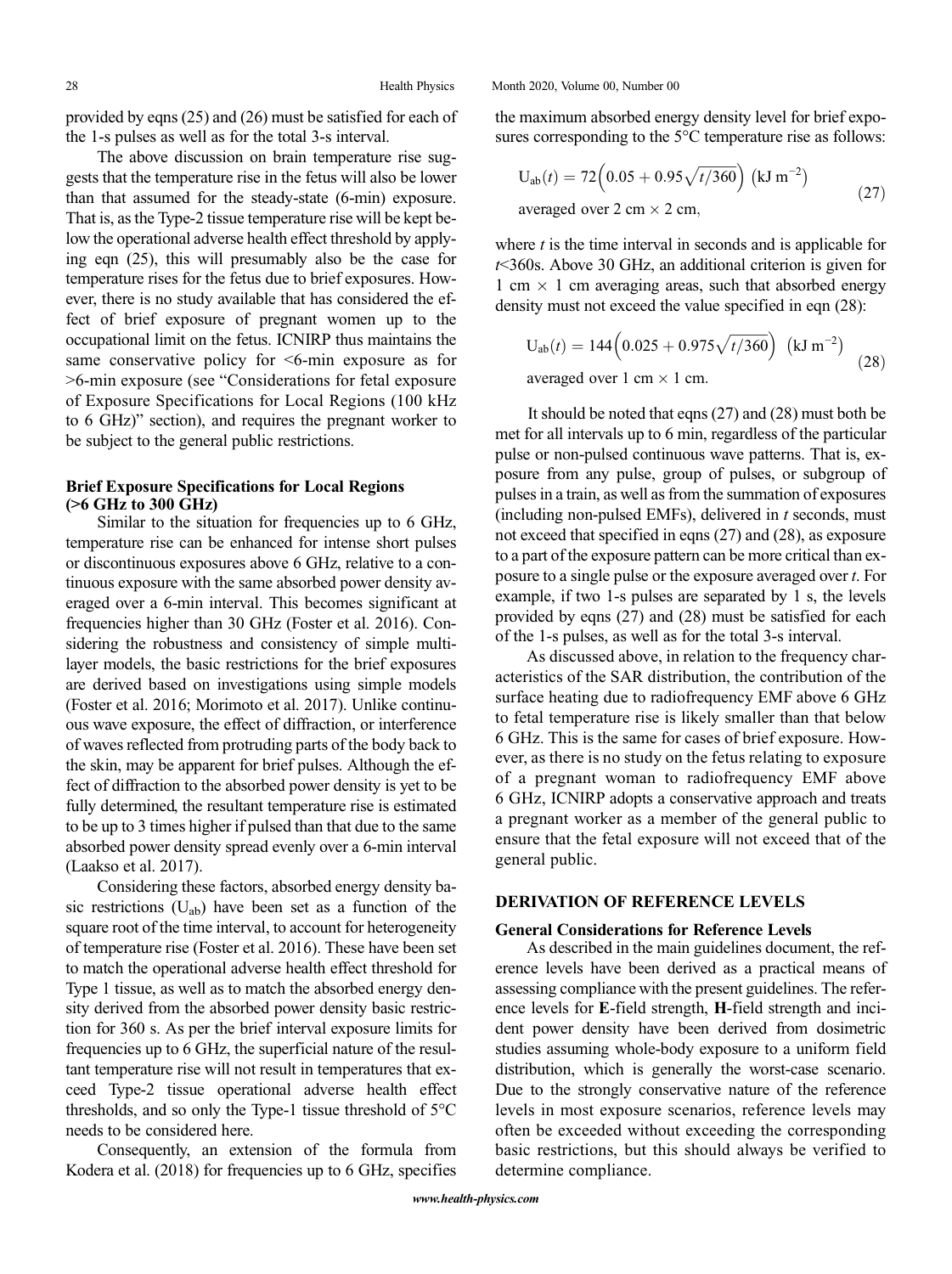Different reference level application rules have been set for exposure in the far-field, radiative near-field and reactive near-field zones. The intention of ICNIRP's distinction between these zones is to provide assurance that the reference levels are generally more conservative than the basic restrictions. In so far as the distinction between the zones is concerned, the principle (but not only) determinant of this is the degree to which a field approximates plane wave conditions. A difficulty with this approach is that other factors may also affect the adequacy of estimating reference level quantities from basic restriction quantities. These include the EMF frequency, physical dimensions of the EMF source and its distance from the resultant external EMFs assessed, as well as the degree to which the EMFs vary over the space to be occupied by a person. Taking into account such sources of uncertainty, the guidelines have more conservative rules for exposure in the reactive and radiative nearfield than far-field zone. This makes it difficult to specify whether, for the purpose of compliance, an exposure should be considered reactive near-field, radiative near-field or farfield without consideration of a range of factors that cannot be easily specified in advance. As a rough guide, distances  $> 2D^2/\lambda$  (m), between  $\lambda/(2\pi)$  and  $2D^2/\lambda$  (m), and  $< \lambda/(2\pi)$ (m) from an antenna correspond approximately to the farfield, radiative near-field and reactive near-field, respectively, where  $D$  and  $\lambda$  refer to the longest dimension of the antenna and wavelength, respectively, in meters. However, it is anticipated that input from technical standards bodies should be utilized to better determine which of the farfield/near-field zone reference level rules should be applied so as to provide appropriate concordance between reference levels and basic restrictions.

#### E-Field and H-Field Reference Levels up to 30 MHz

In the ICNIRP (1998) guidelines, the reference levels in this frequency region were derived from the whole-body average SAR for whole-body exposure to plane waves. However, Taguchi et al. (2018) demonstrated that wholebody exposure to the decoupled H-field results in a whole-body average SAR significantly lower than that calculated for the whole-body exposure to plane-waves with the same H-field strength. The whole-body exposure to the decoupled E-field was also calculated and it was found that the whole-body average SARs are almost the same as those for the plane wave with the same direction and strength as the E-field. The reference levels relevant to the whole-body average SAR basic restrictions below 30 MHz in these guidelines are therefore based on the numerical calculations of the whole-body average SAR for the wholebody exposure to the decoupled uniform E-field and H-field, separately. Taguchi et al. (2018) also concluded that local SAR basic restrictions, including in the ankle, will also be satisfied when the whole-body SAR basic restrictions are

satisfied. This means that compliance with the whole-body average reference levels in this frequency region will result in exposures that do not exceed the whole-body average and local SAR basic restrictions.

In the low frequency guidelines (ICNIRP 2010) where reference levels for frequencies up to 10 MHz are set to protect against nerve cell stimulations, a reduction factor of 3 was applied to account for uncertainty associated with the numerical modeling of the relation between the external fields and the induced (internal) electric fields. The reason for this is that 2-mm cube-averaged values (within a specific tissue) were evaluated in the low frequency guidelines, which are significantly affected by computational artifact.

In the present guidelines, however, the uncertainty of the numerical simulation is not significant because the spatial averaging procedure applied in evaluating the wholebody average and local SAR significantly decreases the uncertainty of the computational artifact. Therefore, additional reduction factors due to computational uncertainty do not need to be considered in deriving the reference levels relevant to the local and whole-body average SAR basic restrictions below 30 MHz in these guidelines.

#### E-Field, H-Field and Power Density Reference Levels From >30 MHz to 6 GHz

The ICNIRP (1998) whole-body average SAR for exposure to a field strength equal to the reference level becomes close to the basic restrictions around the whole-body resonant frequency (30–200 MHz) and post resonant frequency region (1,500–4,000 MHz).

The resonance frequency appears at a frequency where half of the wavelength in free space is close to the height (vertical dimension of a person standing) of the human body in free space, or where a quarter of the wavelength in free space is close to the height of a human body standing on the ground plane (Durney et al. 1986), resulting in higher whole-body average SARs. Whole-body resonance appears only for the case of vertically polarized plane wave incidence. If different polarizations are assumed, the resultant whole-body average SAR is significantly (a few orders of magnitude) lower than that of the case of the vertical polarization around the whole-body resonant frequency (Durney et al. 1986). Whole-body resonance has been confirmed by numerical computations (Dimbylow 1997; Nagaoka et al. 2004; Dimbylow 2005; Conil et al. 2008; Kühn et al. 2009; Hirata et al. 2010).

Above the whole-body resonant frequency, especially above a few GHz, the differences in the whole-body average SARs due to polarization are not significant compared with those at the whole-body resonant frequency. Hirata et al. (2009) reported that the whole-body average SAR in child models from 9 months to 7 years old, exposed to horizontally polarized plane wave incidence, is only slightly higher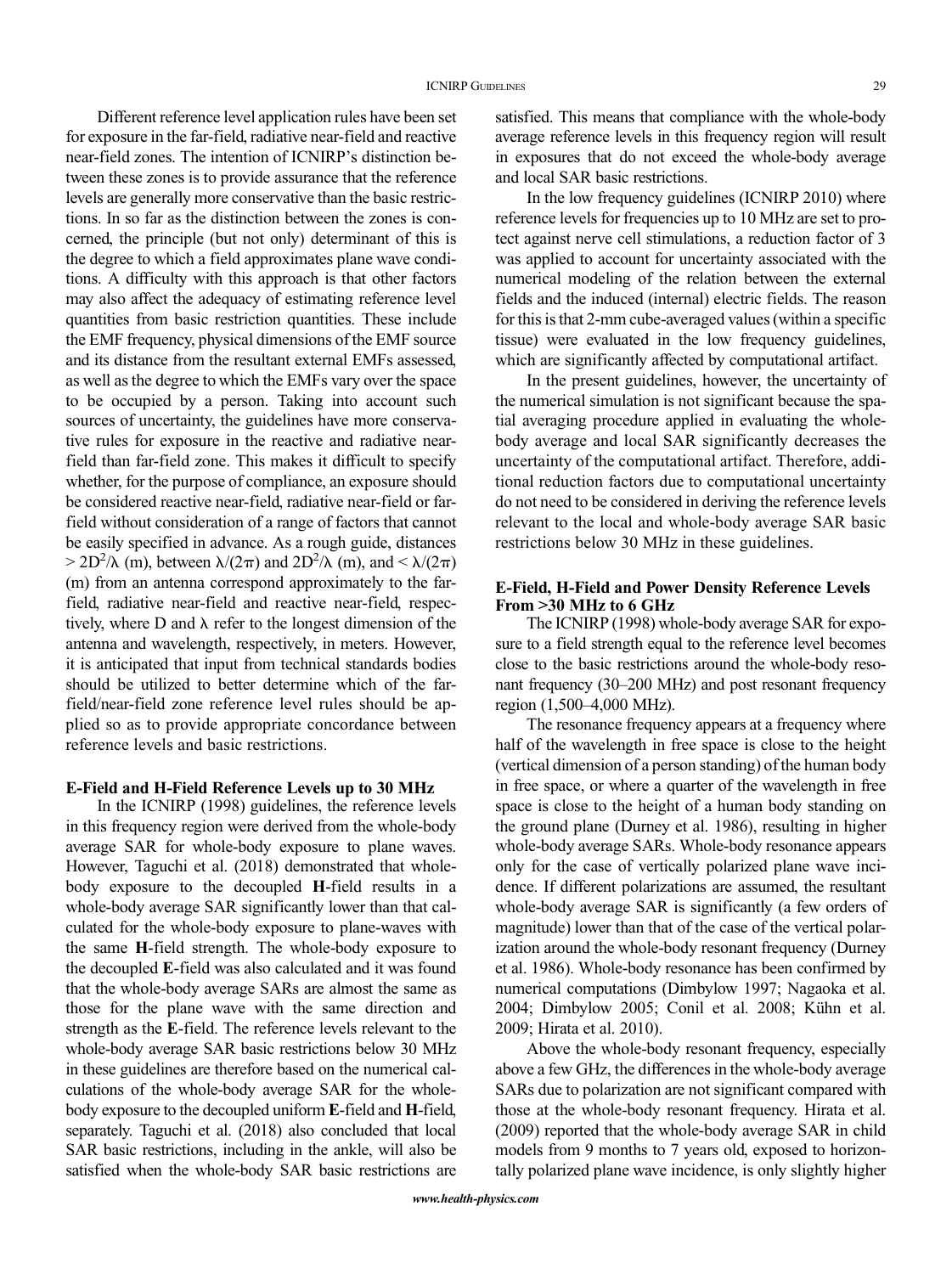(up to 20%) than the vertically polarized plane wave at frequencies from 2 GHz to 6 GHz. A similar tendency has been reported in other studies (Vermeeren et al. 2008; Kühn et al. 2009).

ICNIRP had concluded that, given the same external field, the child whole-body average SAR can be 40% higher than those of adults (ICNIRP 2009). After that ICNIRP statement, Bakker et al. (2010) reported similar (but slightly higher) enhancements (45%) of the child whole-body average SAR. The effects of age dependence of dielectric properties of the tissues and organs have also been investigated, but no significant effect relevant to whole-body average SAR has been found (Lee and Choi 2012). It is noted that the increased whole-body average SARs have been reported from calculations using very thin child models, which were scaled from adult, and very young (infant) models. Those studies assumed that the child or infant maintains their posture for a substantial time interval so as to match an extreme case condition, in order for their whole-body SAR to exceed the basic restriction. Further, a more recent study using child models that have used the standard dimensions specified by the International Commission on Radiological Protection (ICRP), rather than scaled versions of adults, showed that the increases of the whole-body average SARs in the standard child models are not significant (at most 16%; Nagaoka et al. 2019). Similarly, the relation between whole-body average SAR and whole-body mass has been investigated and it has been found that the whole-body average SAR in low body mass index (BMI) adults can increase in a similar manner to the case of the child (Hirata et al. 2010, 2012; Lee and Choi 2012).

As discussed in the "Considerations for fetal exposure" of the "Whole-body Average Exposure Specifications" section, the temperature of the fetus is similar to the body core temperature of the mother. The whole-body average SAR, which is used to restrict body core temperature rise, is defined as the power absorption in the whole body divided by the whole-body mass. Therefore, the whole-body average SAR of a pregnant woman, whose mass is larger, is generally the same as, or lower than, that of a non-pregnant woman in this frequency region. Nagaoka et al. (2007) reported that the whole-body average SAR of a 26-week pregnant woman model exposed to the vertically polarized plane wave from 10 MHz to 2 GHz was almost the same as, or lower than, the non-pregnant woman model for the same exposure condition.

Dimbylow (2007) reported that, using a simplified pregnant woman model, the whole-body average SAR in both the fetus and mother is highest for ungrounded conditions, at approximately 70 MHz. A similar tendency was found for anatomical fetus models of second and third trimester conditions, with the whole-body average SARs in a fetus of 20, 26, and 29 week gestation periods approximately 80%, 70%, and 60% of those in the mother, respectively (Nagaoka et al. 2014). The whole-body average SARs of the fetus, while still embryonic, are comparable to or lower than the whole-body average SARs in the mother, because the embryo is located deep within the abdomen of the mother (Kawai et al. 2009). The pregnant woman is therefore not considered independently from the fetus in terms of reference levels and is subject to the general public restrictions.

As described above, there are numerous databases relevant to whole-body average SAR for whole-body exposure in this frequency region. These include a considerable number reported since the ICNIRP (1998) guidelines, which are generally consistent with the database used as the basis for the ICNIRP (1998) guidelines. ICNIRP uses a combination of the older and newer databases to derive the reference levels, taking into account some incongruences discussed below.

Since publishing the ICNIRP (1998) guidelines it has been shown that the whole-body average SAR basic restrictions can be exceeded for exposure levels at the reference level for children or small stature people. As reviewed above, the whole-body average SAR is exceeded by no more than 45%, and only for very specific child models, and more recent modeling using realistic, international standardized child models shows only a modest increase of 16% at most (Nagaoka et al. 2019). This deviation is comparable with the uncertainty expected in the numerical calculations. For example, Dimbylow et al. (2008) reported that differences in the procedure or algorithm used for the whole-body averaging results in 15% variation of the whole-body average SARs at 3 GHz, and that the assignment of the dielectric properties of the skin conditions (dry or wet) reported also results in 10% variation in the whole-body average SARs at 1.8 GHz (Gabriel et al. 1996).

As reviewed in the "Considerations for fetal exposure" of the "Whole-body Average Exposure Specifications" section, the heating factor of children is generally lower than that of adults. It follows that the increased SAR will not result in a larger temperature rise than is allowed for adults, and so will not affect health. Given the magnitude of uncertainty and the lack of health benefit in reducing the reference levels to account for small stature people, this has not resulted in ICNIRP altering the reference levels in the frequency range >30 MHz to 6 GHz.

It is also noted that there are other conditions where the whole-body average reference levels can result in wholebody average SARs that exceed the basic restrictions by up to 35%. This occurs in human models with unusual postures that would be difficult to maintain for a sufficient duration in order to cause the elevated SAR (Findlay and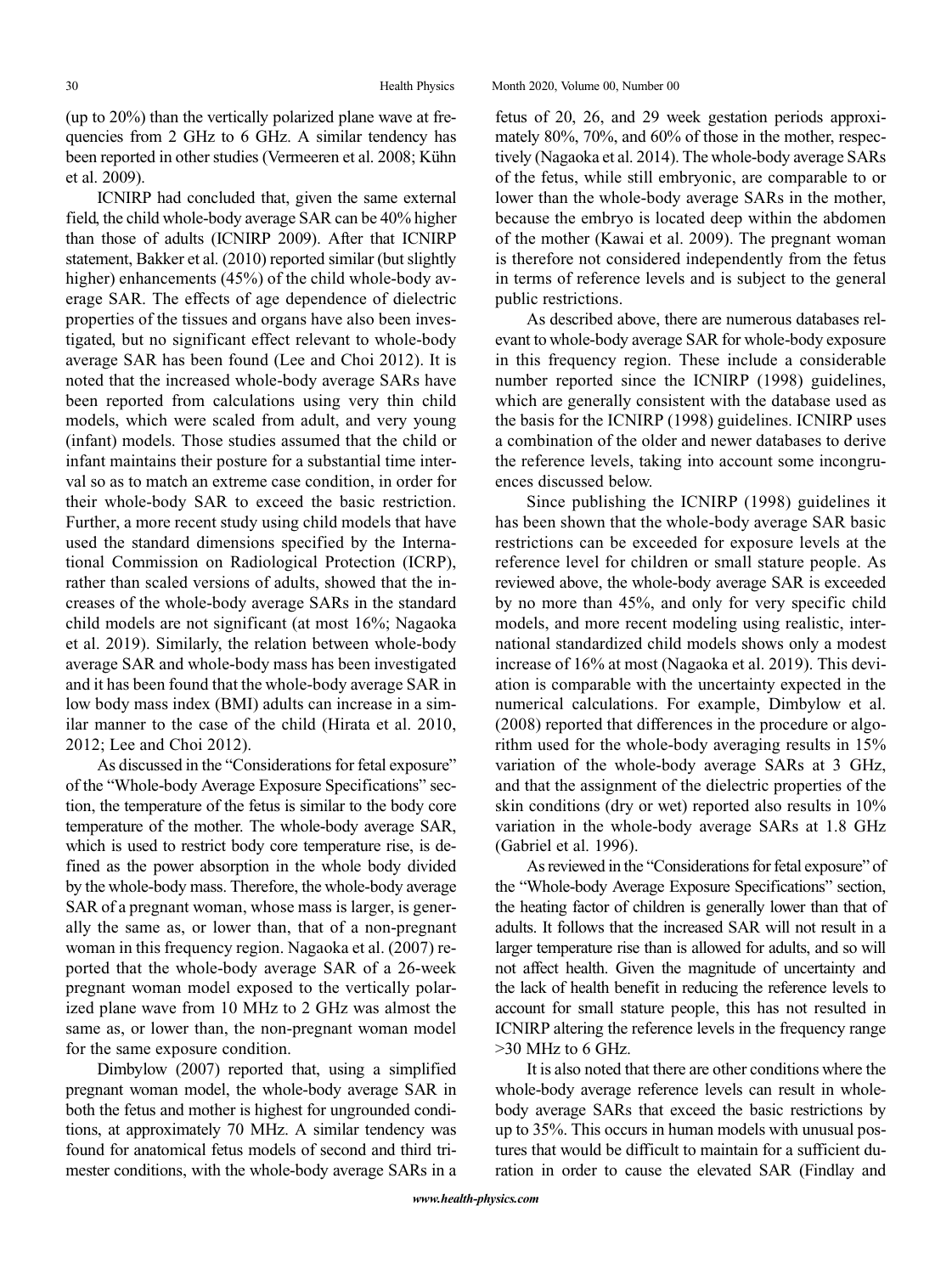Dimbylow 2005; Findlay et al. 2009). However, the elevated SAR is small compared with the associated uncertainties and the conservative nature of the basic restrictions themselves, the postures are not likely to be routinely encountered, and there is no evidence that this will result in any adverse health effects.

#### Reference Levels From >6 GHz to 300 GHz for Whole-Body Exposure

Above 6 GHz, radiofrequency EMFs generally follow the characteristics of plane wave or far-field exposure conditions; incident power density or equivalent incident power density is used as the reference level in this frequency region. The reactive near-field exists very close to a radiofrequency source in this frequency region. The typical boundary of the reactive near-field and the radiative nearfield is defined as  $\lambda/(2\pi)$  (e.g., 8 mm at 6 GHz). Because the incident power density used for the reference levels above 6 GHz does not appropriately correlate with the absorbed power density used for the basic restrictions in the reactive near-field region, reference levels cannot be used to determine compliance in the reactive near field; basic restrictions need to be assessed for such cases.

The radiofrequency power absorbed in the body exponentially decays in the direction from the surface to deeper regions (see eqn 23). Therefore, the power absorption is primarily confined within the body surface above 6 GHz, where the total power absorption or the whole-body average SAR is approximately proportional to the exposed area of the body surface (Hirata et al. 2007; Gosselin et al. 2009; Kühn et al. 2009; Uusitupa et al. 2010). For example, an experimental study using a reverberation chamber found a strong correlation between the whole-body average SAR and the surface area of a human body from 1 GHz to 12 GHz (Flintoft et al. 2014).

Because the whole-body average SAR is approximately proportional to the incident power density and body surface area (and is not dependent on EMF frequency), ICNIRP has extended the whole-body reference levels from below 6 GHz, up to 300 GHz. ICNIRP (1998) set wholebody reference levels within this range (up to 10 GHz) at 50 W m<sup>-2</sup> and 10 W m<sup>-2</sup> (for occupational and general public exposure, respectively). As there is no evidence that these levels will result in exposures that exceed the wholebody basic restrictions above 6 GHz, or that they will cause harm, these guidelines retain the ICNIRP (1998) reference levels for whole-body exposure conditions.

The same time and spatial average for the whole-body average SAR basic restrictions are applied to these corresponding reference levels. Therefore, the incident power density is to be temporally averaged over 30 min and spatially averaged over the space to be occupied by a human body (whole-body space).

#### Reference Levels From >6 GHz to 300 GHz for Local Exposure

The incident power density  $(S_{inc})$  reference levels above 6 GHz for local exposure can be derived from the basic restrictions (i.e., from absorbed power density,  $S_{ab}$ ):

$$
S_{inc} = S_{ab}T^{-1}(W \, m^{-2}), \tag{29}
$$

where T is Transmittance, defined as follows:

$$
Transmittance = 1 - |\Gamma|^2. \tag{30}
$$

The reflection coefficient  $\Gamma$  is derived from the dielectric properties of the tissues, shape of the body surface, incident angle and polarization. For transverse electric (TE)-wave incidence, the angle corresponding to the maximum transmittance is the angle normal to the body surface, whereas for transverse magnetic (TM)-wave incidence this occurs at the Brewster angle (the angle of incidence at which there is no reflection of the TM wave). Furthermore, for cases of oblique incidence of the radiofrequency EMF wave, Li et al. (2019) have shown that the incident power and energy densities of TE waves, averaged over the body or boundary surface, overestimate the absorbed power and energy densities, while the absorbed power and energy densities of TM-waves around the Brewster angle approach the incident power and energy densities. They also found that normal incidence is always the worst case scenario regarding temperature rise (Li et al. 2019).

In the present guidelines, the basic restrictions and reference levels are derived from investigations assuming normal incidence to the multi-layered human model. As this represents worst-case modeling for most cases, the results obtained and used in these guidelines will generally be conservative.

The variation and uncertainty of the transmittance for the normal-angle incident condition have been investigated (Sasaki et al. 2017). The transmittance asymptotically increases from 0.4 to 0.8 as the frequency increases from 10 GHz to 300 GHz. Similar tendencies have also been reported elsewhere (Kanezaki et al. 2009; Foster et al. 2016; Hashimoto et al. 2017).

Considering the frequency characteristics of the transmittance, the reference levels for local exposure have been derived as exponential functions of the frequency linking 200 W m<sup>-2</sup> at 6 GHz to 100 W m<sup>-2</sup> at 300 GHz (for occupational exposure). The same method is applied for the derivation of reference levels for the general public. For the same reasons given in the "Reference Levels from >6 GHz to 300 GHz for Whole-body Exposure" section, reference levels cannot be used to determine compliance in the reactive near field; basic restrictions need to be assessed for such cases.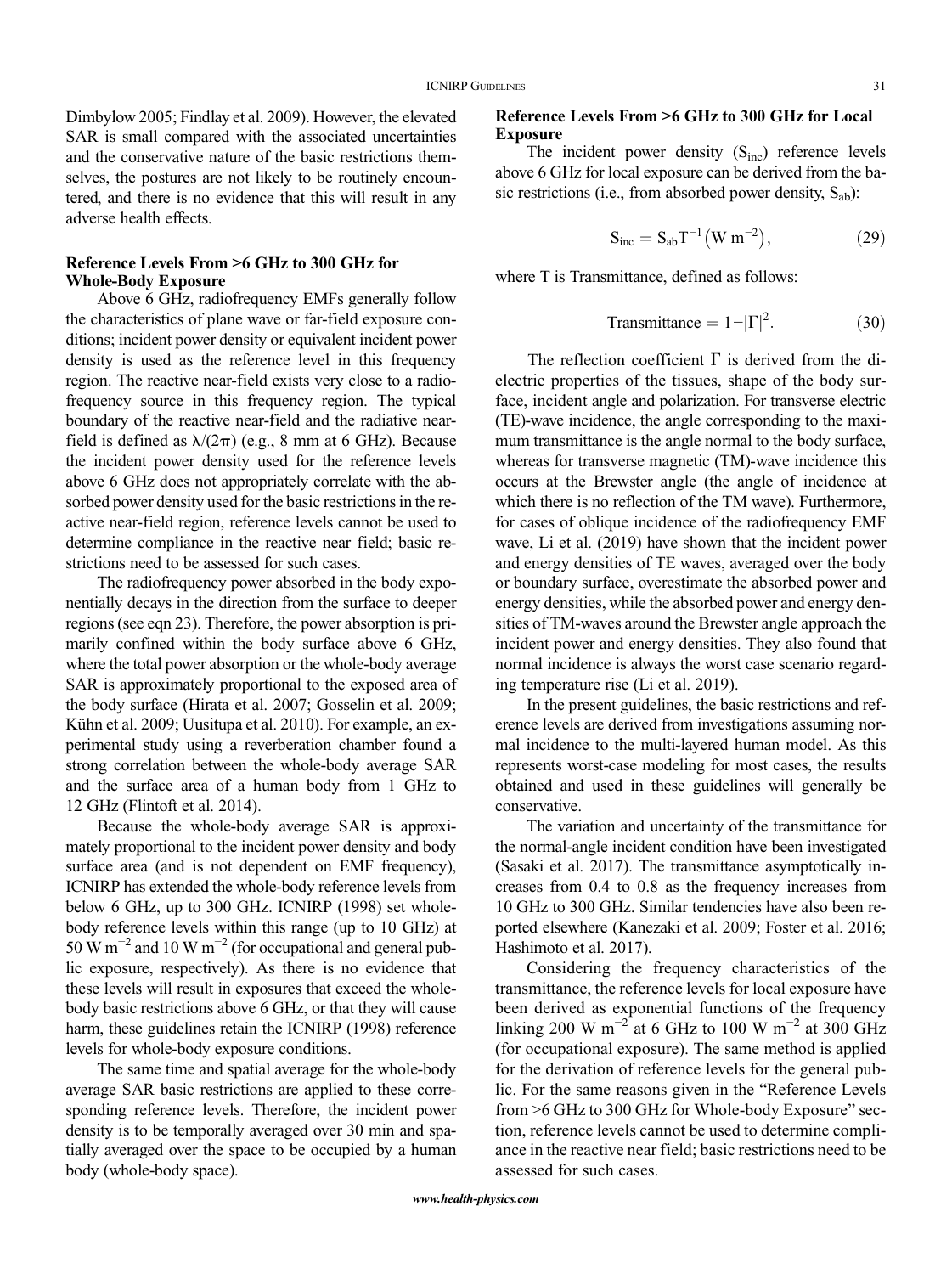The temporal and spatial characteristics are almost the same for incident power density and absorbed power density at the body surface for the scale considered in the basic restrictions, i.e., 6 min, and either 4 cm<sup>2</sup> or 1 cm<sup>2</sup> (an additional criteria above 30 GHz). Therefore, the same averaging conditions are applied to the incident power density reference levels, as for the absorbed power density basic restrictions.

#### Limb Current Reference Levels

Limb current is defined as the current flowing through the limbs, such as through an ankle or wrist. High local SAR can appear in these parts of the body because of their anatomical composition. The volume ratio of the high conductivity tissues to the low conductivity tissues is small in the ankle and wrist, resulting in the current concentrating into high conductivity tissues such as muscle, and thus greater SAR. This phenomenon is particularly pronounced for cases of a human body standing on the ground plane in a whole-body resonant condition.

The local SAR in limbs (ankle and wrist) is strongly correlated with the current flowing through the limbs. Although the local SAR is generally difficult to measure directly, the limb SAR can be derived from the limb current (I), which can be relatively easily measured, as follows:

$$
SAR = \frac{\sigma E^2}{\rho} = \frac{J^2}{\sigma \rho} = \frac{I^2}{\sigma \rho A^2},
$$
 (31)

where J and A are the current density and effective section area, respectively.

The limb current reference levels are therefore set in order to evaluate the local SAR in the ankle and wrist, especially around the ankle in a grounded human body for the whole-body resonant condition. As the frequency increases above the whole-body resonant frequency for the grounded condition, the efficiency of the localization within the limbs gradually decreases. Thus, at higher frequencies, the maximum local SAR does not generally appear around limbs, and is thus not relevant.

Dimbylow (2002) showed that a limb current of 1 A at 10 MHz to 80 MHz causes 530 W kg<sup>-1</sup> to 970 W kg<sup>-1</sup> of local SAR averaged over 10 g in the ankles of an adult male model standing on a grounded plane. It is noted that the shape of the averaging region of the 10-g tissue was not cubic, but contiguous, which results in higher SAR values than those of a cube. Based on that study, ICNIRP sets the limb current reference levels at 100 mA and 45 mA for occupational and general public exposures, respectively, to conservatively ensure compliance with the local SAR basic restrictions in the limbs (e.g., the maximum local SAR in the limbs for a 100 mA current would only be 10 W kg<sup>-1</sup>). Taguchi et al. (2018) confirmed this relation between

SAR and ankle current from 10 MHz to 100 MHz in different anatomical models.

Similarly, Dimbylow (2001) computed the 10-g local SAR (with contiguous tissue) for a 100-mA wrist current, which resulted in 27 W  $kg^{-1}$  at 100 kHz, decreasing to 13 W kg<sup>-1</sup> at 10 MHz. Considering the reduction of SAR for the cubic compared to contiguous shape, the 100-mA limb current at the wrist will also conservatively ensure compliance with the local SAR basic restrictions in the wrist. Based on this, ICNIRP has revised the lower frequency range to 100 kHz, from 10 MHz in ICNIRP (1998).

As shown in eqn (31), the local SAR is proportional to the squared value of the limb current. In eqn (31), however, the effective area is a constant to relate the limb current to the 10-g averaged local SAR and depends on not only the actual section area but also tissue distribution/ratio and conductivity. Because the conductivity asymptotically increases as the frequency increases from 100 kHz to 110 MHz, the relationship between local SAR and limb current is not constant across this frequency range. For example, Dimbylow (2002) demonstrated that the local SAR due to a constant limb current halved as frequency increased from 10 MHz to 80 MHz. This suggests that the upper frequency limit for limb current reference levels could potentially be lowered, relative to the upper limit of the 10 MHz to 110 MHz range of ICNIRP (1998). However, due to the lack of research addressing this issue, ICNIRP has kept the same upper frequency range as in ICNIRP (1998).

Because the limb current reference levels are relevant to the local SAR basic restrictions, the same temporal averaging is applied (i.e., 6 min). Further, as the squared value of the limb current is proportional to the local SAR, the squared value of the limb current must be used for time averaging (as described in the "Quantities and Units" section). Note that temperature rise for exposures of less than 6 min is only of concern for frequencies above 400 MHz, which is higher than the upper frequency limit for limb currents. Limb current reference levels are therefore not required for exposures of less than 6 min.

#### Reference Levels for Brief Exposure (<6 min)

The reference levels for brief exposure are derived to match the brief exposure basic restrictions, which have been set in terms of SA and absorbed energy density, up to and above 6 GHz, respectively.

The reference levels have been derived from numerical computations with the multi-layered human model exposed to a plane wave, or to typical sources used close to the body, such as a dipole antenna.

The reference levels vary as a function of time interval to match the absorbed energy density basic restrictions (above 6 GHz), with a similar function used below 6 GHz to match the SA basic restrictions. It is noted that the time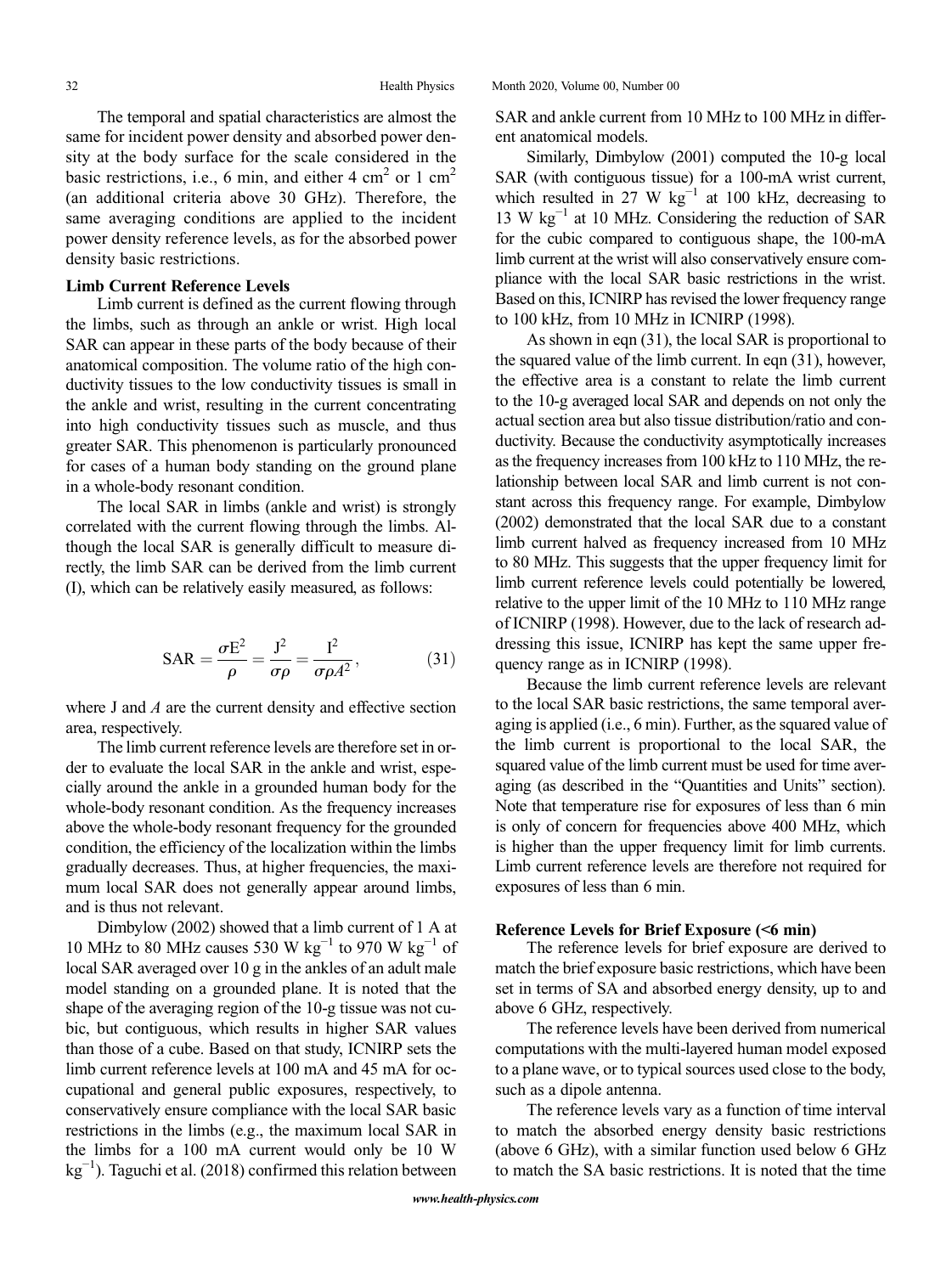function of the absorbed energy density basic restrictions and corresponding incident energy density reference levels are more conservative than those for the SA basic restrictions and corresponding incident energy density reference levels. This means that the reference levels are more conservative above than below 6 GHz.

Because the reference levels are based on the multilayered model, the uncertainty included in the dosimetry is not significant. Conversely, this simple modeling is likely overly conservative for a realistic human body shape and structure. This overestimation decreases as the frequency increases because the penetration depth is short relative to the body-part dimensions. Morphological variations are also not significant.

#### **REFERENCES**

- Adair ER, Blick DW, Allen SJ, Mylacraine KS, Ziriax JM, Scholl DM. Thermophysiological responses of human volunteers to whole body RF exposure at 220 MHz. Bioelectromagnetics 26:448-461; 2005.
- Adair ER, Mylacraine KS, Allen SJ. Thermophysiological consequences of whole body resonant RF exposure (100 MHz) in human volunteers. Bioelectromagnetics 24: 489-501; 2003.
- Adair ER, Mylacraine KS, Cobb BL. Partial-body exposure of human volunteers to 2450 MHz pulsed or CW fields provokes similar thermoregulatory responses. Bioelectromagnetics 22:246-259; 2001.
- Akimoto S, Kikuchi S, Nagaoka T, Saito K, Watanabe S, Takahashi M, Ito K. Evaluation of specific absorption rate for a fetus by portable radio terminal close to the abdomen of a pregnant woman. IEEE Trans Microwave Theory Tech 58:3859-3865; 2010.
- Alekseev S, Radzievsky A, Szabo I, Ziskin M. Local heating of human skin by millimeter waves: effect of blood flow. Bioelectromagnetics 26:489-501; 2005.
- Asakura H. Fetal and neonatal thermoregulation. J Nippon Med Sch 71:360-370; 2004.
- Bakker J, Paulides M, Christ A, Kuster N, Van Rhoon G. Assessment of induced SAR in children exposed to electromagnetic plane waves between 10 MHz and 5.6 GHz. Phys Med Biol 55:3115; 2010.
- Bakker JF, Paulides MM, Neufeld E, Christ A, Kuster N, Rhoon GCv. Children and adults exposed to electromagnetic fields at the ICNIRP reference levels: theoretical assessment of the induced peak temperature increase. Phys Med Biol 56:4967; 2011.
- Bernardi P, Cavagnaro M, Pisa S, Piuzzi E. SAR distribution and temperature increase in an anatomical model of the human eye exposed to the field radiated by the user antenna in a wireless LAN. IEEE Trans Microwave Theory Tech 46:2074-2082; 1998.
- Bernardi P, Cavagnaro M, Pisa S, Piuzzi E. Specific absorption rate and temperature increases in the head of a

cellular-phone user. IEEE Trans Microwave Theory Tech 48:1118-1126; 2000.

- Brockow T, Wagner A, Franke A, Offenbächer M, Resch KL. A randomized controlled trial on the effectiveness of mild water-filtered near infrared whole-body hyperthermia as an adjunct to a standard multimodal rehabilitation in the treatment of fibromyalgia. Clin J Pain 23:67-75; 2007.
- Buccella C, De Santis V, Feliziani M. Prediction of temperature increase in human eyes due to RF sources. IEEE Trans Electromagnet Compat 49(4):825-833; 2007.
- Conil E, Hadjem A, Lacroux F, Wong MF, Wiart J. Variability analysis of SAR from 20 MHz to 2.4 GHz for different adult and child models using finite-difference time-domain. Phys Med Biol 53:1511-1525; 2008.
- Diao Y, Leung SW, He Y, Sun W, Chan KH, Siu YM, Kong R. Detailed modeling of palpebral fissure and its influence on SAR and temperature rise in human eye under GHz exposures. Bioelectromagnetics 37:256-263; 2016.
- Dimbylow P. The relationship between localised SAR in the arm and wrist current. Radiat Protect Dosim 95:177-179; 2001.
- Dimbylow P. Resonance behaviour of whole-body averaged specific energy absorption rate (SAR) in the female voxel model, Naomi. Phys Med Biol 50:4053-4063; 2005.
- Dimbylow P. SAR in the mother and foetus for RF plane wave irradiation. Phys Med Biol 52:3791-3802; 2007.
- Dimbylow PJ. FDTD calculations of the whole-body averaged SAR in an anatomically realistic voxel model of the human body from 1 MHz to 1 GHz. Phys Med Biol 42:479-490; 1997.
- Dimbylow PJ. Fine resolution calculations of SAR in the human body for frequencies up to 3 GHz. Phys Med Biol 47:2835- 2846; 2002.
- Dimbylow PJ, Hirata A, Nagaoka T. Intercomparison of wholebody averaged SAR in European and Japanese voxel phantoms. Phys Med Biol 53:5883-5897; 2008.
- Dufour A and Candas V. Ageing and thermal responses during passive heat exposure: sweating and sensory aspects. Eur J Appl Physiol 100:19-26; 2007.
- Durney CH, Massoudi H, Iskander MF. Radiofrequency radiation dosimetry handbook. Fourth ed. Brooks AFB, TX: USAF School of Aerospace Medicine (USAFSAM-TR-85-73).
- Edwards MJ, Saunders RD, Shiota K. Effects of heat on embryos and foetuses. Int J Hypertherm 19:295-324; 2003.
- Emery A, Kramar P, Guy A, Lin J. Microwave induced temperature rises in rabbit eyes in cataract research. J Heat Transfer 97:123-128; 1975.
- Findlay R, Dimbylow P. Effects of posture on FDTD calculations of specific absorption rate in a voxel model of the human body. Phys Med Biol 50:3825-3835; 2005.
- Findlay R, Lee A-K, Dimbylow P. FDTD calculations of SAR for child voxel models in different postures between 10 MHz and 3 GHz. Radiat Protect Dosim 135: 226-231; 2009.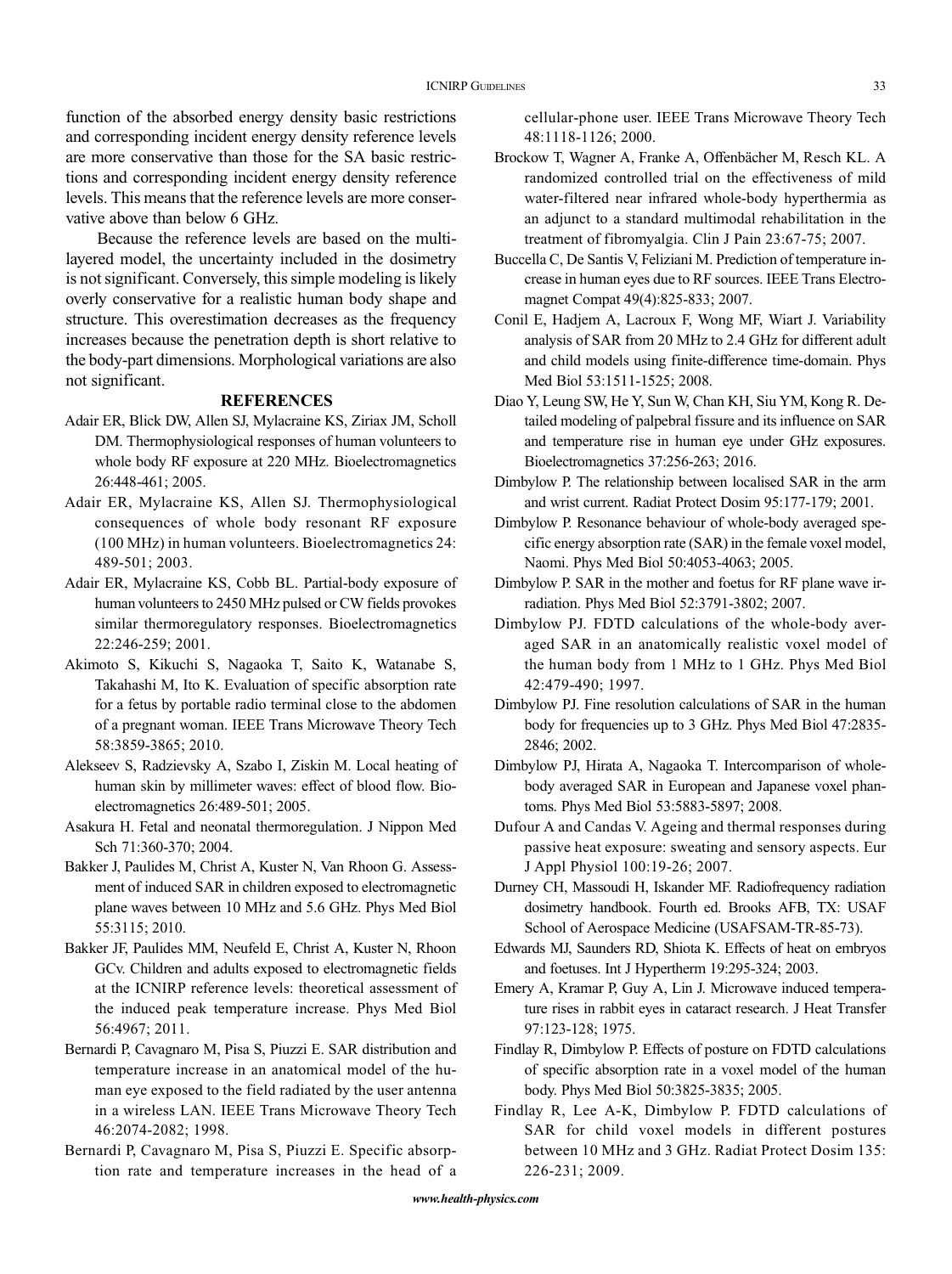34 Health Physics Month 2020, Volume 00, Number 00

- Flintoft I, Robinson M, Melia G, Marvin A, Dawson J. Average absorption cross-section of the human body measured at 1–12 GHz in a reverberant chamber: results of a human volunteer study. Phys Med Biol 59:3297-3317; 2014.
- Flyckt V, Raaymakers B, Kroeze H, Lagendijk J. Calculation of SAR and temperature rise in a high-resolution vascularized model of the human eye and orbit when exposed to a dipole antenna at 900, 1500 and 1800 MHz. Phys Med Biol 52:2691-2701; 2007.
- Foster KR, Ziskin MC, Balzano Q. Thermal response of human skin to microwave energy: a critical review. Health Phys 111:528-541; 2016.
- Foster KR, Ziskin MC, Balzano Q, Bit-Babik G. Modeling tissue heating from exposure to radiofrequency energy and relevance of tissue heating to exposure limits: heating factor. Health Phys 115:295-307; 2018.
- Fujimoto M, Hirata A, Wang J, Fujiwara O, Shiozawa T. FDTD-derived correlation of maximum temperature increase and peak SAR in child and adult head models due to dipole antenna. IEEE Trans Electromagnet Compat 48:240-247; 2006.
- Funahashi D, Hirata A, Kodera S, Foster KR. Area-averaged transmitted power density at skin surface as metric to estimate surface temperature elevation. IEEE Access 6:77665-77674; 2018.
- Gabriel S, Lau RW, Gabriel C. The dielectric properties of biological tissues: III. parametric models for the dielectric spectrum of tissues. Phys Med Biol 41:2271-2293; 1996.
- Gandhi OP, Li Q-X, Kang G. Temperature rise for the human head for cellular telephones and for peak SARs prescribed in safety guidelines. IEEE Trans Microwave Theory Tech 49:1607-1613; 2001.
- Gosselin M-C, Christ A, Kühn S, Kuster N. Dependence of the occupational exposure to mobile phone base stations on the properties of the antenna and the human body. IEEE Trans Electromagnet Compat 51: 227-235; 2009.
- Gowland P, De Wilde J. Temperature increase in the fetus due to radio frequency exposure during magnetic resonance scanning. Phys Med Biol 53:L15–L18; 2008.
- Guy AW, Lin JC, Kramar PO, Emery AF. Effect of 2450-MHz radiation on the rabbit eye. IEEE Trans Microwave Theory Tech 23:492-498; 1975.
- Hashimoto Y, Hirata A, Morimoto R, Aonuma S, Laakso I, Jokela K, Foster KR. On the averaging area for incident power density for human exposure limits at frequencies over 6 GHz. Phys Med Biol 62:3124-3138; 2017.
- He W, Xu B, Gustafsson M, Ying Z, He S. RF compliance study of temperature elevation in human head model around 28 GHz for 5G user equipment application: simulation analysis. IEEE Access 6:830-838; 2018.
- Hirata A. Temperature increase in human eyes due to nearfield and far-field exposures at 900 MHz, 1.5 GHz,

and 1.9 GHz. IEEE Trans Electromagnet Compat 47:68- 76; 2005.

- Hirata A, Asano T, Fujiwara O. FDTD analysis of human bodycore temperature elevation due to RF far-field energy prescribed in the ICNIRP guidelines. Phys Med Biol 52:5013- 5023; 2007.
- Hirata A, Asano T, Fujiwara O. FDTD analysis of body-core temperature elevation in children and adults for whole-body exposure. Phys Med Biol 53:5223-5238; 2008.
- Hirata A, Fujimoto M, Asano T, Jianqing W, Fujiwara O, Shiozawa T. Correlation between maximum temperature increase and peak SAR with different average schemes and masses. IEEE Trans Electromagn Compat 48:569-578; 2006.
- Hirata A, Fujiwara O. The correlation between mass-averaged SAR and temperature elevation in the human head model exposed to RF near-fields from 1 to 6 GHz. Phys Med Biol 54:7227-7238; 2009.
- Hirata A, Fujiwara O, Nagaoka T, Watanabe S. Estimation of whole-body average SAR in human models due to planewave exposure at resonance frequency. IEEE Trans Electromagnet Compat 52:41-48; 2010.
- Hirata A, Kodera S, Wang J, Fujiwara O. Dominant factors influencing whole-body average SAR due to far-field exposure in whole-body resonance frequency and GHz regions. Bioelectromagnetics 28:484-487; 2007.
- Hirata A, Laakso I, Ishii Y, Nomura T, Chan KH. Computation of temperature elevation in a fetus exposed to ambient heat and radio frequency fields. Numerical Heat Transfer, Part A: Appl 65:1176-1186; 2014.
- Hirata A, Laakso I, Oizumi T, Hanatani R, Chan KH, Wiart J. The relationship between specific absorption rate and temperature elevation in anatomically based human body models for plane wave exposure from 30 MHz to 6 GHz. Phys Med Biol 58:903-921; 2013.
- Hirata A, Nagaya Y, Ito N, Fujiwara O, Nagaoka T, Watanabe S. Conservative estimation of whole-body average SAR in infant model for 0.3-6 GHz far-field exposure. Phys Med Biol 129:2102-2107; 2009.
- Hirata A, Shiozawa T. Correlation of maximum temperature increase and peak SAR in the human head due to handset antennas. IEEE Trans Microw Theory Tech 51:1834- 1841; 2003.
- Hirata A, Sugiyama H, Fujiwara O. Estimation of core temperature elevation in humans and animals for whole-body averaged SAR. Prog Electromagnet Res 99:53-70; 2009.
- Hirata A, Watanabe S, Fujiwara O, Kojima M, Sasaki K, Shiozawa T. Temperature elevation in the eye of anatomically based human head models for plane-wave exposures. Phys Med Biol 52:6389-6399; 2007.
- Hirata A, Yanase K, Laakso I, Chan KH, Fujiwara O, Nagaoka T, Watanabe S, Conil E, Wiart J. Estimation of the whole-body averaged SAR of grounded human models for plane wave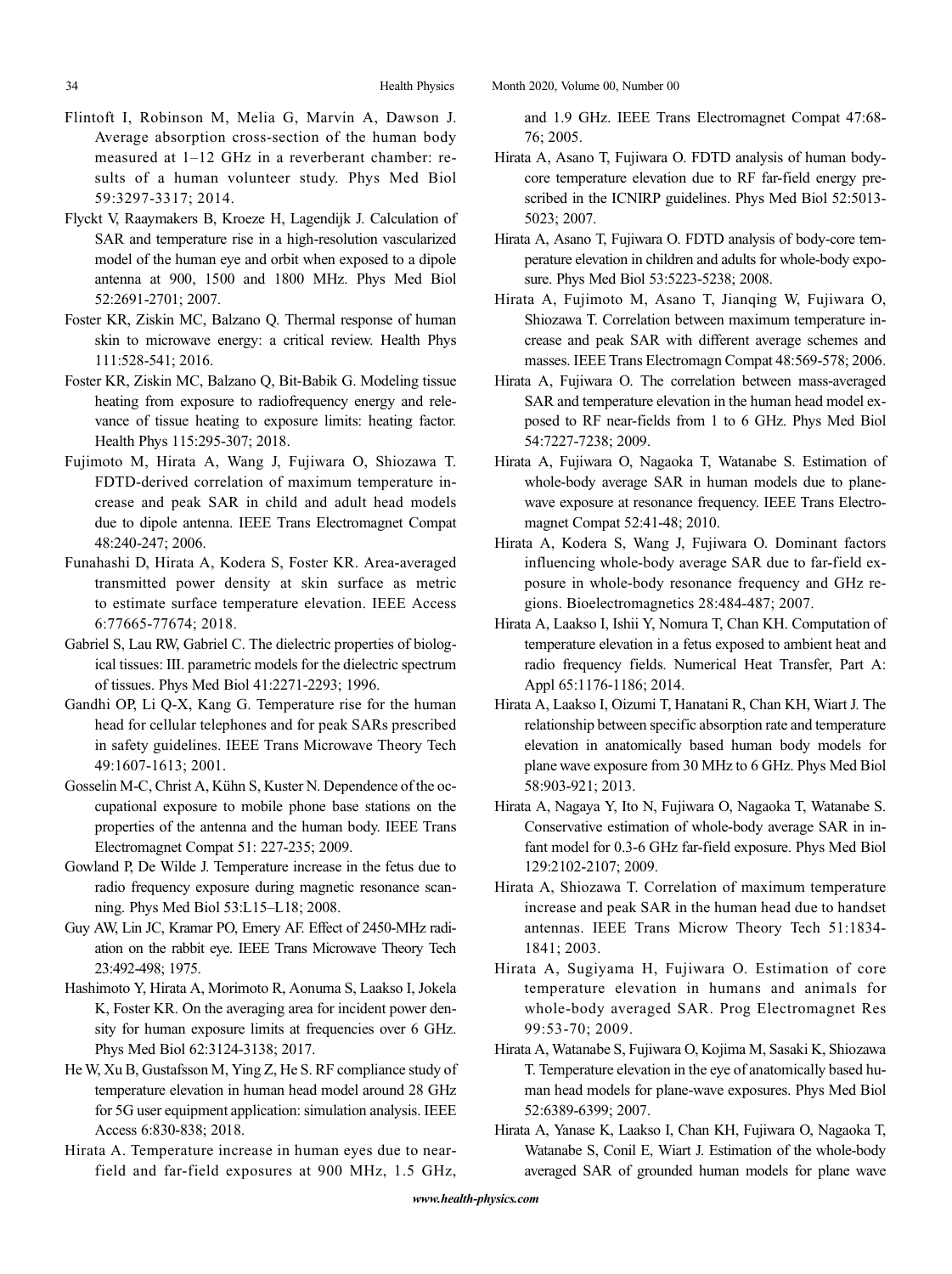exposure at respective resonance frequencies. Phys Med Biol 57:8427-8442; 2012.

- Ibrahim A, Dale C, Tabbara W, Wiart J. Analysis of the temperature increase linked to the power induced by RF source. Prog Electromagn Res 52:23-46; 2005.
- ICNIRP. Review of concepts, quantities, units, and terminology for non-ionizing radiation protection. Health Phys 49:1329- 1362; 1985.
- ICNIRP. Guidelines for limiting exposure to time-varying electric, magnetic, and electromagnetic fields (up to 300 GHz). Health Phys 74:494-521; 1998.
- ICNIRP. Review of scientific evidence on dosimetry, biological effects, epidemiological observations, and health consequences concerning exposure to high frequency electromagnetic fields (100 kHz to 300 GHz). Munich: International Commission on Non-ionizing Radiation Protection; 2009.
- ICNIRP. Statement on the "guidelines for limiting exposure to time-varying electric, magnetic, and electromagnetic fields (up to 300 GHz)." Health Phys 97:257- 258; 2009.
- ICNIRP. Guidelines for limiting exposure to time-varying electric and magnetic fields (1 Hz to 100 kHz). Health Phys 99:818- 836; 2010.
- Kühn S, Jennings W, Christ A, Kuster N. Assessment of induced radio-frequency electromagnetic fields in various anatomical human body models. Phys Med Biol 54:875- 90; 2009.
- Kühn S, Jennings W, Christ A, Kuster N. Assessment of induced radio-frequency electromagnetic fields in various anatomical human body models. Phys Med Biol 54:875- 890; 2009.
- Kanezaki A, Hirata A, Watanabe S, Shirai H. Effects of dielectric permittivities on skin heating due to millimeter wave exposure. Biomed Eng Online 8:20; 2009.
- Karampatzakis A, Samaras T. Numerical modeling of heat and mass transfer in the human eye under millimeter wave exposure. Bioelectromagnetics 34:291-299; 2013.
- Kawai H, Nagaoka T, Watanabe S, Saito K, Takahashi M, Ito K. Computational dosimetry in embryos exposed to electromagnetic plane waves over the frequency range of 10 MHz–1.5 GHz. Phys Med Biol 55:N1; 2009.
- Kodera S, Hirata A, Funahashi D, Watanabe S, Jokela K, Croft RJ. Temperature rise for brief radio-frequency exposure below 6 GHz. IEEE Access 6:65737-65746; 2018.
- Laakso I. Assessment of the computational uncertainty of temperature rise and SAR in the eyes and brain under far-field exposure from 1 to 10 GHz. Phys Med Biol 54:3393-3404; 2009.
- Laakso I, Hirata A. Dominant factors affecting temperature rise in simulations of human thermoregulation during RF exposure. Physics in Medicine and Biology 56: 7449-7471; 2011.
- Laakso I, Morimoto R, Heinonen J, Jokela K, Hirata A. Human exposure to pulsed fields in the frequency range from 6 to 100 GHz. Phys Med Biol 62:6980-6992; 2017.
- Lee A-K, Choi H-D. Determining the influence of Korean population variation on whole-body average SAR. Phys Med Biol 57:2709-2725; 2012.
- Li K, Sasaki K, Watanabe S, Shirai H. Relationship between power density and surface temperature elevation for human skin exposure to electromagnetic waves with oblique incidence angle from 6 GHz to 1 THz. Phys Med Biol 64:065016; 2019.
- McIntosh RL, Anderson V. SAR versus VAR, and the size and shape that provide the most appropriate RF exposure metric in the range of 0.5–6 GHz. Bioelectromagnetics 32:312-321; 2011.
- Morimoto R, Hirata A, Laakso I, Ziskin MC, Foster KR. Time constants for temperature elevation in human models exposed to dipole antennas and beams in the frequency range from 1 to 30 GHz. Phys Med Biol 62:1676-1699; 2017.
- Morimoto R, Laakso I, De Santis V, Hirata A. Relationship between peak spatial-averaged specific absorption rate and peak temperature elevation in human head in frequency range of 1-30 GHz. Phys Med Biol 61:5406-5425; 2016.
- Nagaoka T, Niwa T, Watanabe S. Specific absorption rate in mothers and fetuses in the second and third trimesters of pregnancy. Int J Microwave Opt Tech 9:34-38; 2014.
- Nagaoka T, Togashi T, Saito K, Takahashi M, Ito K, Watanabe S. An anatomically realistic whole-body pregnant-woman model and specific absorption rates for pregnant-woman exposure to electromagnetic plane waves from 10 MHz to 2 GHz. Phys Med Biol 52:6731-6745; 2007.
- Nagaoka T, Watanabe S, Sakurai K, Kunieda E, Taki M, Yamanaka Y. Development of realistic high-resolution whole-body voxel models of Japanese adult males and females of average height and weight, and application of models to radio-frequency electromagnetic-field dosimetry. Phys Med Biol 49:1-15; 2004.
- Nagaoka T, Watanabe S. Development of voxel models adjusted to ICRP reference children and their whole-body averaged SARs for whole-body exposure to electromagnetic fields from 10 MHz to 6 GHz. IEEE Access 7:135909-135916; 2019.
- Nelson DA, Curran AR, Nyberg HA, Marttila EA, Mason PA, Ziriax JM. High-resolution simulations of the thermophysiological effects of human exposure to 100 MHz RF energy. Phys Med Biol 58:1947-1968; 2013.
- Oizumi T, Laakso I, Hirata A, Fujiwara O, Watanabe S, Taki M, Kojima M, Sasaki H, Sasaki K. FDTD analysis of temperature elevation in the lens of human and rabbit models due to near-field and far-field exposures at 2.45 GHz. Radiat Protect Dosim 155:284-291; 2013.
- Razmadze A, Shoshiashvili L, Kakulia D, Zaridze R, Bit-Babik G, Faraone A. Influence of specific absorption rate averaging schemes on correlation between mass-averaged specific absorption rate and temperature rise. Electromagnetics 29:77-90; 2009.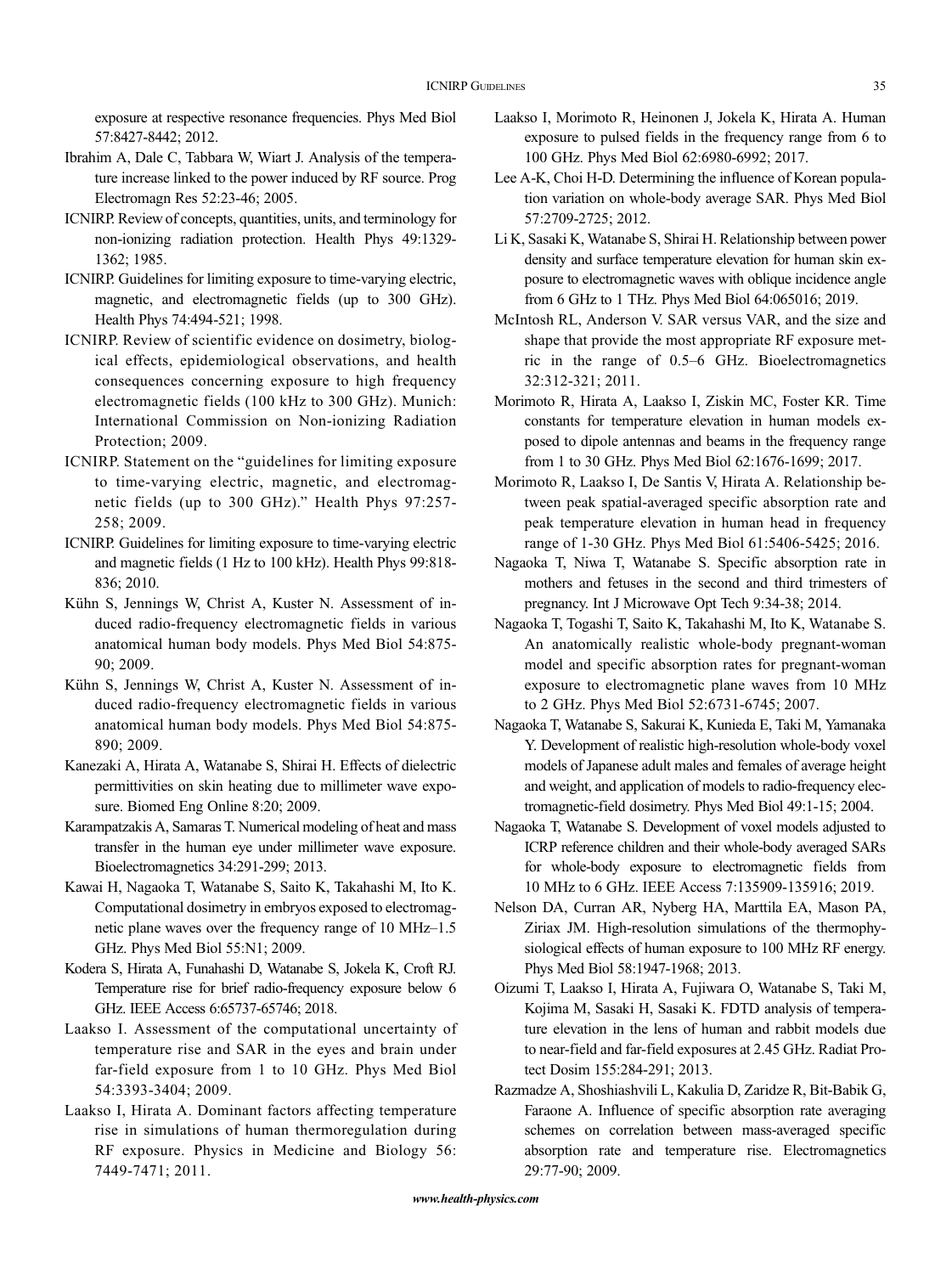- 36 Health Physics Month 2020, Volume 00, Number 00
- Samaras T, Kalampaliki E, Sahalos JN. Influence of thermophysiological parameters on the calculations of temperature rise in the head of mobile phone users. IEEE Trans Electromag Compat 49:936-939; 2007.
- Sasaki K, Mizuno M, Wake K, Watanabe S. Monte Carlo simulations of skin exposure to electromagnetic field from 10 GHz to 1 THz. Phys Med Biol 62:6993-7010; 2017.
- Sasaki K, Wake K, Watanabe S. Measurement of the dielectric properties of the epidermis and dermis at frequencies from 0.5 GHz to 110 GHz. Phys Med Biol 59:4739; 2014.
- Taguchi K, Laakso I, Aga K, Hirata A, Diao Y, Chakarothai J, Kashiwa T. Relationship of external field strength with local and whole-body averaged specific absorption rates in anatomical human models. IEEE Access 6:70186- 70196; 2018.
- Takei R, Nagaoka T, Nishino K, Saito K, Watanabe S, Takahashi M. Specific absorption rate and temperature increase in pregnant women at 13, 18, and 26 weeks of gestation due to electromagnetic wave radiation from a smartphone. IEICE Comm Exp: 2018XBL0026; 7(6):212-217; 2018.
- Tateno A, Akimoto S, Nagaoka T, Saito K, Watanabe S, Takahashi M, Ito K. Specific absorption rates and temperature elevations due to wireless radio terminals in proximity to a fetus at gestational ages of 13, 18, and 26 weeks. IEICE Trans Comm 97:2175-2183; 2014.
- Uusitupa T, Laakso I, Ilvonen S, Nikoskinen K. SAR variation study from 300 to 5000 MHz for 15 voxel models including different postures. Phys Med Biol 55:1157-1176; 2010.
- Van Leeuwen GM, Lagendijk JJ, Van Leersum BJ, Zwamborn AP, Hornsleth SN, Kotte AN. Calculation of change in brain temperatures due to exposure to a mobile phone. Phys Med Biol 44:2367-2379; 1999.
- Vermeeren G, Joseph W, Olivier C, Martens L. Statistical multipath exposure of a human in a realistic electromagnetic environment. Health Phys 94:345-354; 2008.
- Wainwright P. Computational modeling of temperature rises in the eye in the near field of radiofrequency sources at 380, 900 and 1800 MHz. Phys Med Biol 52:3335- 3350; 2007.
- Wang J, Fujiwara O. FDTD computation of temperature rise in the human head for portable telephones. IEEE Trans Microwave Theory Tech 47:1528-1534; 1999.
- Ziskin MC, Morrissey J. Thermal thresholds for teratogenicity, reproduction, and development. Int J Hypertherm 27:374- 387; 2011.

#### APPENDIX B: HEALTH RISK ASSESSMENT **LITERATURE** Introduction

The World Health Organization (WHO) has undertaken an in-depth review of the literature on radiofrequency electromagnetic fields (EMFs) and health, which was released as a Public Consultation Environmental Health Criteria Document in 2014. This independent review is the most comprehensive and thorough appraisal of the adverse effects of radiofrequency EMFs on health. Further, the Scientific Committee on Emerging and Newly Identified Health Risks (SCENIHR), a European Commission initiative, also produced a report on potential health effects of exposure to electromagnetic fields (SCENIHR 2015), and the Swedish Radiation Safety Authority (SSM) have produced several international reports regarding this issue (SSM 2015, 2016, 2018). Accordingly, the present guidelines have used these literature reviews as the basis for the health risk assessment associated with exposure to radiofrequency EMFs rather than providing another review of the individual studies. However, for completeness, ICNIRP considered more recent research published after the reviews from WHO, SCENIHR and SSM in the development of the current guidelines (cut-off date September  $1<sup>st</sup>$ , 2019). The discussion of ICNIRP's appraisal of the radiofrequency health literature below provides a brief overview of the literature, a limited number of examples to help explain the overview, and the conclusions reached by ICNIRP.

The summary of the research on biological and health effects of radiofrequency EMFs presented below considers effects on body systems, processes or specific diseases. This research feeds into the determination of thresholds for adverse human health effects. Research domains considered are experimental tests on cells, animals and humans, and human observational studies assessing relationships between radiofrequency EMFs and a range of potentially health-related outcomes. The experimental studies have the advantages of being able to control a large number of potential confounders and to manipulate radiofrequency EMF exposure. However, they are also limited in terms of making comparisons to realistic exposure environments, employing exposure durations sufficient to assess many disease processes, and, in the case of in vitro and animal research, relating the results to humans can also be difficult. Epidemiological research more closely relates to actual health within the community, but it is mostly observational and, thus, depending on the type of studies, various types of error and bias are of concern. These include confounding, selection bias, information bias, reverse causality, and exposure misclassification; in general, prospective cohort studies are least affected by bias but large sample sizes are needed for rare diseases. Therefore, it is important to consider research across a range of study types in order to arrive at useful conclusions concerning the relation between radiofrequency EMF exposure and adverse health effects.

It is important to note that ICNIRP bases its guidelines on substantiated<sup>8</sup> adverse health effects. This makes the difference between a biological and an adverse health effect an

<sup>8</sup> Further details concerning the term substantiated can be found in the main guidelines document.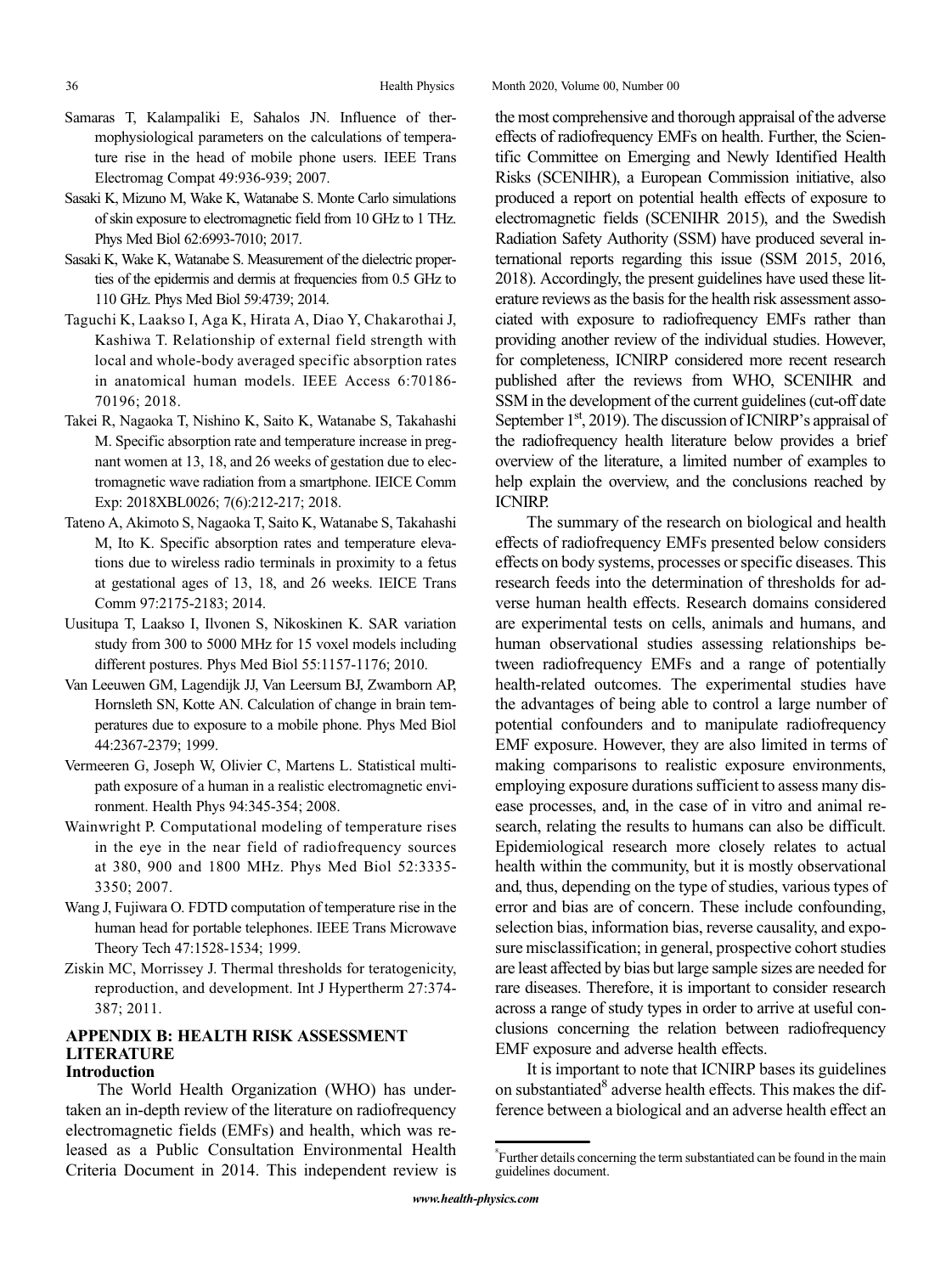important distinction, where only adverse health effects require restrictions for the protection of humans. Research on the health effects of radiofrequency EMFs has tended to concentrate on a few areas of particular interest and concern, with some other areas receiving little or no attention. There is not sufficient research addressing potential relations between radiofrequency EMFs and the skeletal, muscular, respiratory, digestive, and excretory systems, and so these are not considered further. This review considers the potential for different types of radiofrequency EMF exposure to adversely affect health, including sinusoidal (e.g., continuous wave) and non-sinusoidal (e.g., pulsed) EMFs, and both acute and chronic exposures.

#### BRAIN PHYSIOLOGY AND FUNCTION

#### Brain Electrical Activity and Cognitive Performance

Human research addressing higher cognitive function has primarily been conducted within the ICNIRP (1998) basic restriction values. This has mainly been assessed via performance measures and derivations of the electroencephalogram (EEG) and cerebral blood flow (CBF) measures (sensitive measures of brain electrical activity and blood flow/metabolism, respectively). Most double-blind human experimental studies on cognitive performance, CBF or event-related potential (a derivative of the EEG) measures of cognitive function, did not report an association with radiofrequency EMF exposure. A number of sporadic findings have been reported, but these do not show a consistent or meaningful pattern. This may be a result of the large number of statistical comparisons and occasional chance findings. There are therefore no substantiated reports of radiofrequency EMFs adversely affecting performance, CBF, or event-related potential measures of cognitive function. Studies analyzing frequency components of the EEG have reliably shown that the 8–13 Hz alpha band in waking EEG and the 10–14 Hz "sleep spindle" frequency range in sleep EEG, are affected by radiofrequency EMF exposure with specific energy absorption rates (SAR) <2 W kg<sup>-1</sup>, but there is no evidence that these relate to adverse health effects (e.g., Loughran et al. 2012).

Both rodents and non-human primates have shown a decrease in food-reinforced memory performance with exposures to radiofrequency EMFs at a whole-body average SAR >5 W  $kg^{-1}$  for rats, and a whole-body average SAR  $>4 W kg^{-1}$  for non-human primates, exposures which correspond to increases in body core temperatures of approximately 1°C. However, there is no indication that these changes were due to reduced cognitive ability, rather than the normal temperature-induced reduction of motivation (hunger). Such changes in motivation are considered normal and reversible thermoregulatory responses, and do not in themselves represent adverse health effects. Similarly, although not considered an adverse health effect, behavioral changes to reduce body temperature have also been observed in non-human primates at whole-body average SARs of 1 W  $kg^{-1}$ , with the threshold the same for acute, repeated exposures and for long-term exposures.

There is limited epidemiological research on higher cognitive function. There have been reports of subtle changes to performance measures with radiofrequency EMFs, but findings have been contradictory, as there is no evidence that the reported changes are related to radiofrequency EMF exposure and alternative explanations for observed effects are plausible.

In summary, there is no substantiated experimental or epidemiological evidence that exposure to radiofrequency EMFs affects higher cognitive functions relevant to health.

#### Symptoms and Wellbeing

There is research addressing the potential for radiofrequency EMFs to influence mood, behavior characteristics, and symptoms.

A number of human experimental studies testing for acute changes to wellbeing or symptoms are available, and these have failed to identify any substantiated effects of exposure. A small portion of the population attributes non-specific symptoms to various types of radiofrequency EMF exposure; this is referred to as Idiopathic Environmental Intolerance attributed to EMF (IEI-EMF). Double-blind experimental studies have consistently failed to identify a relation between radiofrequency EMF exposure and such symptoms in the IEI-EMF population, as well as in healthy population samples. These experimental studies provide evidence that "belief about exposure" (e.g., the so-called "nocebo" effect), and not exposure itself, is the relevant symptom determinant (e.g., Eltiti et al. 2018; Verrender et al. 2018).

Epidemiological research has addressed potential longterm effects of radiofrequency EMF exposure from fixedsite transmitters and devices used close to the body on both symptoms and well-being, but with a few exceptions these are cross-sectional studies with self-reported information about symptoms and exposure. Selection bias, reporting bias, poor exposure assessment, and nocebo effects are of concern in these studies. In studies on transmitters, no consistent associations between exposure and symptoms or well-being have been observed when objective measurements of exposure were made or when exposure information was collected prospectively. In studies on mobile phone use, associations with symptoms and problematic behavior have been observed. However, these studies can generally not differentiate between potential effects from radiofrequency EMF exposure and other consequences of mobile phone use, such as sleep deprivation when using the mobile phone at night. Overall, the epidemiological research does not provide evidence of a causal effect of radiofrequency EMF exposure on symptoms or well-being.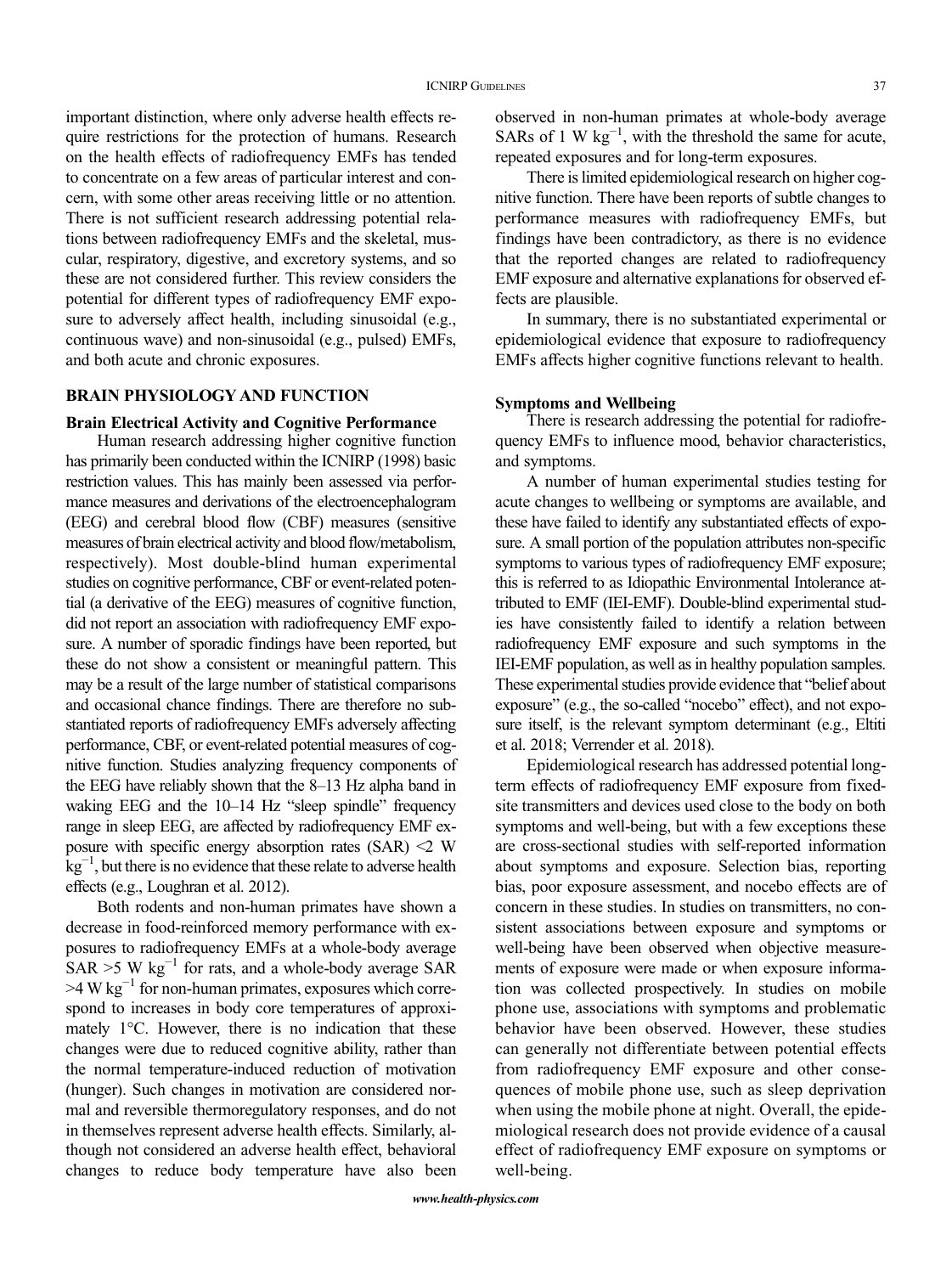However, there is evidence that radiofrequency EMFs, at sufficiently high levels, can cause pain. Walters et al. (2000) reported a pain threshold of 12.5 kW m<sup>-2</sup> for 94 GHz, 3-s exposure to the back, which raised temperature from 34°C to 43.9°C (at a rate of 3.3°C per second). This absolute temperature threshold is consistent with Torbjork et al. (1984), who observed a median threshold for pain at 43°C, which was in compliance with simultaneously measured response thresholds of nociceptors (41<sup>o</sup>C and 43<sup>o</sup>C).

Another instance of pain induced by radiofrequency EMFs is due to indirect exposure via contact currents, where radiofrequency EMFs in the environment are redirected via a conducting object to a person, and the resultant current flow, dependent on frequency, can stimulate nerves, cause pain, and/or damage tissue. Induced current thresholds resulting from contact currents are very difficult to determine, with the best estimates of thresholds for health effects being for pain, which is approximately 10 and 20 mA for children and adults, respectively (extrapolated from Chatterjee et al. 1986).

In summary, no reports of adverse effects of radiofrequency EMF exposures on symptoms and wellbeing have been substantiated, except for pain, which is related to elevated temperature at high exposure levels (from both direct and indirect radiofrequency EMF exposure). Thresholds for direct effects on pain are in the vicinity of 12.5 kW m<sup>-2</sup> for 94 GHz exposures to the back, which is consistent with thermal physiology knowledge. Thresholds for indirect effects (contact currents) are within the vicinity of 10 and 20 mA, for EMFs between 100 kHz and 110 MHz, for children and adults respectively.

#### Other Brain Physiology and Related Functions

A number of studies of potential adverse effects of radiofrequency EMFs on physiological functions that could adversely affect health have been conducted, primarily using in vitro techniques. These have included multiple cell lines and assessed functions such as intra- and intercellular signaling, membrane ion channel currents and input resistance,  $Ca^{2+}$  dynamics, signal transduction pathways, cytokine expression, biomarkers of neurodegeneration, heat shock proteins, and oxidative stress-related processes. There have been some reports of morphological changes to cells, but these have not been verified, and their relevance to health has also not been demonstrated. There have also been reports of radiofrequency EMFs inducing leakage of albumin across the blood-brain barrier in rats (e.g., Nittby et al., 2009), but due to methodological limitations of the studies and failed attempts to independently verify the results, there remains no evidence of an effect. Some studies also tested for effects of co-exposure of radiofrequency EMFs with known toxins, but there is currently no demonstration that this affects the above conclusions.

Intense pulsed low frequency electric fields (with radiofrequency components) can cause cell membranes to become permeable, allowing exchange of intra- and extra-cellular materials (Joshi and Schoenbach 2010); this is referred to as electroporation. Exposure to an unmodulated 18 GHz field has also been reported to cause a similar effect (Nguyen et al. 2017). Both exposures require very high field strengths [e.g.,  $10 \text{ kV m}^{-1}$  (peak) in tissue in the case of low frequency electric fields, and 5 kW kg−<sup>1</sup> at 18 GHz]. These levels have not been shown to adversely affect health in realistic exposure scenarios in humans and, given their very high thresholds, are protected against by restrictions based on effects with lower thresholds. Accordingly, electroporation is not discussed further.

In summary, there is no evidence of effects of radiofrequency EMFs on physiological processes that impair human health.

#### AUDITORY, VESTIBULAR, AND OCULAR **FUNCTION**

A number of animal and some human studies have tested for potential effects of radiofrequency EMFs on function and pathology of the auditory, vestibular, and ocular systems.

Sub-millisecond pulses of radiofrequency EMF can result in audible sound. Specifically, within the 200–3000 MHz EMF range, microwave hearing can result from brief (approximately  $35-100 \mu s$ ) radiofrequency pulses to the head, which cause thermoelastic expansion that is detected by sensory cells in the cochlea via the same processes involved in normal hearing. This phenomenon is perceived as a brief low-level noise, often described as a "click" or "buzzing." For example, Röschmann (1991) applied 10 and  $20$ - $\mu$ s pulses at 2.45 GHz that caused a specific energy absorption (SA) of 4.5 mJ kg<sup> $-1$ </sup> per pulse, and which was estimated to result in a temperature rise of approximately 0.00001°C per pulse. These pulses were barely audible, suggesting that this corresponded to a sound at the hearing threshold. Although higher intensity SA pulses may result in more pronounced effects, there is no evidence that microwave hearing in any realistic exposure scenarios can affect health, and so the present Guidelines do not provide a restriction to specifically account for microwave hearing.

Experimental and observational studies have also been conducted to test for adverse effects of EMF exposure from mobile phones. A few studies have investigated effects on auditory function and cellular structure in animal models. However, these results are inconsistent.

Beyond the behavioral and electrophysiological indices of sensory processing described above, a number of studies have tested for acute effects of radiofrequency EMF exposure on auditory, vestibular and ocular functioning in humans. These have largely been conducted using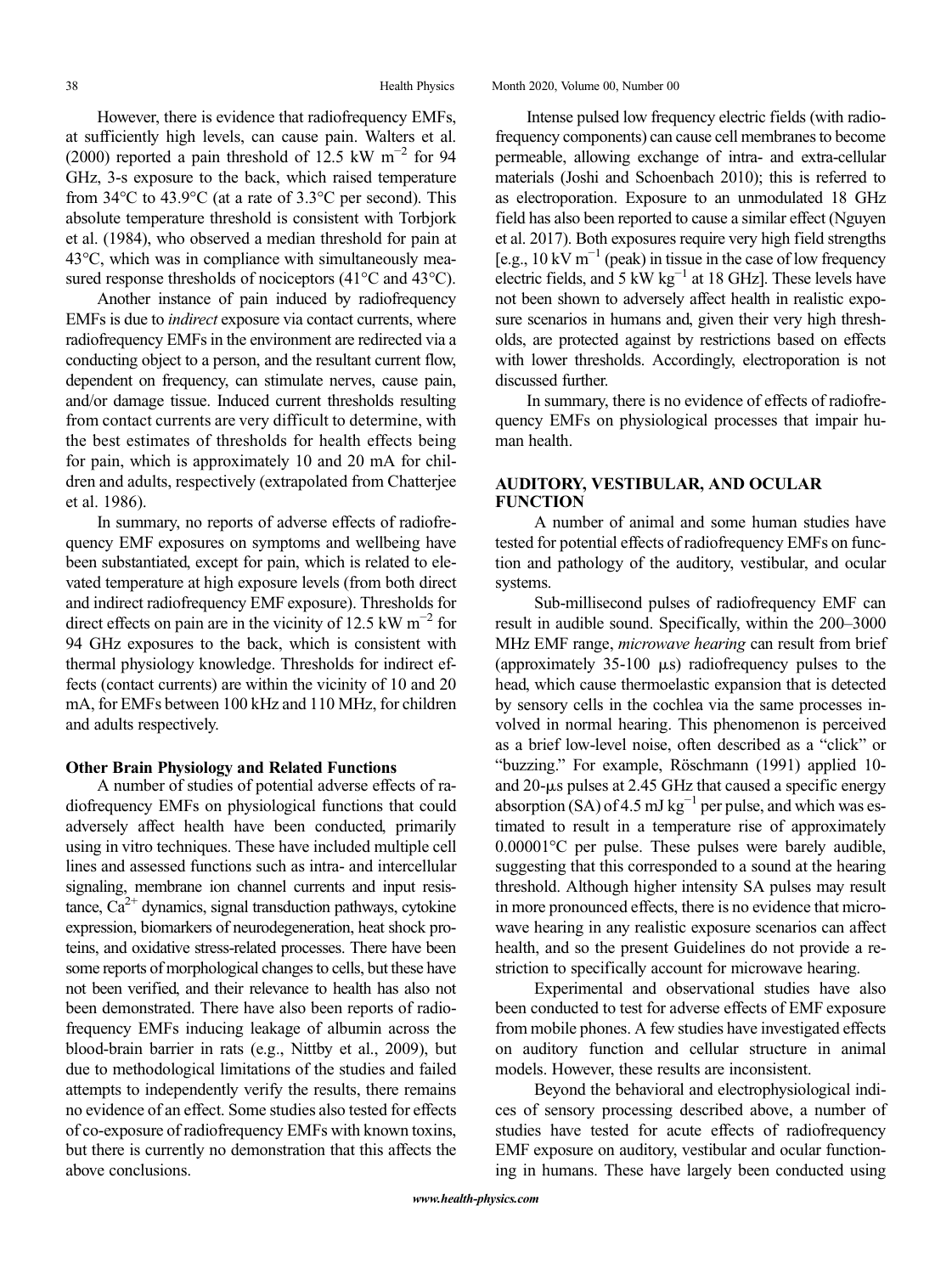mobile phone-like signals at exposure levels below the ICNIRP (1998) basic restriction levels. Although there are some reports of effects, the results are highly variable with the larger and more methodologically rigorous studies failing to find such effects.

There is very little epidemiological research addressing sensory effects of devices that emit radiofrequency EMFs. The available research has focused on mobile phone use and does not provide evidence that this is associated with increased risk of tinnitus, hearing impairment, or vestibular or ocular function.

Animal studies have also reported that the heating that results from radiofrequency EMF exposure may lead to the formation of cataracts in rabbits. In order for this to occur, very high local SAR levels  $(100-140 \text{ W kg}^{-1})$  at low frequencies (< 6 GHz) are needed with temperature increases of several °C maintained for several hours. However, the rabbit model is more susceptible to cataract formation than in primates (with primates more relevant to human health), and cataracts have not been found in primates exposed to radiofrequency fields. No substantiated effects on other deep structures of the eye have been found (e.g., retina or iris). However, rabbits can be a good model for damage to superficial structures of the eye (e.g., the cornea) at higher frequencies (30–300 GHz). The baseline temperature of the cornea is relatively low compared with the posterior portion of the eye, and so very high exposure levels are required to cause harm superficially. For example, Kojima et al. (2018) reported that adverse health effects to the cornea can occur at incident power densities higher than 1.4 kW  $m^{-2}$  across frequencies from 40 to 95 GHz; no effects were found below 500 W m−<sup>2</sup> . The authors concluded that the blink rates in humans (ranging from once every 3 to 10 s, as opposed to once every 5 to 20 min in rabbits) would preclude such effects in humans.

In summary, no reported effects on auditory, vestibular, or ocular function or pathology relevant to human health have been substantiated. Some evidence of superficial eye damage has been shown in rabbits at exposures of at least 1.4 kW m−<sup>2</sup> , although the relevance of this to humans has not been demonstrated.

#### NEUROENDOCRINE SYSTEM

A small number of human studies have tested whether indices of endocrine system function are affected by radiofrequency EMF exposure. Several hormones, including melatonin, growth hormone, luteinizing hormone, cortisol, epinephrine, and norepinephrine have been assessed, but no consistent evidence of effects of exposure has been observed.

In animal studies, substantiated changes have only been reported from acute exposures with whole-body SARs in the order of 4 W  $kg^{-1}$ , which result in core temperature

rises of 1°C or more. However, there is no evidence that this corresponds to an impact on health. Although there have been a few studies reporting field-dependent changes in some neuroendocrine measures, these have also not been substantiated. The literature, as a whole, reports that repeated, daily exposure to mobile phone signals does not impact on plasma levels of melatonin or on melatonin metabolism, oestrogen or testosterone, or on corticosterone or adrenocorticotropin in rodents under a variety of conditions.

Epidemiological studies on potential effects of exposure to radiofrequency EMFs on melatonin levels have reported conflicting results and suffer methodological limitations. For other hormonal endpoints, no epidemiological studies of sufficient scientific quality have been identified.

In summary, the lowest level at which an effect of radiofrequency EMFs on the neuroendocrine system has been observed is 4 W  $kg^{-1}$  (in rodents and primates), but there is no evidence that this translates to humans or is relevant to human health. No other reported effects have been substantiated.

#### NEURODEGENERATIVE DISEASES

No human experimental studies exist for adverse effects on neurodegenerative diseases.

Although it has been reported that exposure to pulsed radiofrequency EMFs increased neuronal death in rats, which could potentially contribute to an increased risk of neurodegenerative disease, other studies have failed to confirm these results. Some other effects have been reported (e.g., changes to neurotransmitter release in the cortex of the brain, protein expression in the hippocampus, and autophagy in the absence of apoptosis in neurons), but such changes have not been shown to lead to neurodegenerative disease. Other studies investigating effects on neurodegeneration are not informative due to methodological or other shortcomings.

A Danish epidemiological cohort study has investigated potential effects of mobile phone use on neurodegenerative disorders and reported reduced risk estimates for Alzheimer disease, vascular and other dementia, and Parkinson disease (Schüz et al. 2009). These findings are likely to be the result of reverse causation, as prodromal symptoms of the disease may prevent persons with early symptoms to start using a mobile phone. Results from studies on multiple sclerosis are inconsistent, with no effect observed among men, and a borderline increased risk in women, but with no consistent exposure-response pattern.

In summary, no adverse effects on neurodegenerative diseases have been substantiated.

#### CARDIOVASCULAR SYSTEM, AUTONOMIC NERVOUS SYSTEM, AND THERMOREGULATION

As described above, radiofrequency EMFs can induce heating in the body. Although humans have a very efficient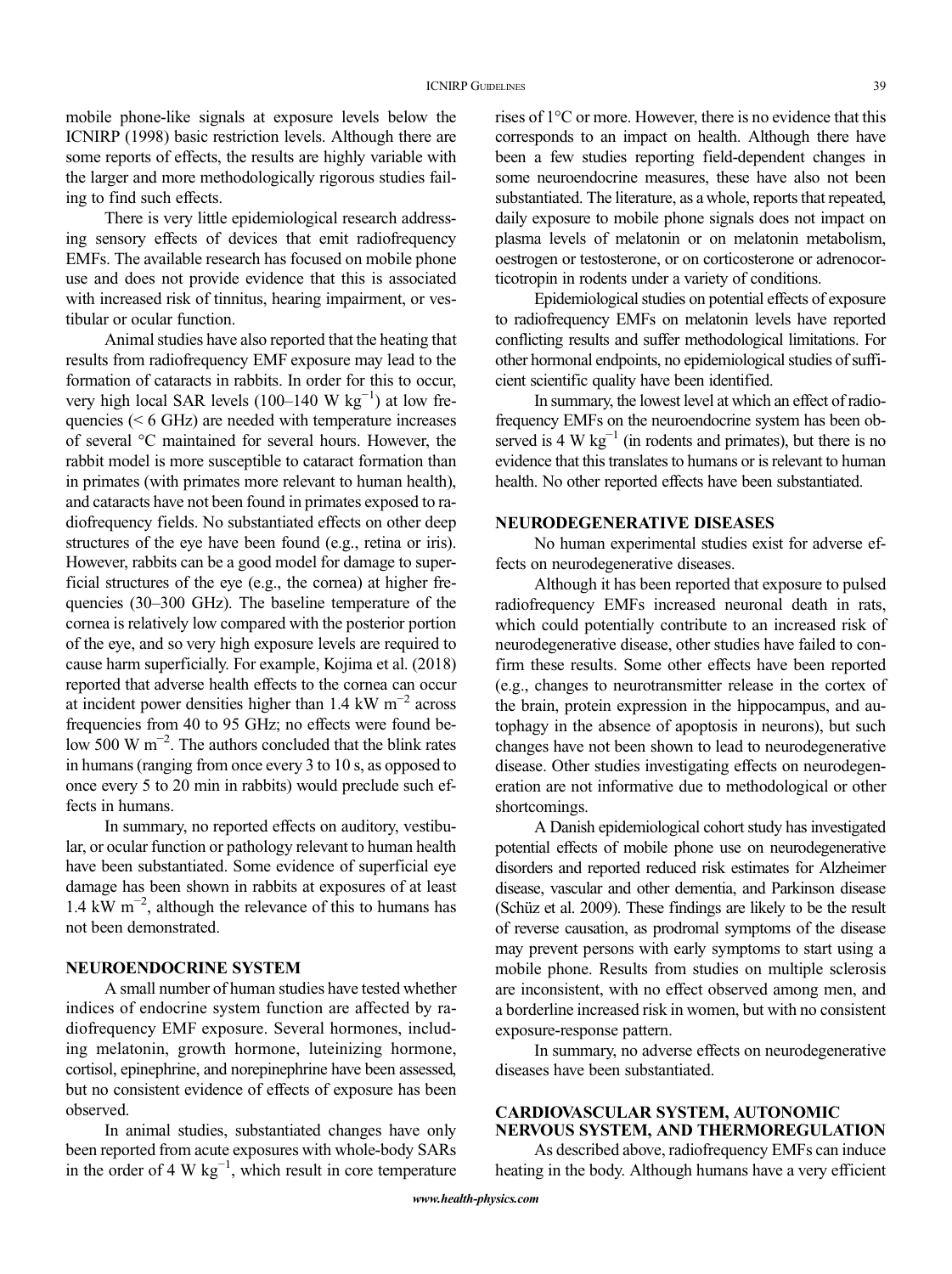thermoregulatory system, too much heating puts the cardiovascular system under stress and may lead to adverse health effects.

Numerous human studies have investigated indices of cardiovascular, autonomic nervous system, and thermoregulatory function, including measures of heart rate and heart rate variability, blood pressure, body, skin and finger temperatures, and skin conductance. Most studies indicate that there are no effects on endpoints regulated by the autonomic nervous system. The relatively few reported effects of exposure were small and would not have an impact on health. The reported changes were also inconsistent and may be due to methodological limitations or chance. With exposures at higher intensities, up to a whole-body SAR of about 1 W kg−<sup>1</sup> (Adair et al. 2001), sweating and cardiovascular responses have been reported that are similar to that observed under increased heat load from other sources. The body core temperature increase was generally less than 0.2°C.

The situation is different for animal research, in that far higher exposure levels have been used, often to the point where thermoregulation is overwhelmed, and temperature increases to the point where death occurs. For example, Frei et al. (1995) exposed rats to 35 GHz fields at 13 W  $kg^{-1}$ whole-body exposure, which raised body core temperature by 8°C (to 45°C), resulting in death. Similarly, Jauchem and Frei (1997) exposed rats to 350 MHz fields at 13.2 W  $kg^{-1}$ whole-body exposure and reported that thermal breakdown (i.e., where the thermoregulatory system can no longer cope with the increased body core temperature) occurred at approximately 42°C. It is difficult to relate these animal findings directly to humans, as humans are more-efficient thermoregulators than rodents. Taberski et al. (2014) reported that in Djungarian hamsters no body core temperature elevation was seen after whole-body exposure to 900 MHz fields at  $4 W kg^{-1}$  with the only detectable effect a reduction of food intake (which is consistent with reduced eating in humans when body core temperature is elevated).

Few epidemiological studies on cardiovascular, autonomic nervous system, or thermoregulation outcomes are available. Those that are have not demonstrated a link between radiofrequency EMF exposure and measures of cardiovascular health.

In summary, no effects on the cardiovascular system, autonomic nervous system, or thermoregulation that compromise human health have been substantiated for exposures with whole-body average SARs below approximately 4 W kg<sup>-1</sup>, with harm only found in animals exposed to wholebody average SARs substantially higher than 4 W kg−<sup>1</sup> .

#### IMMUNE SYSTEM AND HAEMATOLOGY

There have been inconsistent reports of transient changes in immune function and haematology following radiofrequency EMF exposures. These have primarily been

from in vitro studies, although some animal studies have also been conducted. These reports have not been substantiated.

The few human studies that have been conducted have not provided any evidence that radiofrequency EMFs affect health in humans via the immune system or haematology.

#### FERTILITY, REPRODUCTION, AND CHILDHOOD DEVELOPMENT

There is very little human experimental research addressing possible effects of radiofrequency EMF exposure on reproduction and development. What is available has focused on hormones that are relevant to reproduction and development, and as described in the Neuroendocrine System section above, there is no evidence that they are affected by radiofrequency EMF exposure. Other research has addressed this issue by looking at different stages of development (for endpoints such as cognition and brain electrical activity), in order to determine whether there may be greater sensitivity to radiofrequency fields as a function of age. There is currently no evidence that developmental phase is relevant to this issue.

Numerous animal studies have shown that exposure to radiofrequency EMFs associated with a significant temperature increase can cause effects on reproduction and development. These include increased embryo and fetal losses, increased fetal malformations and anomalies, and reduced fetal weight at term. Such exposures can also cause a reduction in male fertility. However, extensive, well-performed studies have failed to identify developmental effects at whole-body average SAR levels up to  $4 \text{ W kg}^{-1}$ . In particular, a large four-generation study in mice on fertility and development using whole-body SAR levels up to 2.34 W kg<sup>-1</sup> found no evidence of adverse effects (Sommer et al. 2009). Some studies have reported effects on male fertility at exposure levels below this value, but these studies have had methodological limitations and reported effects have not been substantiated.

Epidemiological studies have investigated various aspects of male and female infertility and pregnancy outcomes in relation to radiofrequency EMF exposure. Some epidemiological studies reported associations between radiofrequency EMFs and sperm quality or male infertility, but, taken together, the available studies do not provide evidence for an association with radiofrequency EMF exposure as they all suffer from limitations in study design or exposure assessment. A few epidemiological studies are available on maternal mobile phone use during pregnancy and potential effects on child neurodevelopment. There is no substantiated evidence that radiofrequency EMF exposure from maternal mobile phone use affects child cognitive or psychomotor development, or causes developmental milestone delays.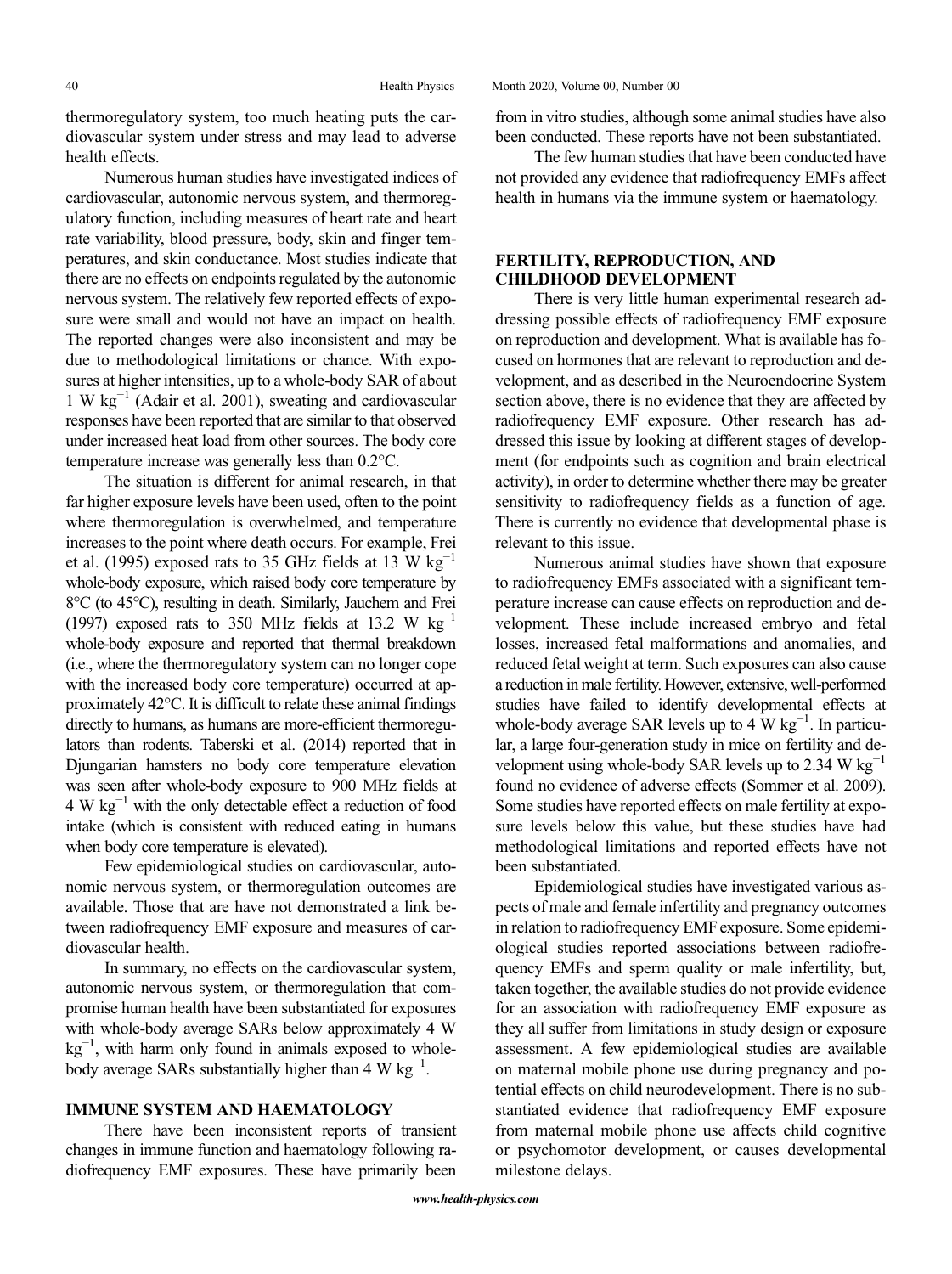In summary, no adverse effects of radiofrequency EMF exposure on fertility, reproduction, or development relevant to human health have been substantiated.

#### **CANCER**

There is a large body of literature concerning cellular and molecular processes that are of particular relevance to cancer. This includes studies of cell proliferation, differentiation and apoptosis-related processes, proto-oncogene expression, genotoxicity, increased oxidative stress, and DNA strand breaks. Although there are reports of effects of radiofrequency EMFs on a number of these endpoints, there is no substantiated evidence of health-relevant effects (Vijayalaxmi and Prihoda 2019).

A few animal studies on the effect of radiofrequency EMF exposure on carcinogenesis have reported positive effects, but, in general, these studies either have shortcomings in methodology or dosimetry, or the results have not been verified in independent studies. Indeed, the great majority of studies have reported a lack of carcinogenic effects in a variety of animal models. A replication of a study in which exposure to radiofrequency EMFs increased the incidence of liver and lung tumors in an animal model with prenatal exposure to the carcinogen ENU (ethylnitrosourea) indicates a possible promoting effect (Lerchl et al. 2015; Tillmann et al. 2010). The lack of a dose-response relationship, as well as the use of an untested mouse model for liver and lung tumors whose relevance to humans is uncertain (Nesslany et al. 2015), makes interpretation of these results and their applicability to human health difficult, and, therefore, there is a need for further research to better understand these results.

Two recent animal studies investigating the carcinogenic potential of long-term exposure to radiofrequency EMFs associated with mobile phones and mobile phone base stations have also been released: one by the U.S. National Toxicology Program (NTP 2018a and b) and the other from the Ramazzini Institute (Falcioni et al. 2018). Although both studies used large numbers of animals, best laboratory practice, and exposed animals for the whole of their lives, they also have inconsistencies and important limitations that affect the usefulness of their results for setting exposure guidelines. Of particular importance is that the statistical methods employed were not sufficient to differentiate between radiofrequency-related and chance differences between treatment conditions; interpretation of the data is difficult due to the high body core temperature changes that resulted from the very high exposure levels used; and no consistency was seen across these two studies. Thus, when considered either in isolation (e.g., ICNIRP 2019) or within the context of other animal and human carcinogenicity research (HCN 2014, 2016), their findings do not provide evidence that radiofrequency EMFs are carcinogenic.

A large number of epidemiological studies of mobile phone use and cancer risk have also been performed. Most have focused on brain tumors, acoustic neuroma and parotid gland tumors, as these occur in close proximity to the typical exposure source from mobile phones (Röösli et al. 2019). However, some studies have also been conducted on other types of tumors, such as leukaemia, lymphoma, uveal melanoma, pituitary gland tumors, testicular cancer, and malignant melanoma. With a few exceptions, the studies have used a case-control design and have relied on retrospectively collected self-reported information about mobile phone use history. Only two cohort studies with prospective exposure information are available. Several studies have had follow-ups that were too short to allow assessment of a potential effect of long-term exposure, and results from casecontrol studies with longer follow-up are not consistent.

The large Interphone study, coordinated by the International Association for Research on Cancer, did not provide evidence of a raised risk of brain tumors, acoustic neuroma, or parotid gland tumors among regular mobile phone users, and the risk estimates did not increase with longer time since first mobile phone use (Interphone 2010, 2011). It should be noted that although somewhat elevated odds ratios were observed at the highest level of cumulative call time for acoustic neuroma and glioma, there were no trends observed for any of the lower cumulative call time groups, with among the lowest risk estimates in the penultimate exposure category. This, combined with the inherent recall bias of such studies, does not provide evidence of an increased risk. Similar results were observed in a Swedish case-control study of acoustic neuroma (Pettersson et al. 2014). Contrary to this, a set of case-control studies from the Hardell group in Sweden report significantly increased risks of both acoustic neuroma and malignant brain tumors already after less than five years since the start of mobile phone use, and at quite low levels of cumulative call time. However, they are not consistent with trends in brain cancer incidence rates from a large number of countries or regions, which have not found any increase in the incidence since mobile phones were introduced.

Furthermore, no cohort studies (which unlike casecontrol studies are not affected by recall or selection bias) report a higher risk of glioma, meningioma, or acoustic neuroma among mobile phone subscribers or when estimating mobile phone use through prospectively collected questionnaires. Studies of other types of tumors have also not provided evidence of an increased tumor risk in relation to mobile phone use. Only one study is available on mobile phone use in children and brain tumor risk (Aydin et al. 2011). No increased risk of brain tumors was observed.

Studies of exposure to environmental radiofrequency EMFs, for example from radio and television transmitters, have not provided evidence of an increased cancer risk either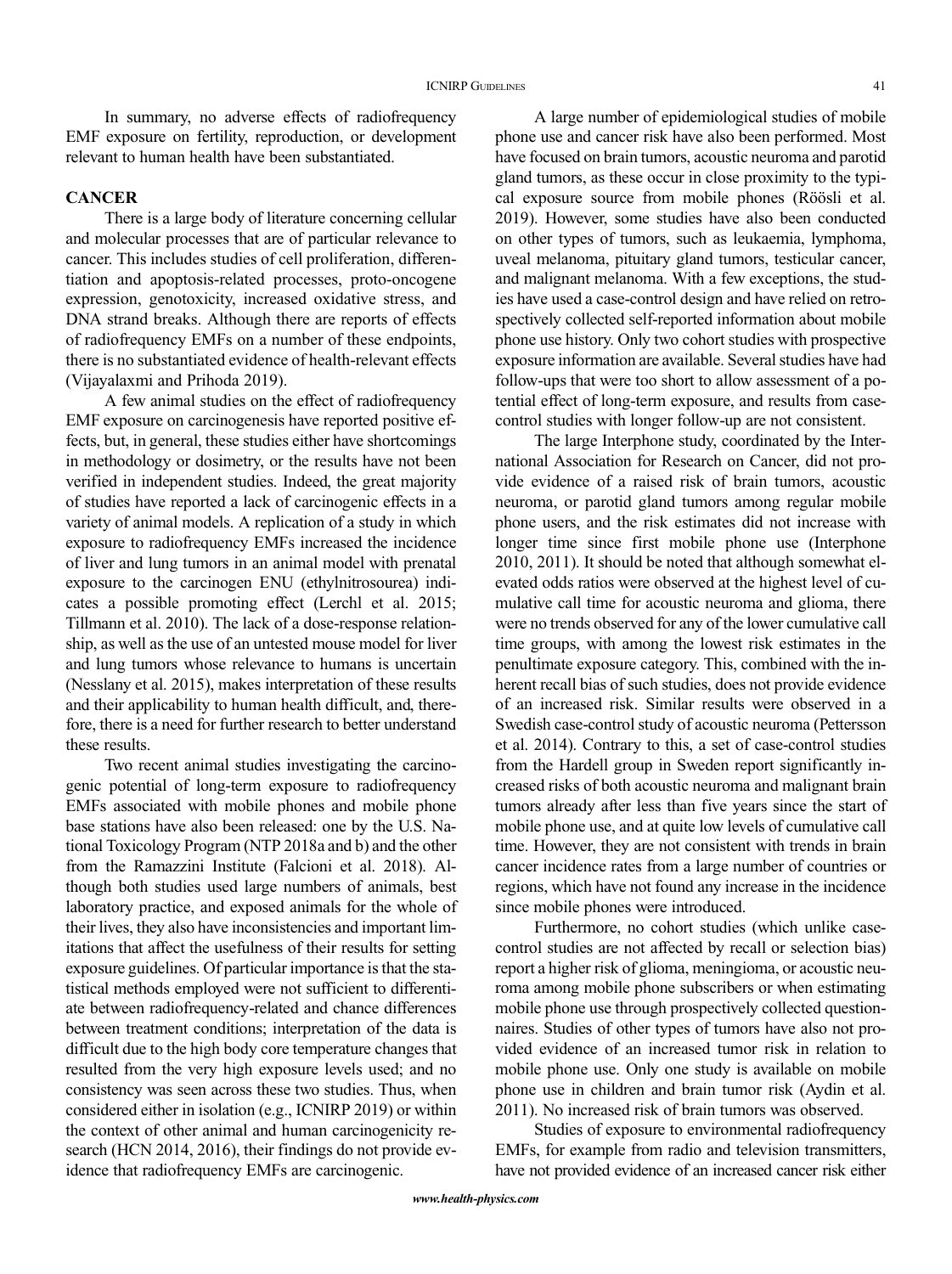in children or in adults. Studies of cancer in relation to occupational radiofrequency EMF exposure have suffered substantial methodological limitations and do not provide sufficient information for the assessment of carcinogenicity of radiofrequency EMFs. Taken together, the epidemiological studies do not provide evidence of a carcinogenic effect of radiofrequency EMF exposure at levels encountered in the general population.

In summary, no effects of radiofrequency EMFs on the induction or development of cancer have been substantiated.

#### **SUMMARY**

The only substantiated adverse health effects caused by exposure to radiofrequency EMFs are nerve stimulation, changes in the permeability of cell membranes, and effects due to temperature elevation. There is no evidence of adverse health effects at exposure levels below the restriction levels in the ICNIRP (1998) guidelines and no evidence of an interaction mechanism that would predict that adverse health effects could occur due to radiofrequency EMF exposure below those restriction levels.

#### **REFERENCES**

- Adair ER, Mylacraine KS, Cobb BL. Human exposure to 2450 MHz CW energy at levels outside the IEEE C95.1 standard does not increase core temperature. Bioelectromagnetics 22:429- 439; 2001.
- Aydin D, Feychting M, Schüz J, Tynes T, Andersen TV, Schmidt LS, Poulsen AH, Johansen C, Prochazka M, Lannering B, Klæboe L, Eggen T, Jenni D, Grotzer M, Von der Weid N, Kuehni CE, Röösli M. Mobile phone use and brain tumors in children and adolescents: a multicenter case-control study. J National Cancer Inst 103:1264-1276; 2011.
- Chatterjee I, Wu D, Gandhi OP. Human body impedance and threshold currents for perception and pain for contact hazard analysis in the VLF-MF band. IEEE Trans Biomed Engineer 33:486-494; 1986.
- Eltiti S, Wallace D, Russo R, Fox E. Symptom presentation in idiopathic environmental intolerance with attribution to electromagnetic fields: evidence for a nocebo effect based on data re-analyzed from two previous provocation studies. Frontiers Psychol 9:1563; 2018.
- Falcioni L, Bua L, Tibaldi E, Lauriola M, De Angelis L, Gnudi F, Mandrioli D, Manservigi M, Manservisi F, Manzoli I, Menghetti I, Montella R, Panzacchi S, Sgargi D, Strollo V, Vornoli A, Belpoggi F. Report of final results regarding brain and heart tumors in Sprague-Dawley rats exposed from prenatal life until natural death to mobile phone radiofrequency field representative of a 1.8 GHz GSM base station environmental emission. Environment Res 165:496-503; 2018.
- Frei MR, Ryan KL, Berger RE, Jauchem JR. Sustained 35-GHz radiofrequency irradiation induces circulatory failure. Shock 4:289-293; 1995.
- Health Council of the Netherlands. Mobile phones and cancer: part 2. Animal studies on carcinogenesis. The Hague: Health Council of the Netherlands; Publication 22; 2014.
- Health Council of the Netherlands. Mobile phones and cancer: part 3. Update and overall conclusions from epidemiological and animal studies. The Hague: Health Council of the Netherlands; Publication 06; 2016.
- ICNIRP. Guidelines for limiting exposure to time‐varying electric, magnetic and electromagnetic fields (up to 300 GHz). Health Phys 74:494‐522;1998.
- ICNIRP. ICNIRP note: critical evaluation of two radiofrequency electromagnetic field animal carcinogenicity studies published in 2018. Health Phys 118(5):XXX-XXX; 2020. DOI 10.1097/ HP.0000000000001137.
- Interphone Study Group. Brain tumour risk in relation to mobile telephone use: results of the INTERPHONE international case-control study. International J Epidemiol 39:675- 694; 2010.
- Interphone Study Group. Acoustic neuroma risk in relation to mobile telephone use: results of the INTERPHONE international case–control study. Cancer Epidemiol 35:453-464; 2011.
- Jauchem JR, Frei MR. Body heating induced by sub-resonant (350 MHz) microwave irradiation: cardiovascular and respiratory responses in anesthetized rats. Bioelectromagnetics 18:335-338; 1997.
- Joshi RP, Schoenbach KH. Bioelectric effects of intense ultrashort pulses. Critical Rev Biomed Engineer 38:255-304; 2010.
- Kojima M, Susuki Y, Sasaki K, Taki M, Wake K, Watanabe S, Mizuno M, Tasaki T, Sasaki H. Ocular effects of exposure to 40, 75 and 95 GHz Millimeter Waves. J Infrared, Millimeter and Terahertz Waves. 39(9):912-925; 2018.
- Lerchl A, Klose M, Grote K, Wilhelm AF, Spathmann O, Fiedler T, Streckert J, Hansen V, Clemens M. Tumor promotion by exposure to radiofrequency electromagnetic fields below exposure limits for humans. Biochem Biophys Res Comm 459:585-590; 2015.
- Loughran SP, McKenzie RJ, Jackson ML, Howard ME, Croft RJ. Individual differences in the effects of mobile phone exposure on human sleep: rethinking the problem. Bioelectromagnetics 33:86-93; 2012.
- Nagaoka T, Watanabe S. Development of voxel models adjusted to ICRP reference children and their whole-body SARs for whole-body exposure to electromagnetic fields from 10 MHz to 6 GHz. IEEE Access 7:135909-135916; 2019.
- Nesslany F, Aurengo A, Bonnet-Belfais M, Lambrozo J. Comment on Lerchl study: "Tumor promotion in mice by exposure to radiofrequency electromagnetic fields still waiting evidence." Biochem Biophys Res Comm 467:101-102; 2015.
- Nguyen THP, Pham VTH, Baulin V, Croft RJ, Crawford RJ, Ivanova EP. The effect of a high frequency electromagnetic field in the microwave range on red blood cells. Sci Rep 7:1-10; 2017.